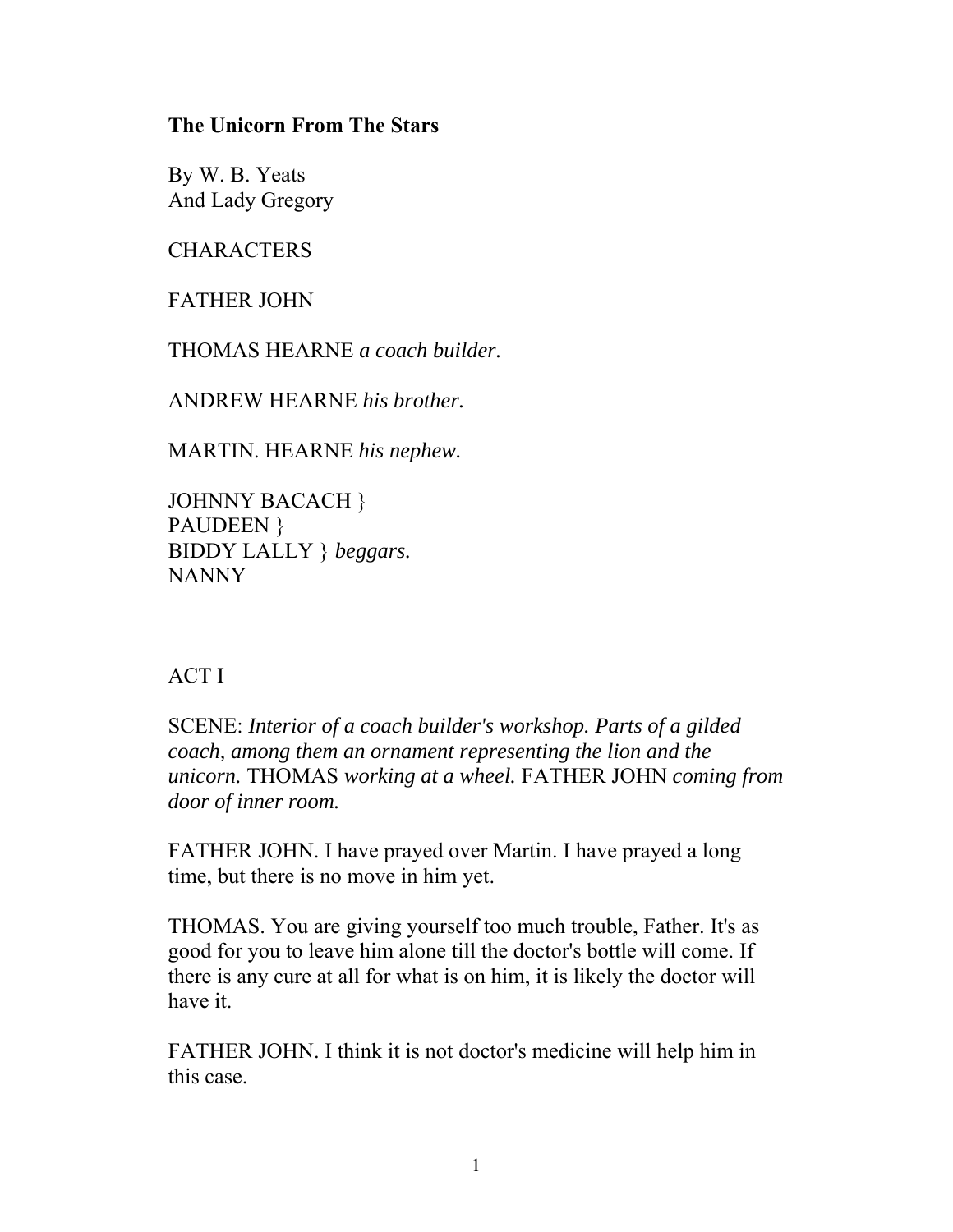THOMAS. It will, it will. The doctor has his business learned well. If Andrew had gone to him the time I bade him, and had not turned again to bring yourself to the house, it is likely Martin would be walking at this time. I am loth to trouble you, Father, when the business is not of your own sort. Any doctor at all should be able, and well able, to cure the falling sickness.

FATHER JOHN. It is not any common sickness that is on him now.

THOMAS. I thought at the first it was gone asleep he was. But when shaking him and roaring at him failed to rouse him, I knew well it was the falling sickness. Believe me, the doctor will reach it with his drugs.

FATHER JOHN. Nothing but prayer can reach a soul that is so far beyond the world as his soul is at this moment.

THOMAS. You are not saying that the life is gone out of him!

FATHER JOHN. No, no, his life is in no danger. But where he himself, the spirit, the soul, is gone, I cannot say. It has gone beyond our imaginings. He is fallen into a trance.

THOMAS. He used to be queer as a child, going asleep in the fields and coming back with talk of white horses he saw, and bright people like angels or whatever they were. But I mended that. I taught him to recognise stones beyond angels with a few strokes of a rod. I would never give in to visions or to trances.

FATHER JOHN. We who hold the faith have no right to speak against trance or vision. St. Teresa had them, St. Benedict, St. Anthony, St. Columcille. St. Catherine of Sienna often lay a long time as if dead.

THOMAS. That might be so in the olden time, but those things are gone out of the world now. Those that do their work fair and honest have no occasion to let the mind go rambling. What would send my nephew, Martin Hearne, into a trance, supposing trances to be in it, and he rubbing the gold on the lion and unicorn that he had taken in hand to make a good job of for the top of the coach?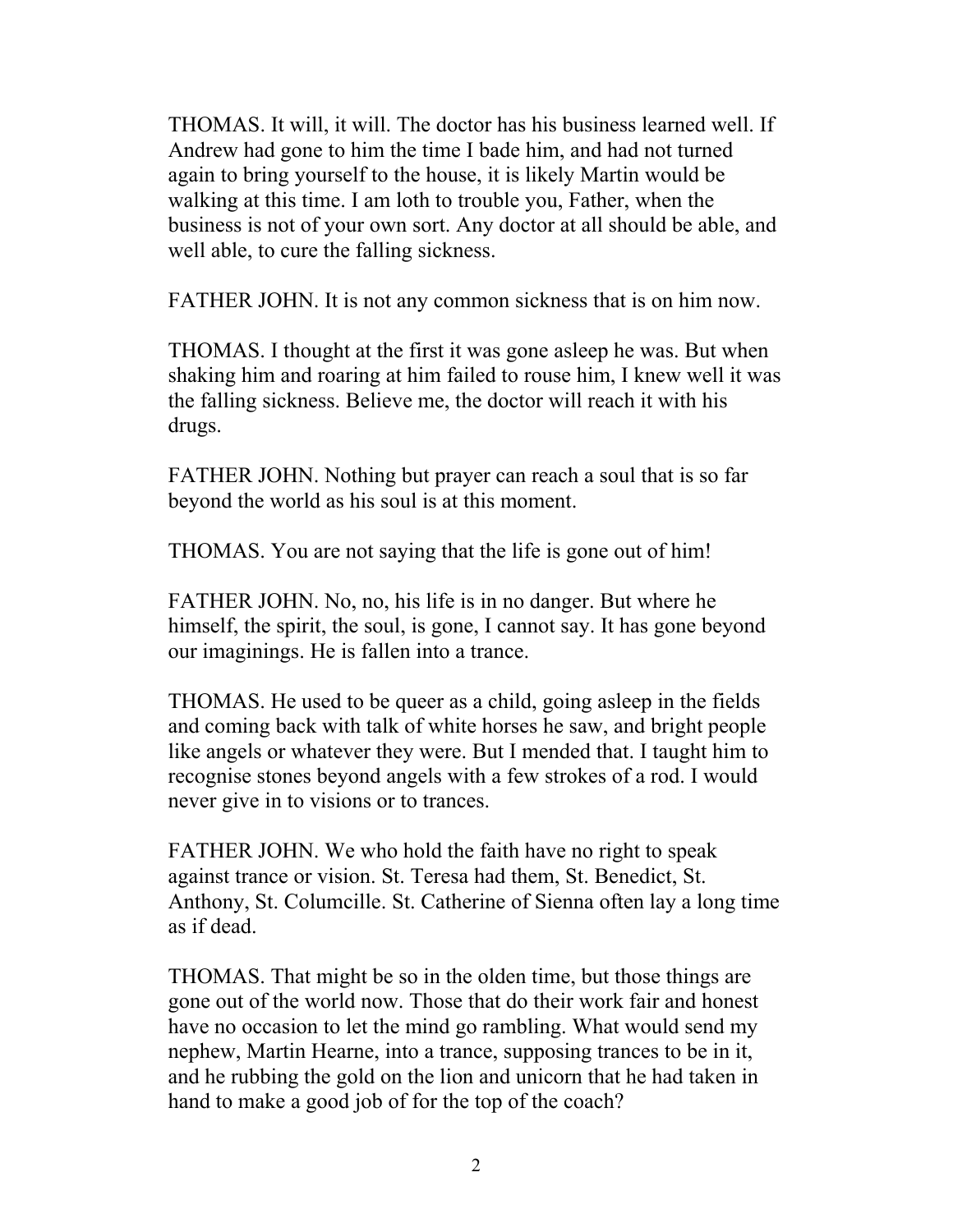FATHER JOHN [*taking it up*]. It is likely it was that sent him off. The flashing of light upon it would be enough to throw one that had a disposition to it into a trance. There was a very saintly man, though he was not of our church, he wrote a great book called "Mysterium Magnum," was seven days in a trance. Truth, or whatever truth he found, fell upon him like a bursting shower, and he a poor tradesman at his work. It was a ray of sunlight on a pewter vessel that was the beginning of all. [*Goes to the door of inner room.*] There is no stir in him yet. It is either the best thing or the worst thing can happen to anyone that is happening to him now.

THOMAS. And what in the living world can happen to a man that is asleep on his bed?

FATHER JOHN. There are some would answer you that it is to those who are awake that nothing happens, and it is they that know nothing. He is gone where all have gone for supreme truth.

THOMAS [*sitting down again and taking up tools*]. Well, maybe so. But work must go on and coach building must go on, and they will not go on the time there is too much attention given to dreams. A dream is a sort of a shadow, no profit in it to anyone at all. A coach now is a real thing and a thing that will last for generations and be made use of the last, and maybe turn to be a hen-roost at its latter end.

FATHER JOHN. I think Andrew told me it was a dream of Martin's that led to the making of that coach.

THOMAS. Well, I believe he saw gold in some dream, and it led him to want to make some golden thing, and coaches being the handiest, nothing would do him till he put the most of his fortune into the making of this golden coach. It turned out better than I thought, for some of the lawyers came looking at it at assize time, and through them it was heard of at Dublin Castle ... and who now has it ordered but the Lord Lieutenant! [FATHER JOHN *nods.*] Ready it must be and sent off it must be by the end of the month. It is likely King George will be visiting Dublin, and it is he himself will be sitting in it yet.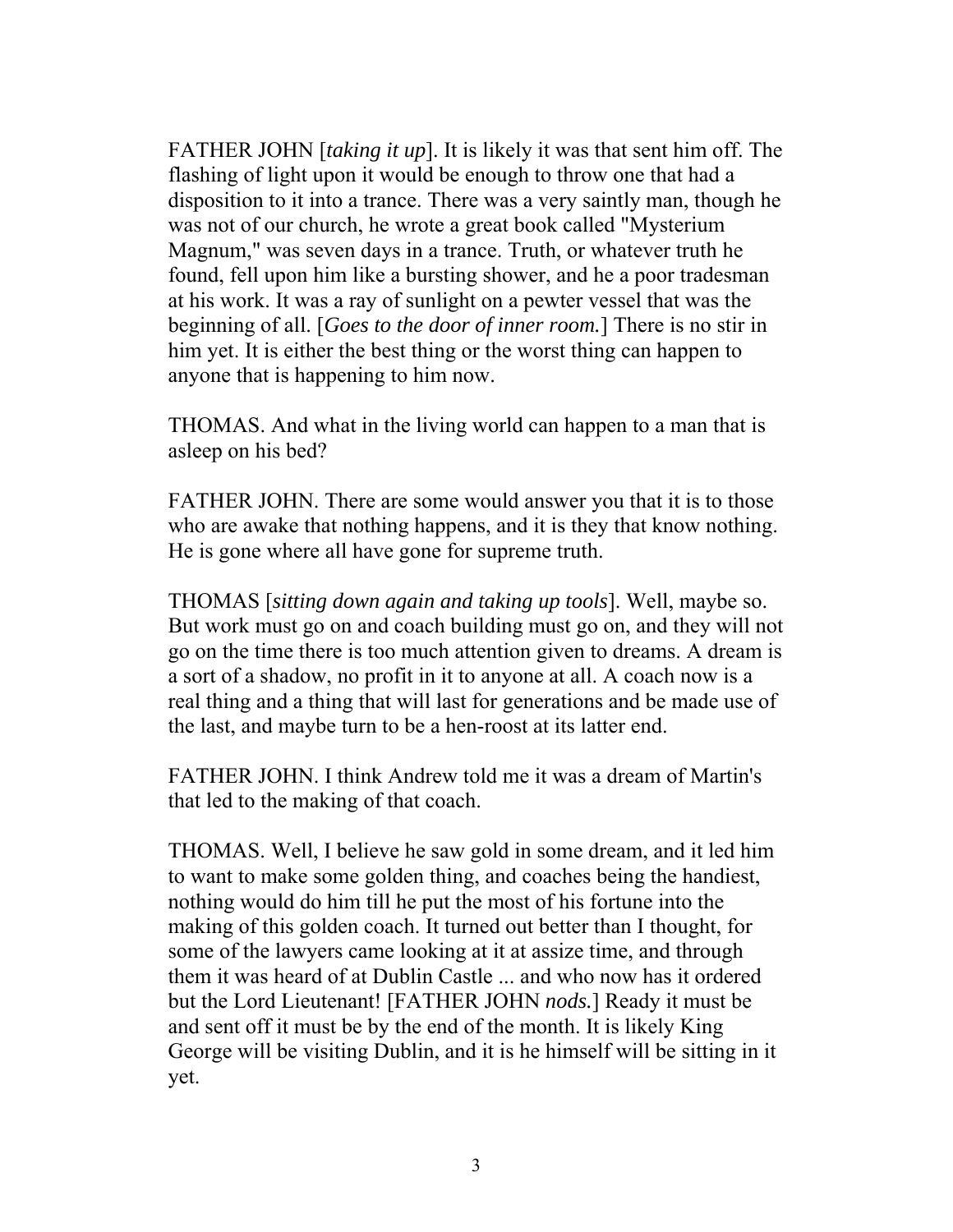FATHER JOHN. Martin has been working hard at it, I know.

THOMAS. You never saw a man work the way he did, day and night, near ever since the time, six months ago, he first came home from France.

FATHER JOHN. I never thought he would be so good at a trade. I thought his mind was only set on books.

THOMAS. He should be thankful to myself for that. Any person I will take in hand I make a clean job of them the same as I would make of any other thing in my yard, coach, half coach, hackney-coach, ass car, common car, post-chaise, calash, chariot on two wheels, on four wheels. Each one has the shape Thomas Hearne put on it, and it in his hands; and what I can do with wood and iron, why would I not be able to do it with flesh and blood, and it in a way my own?

FATHER JOHN. Indeed I know you did your best for Martin.

THOMAS. Every best. Checked him, taught him the trade, sent him to the monastery in France for to learn the language and to see the wide world; but who should know that if you did not know it, Father John, and I doing it according to your own advice?

FATHER JOHN. I thought his nature needed spiritual guidance and teaching, the best that could be found.

THOMAS. I thought myself it was best for him to be away for a while. There are too many wild lads about this place. He to have stopped here, he might have taken some fancies and got into some trouble, going against the Government, maybe, the same as Johnny Gibbons that is at this time an outlaw having a price upon his head.

FATHER JOHN. That is so. That imagination of his might have taken fire here at home. It was better putting him with the Brothers, to turn it to imaginings of heaven.

THOMAS. Well, I will soon have a good hardy tradesman made of him now that will live quiet and rear a family, and maybe be appointed coach builder to the royal family at the last.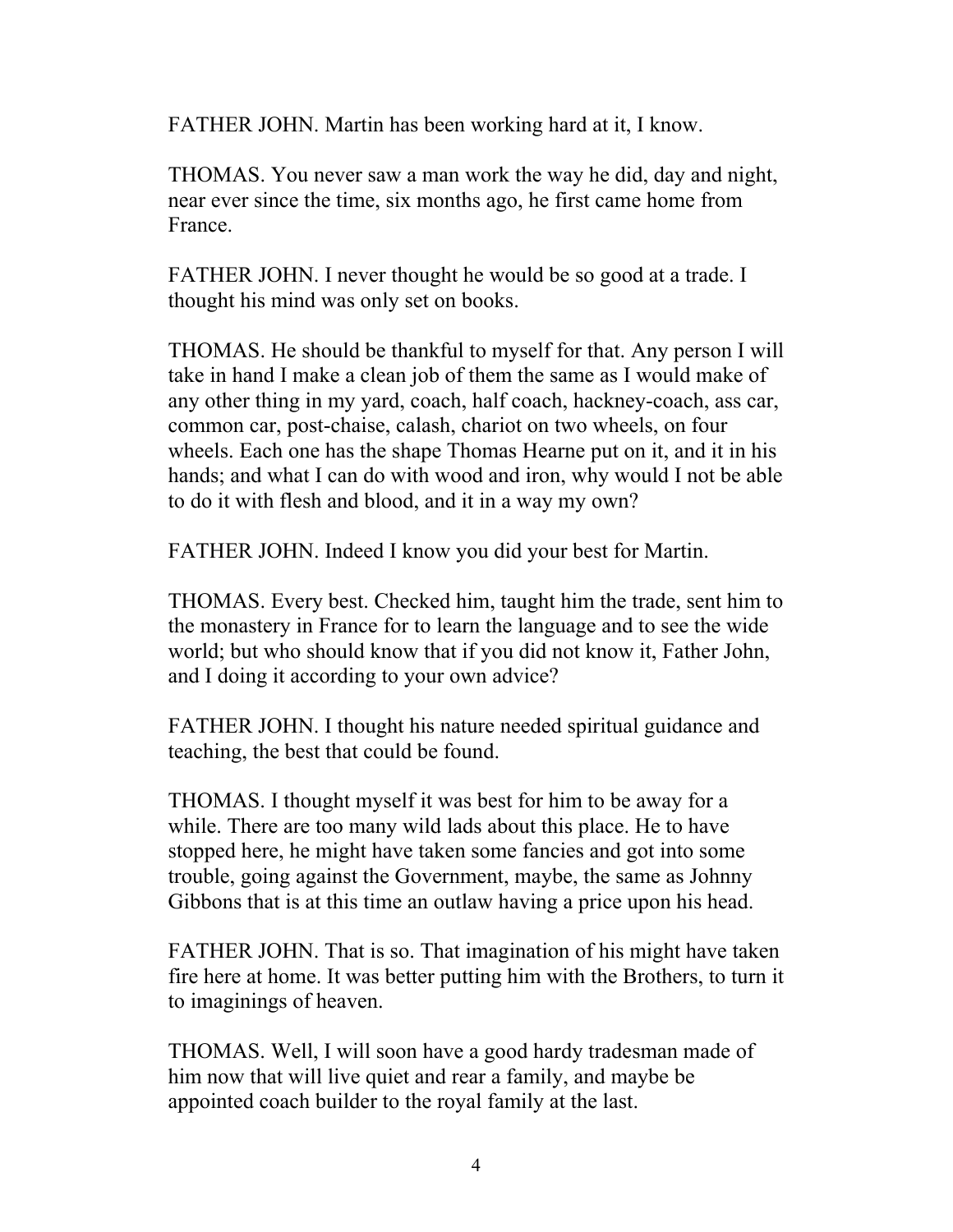FATHER JOHN [*at window*]. I see your brother Andrew coming back from the doctor; he is stopping to talk with a troop of beggars that are sitting by the side of the road.

THOMAS. There now is another that I have shaped. Andrew used to be a bit wild in his talk and in his ways, wanting to go rambling, not content to settle in the place where he was reared. But I kept a guard over him; I watched the time poverty gave him a nip, and then I settled him into the business. He never was so good a worker as Martin; he is too fond of wasting his time talking vanities. But he is middling handy, and he is always steady and civil to customers. I have no complaint worth while to be making this last twenty years against Andrew. [ANDREW *comes in.*]

ANDREW. Beggars there are outside going the road to the Kinvara fair. They were saying there is news that Johnny Gibbons is coming back from France on the quiet. The king's soldiers are watching the ports for him.

THOMAS. Let you keep now, Andrew, to the business you have in hand. Will the doctor be coming himself, or did he send a bottle that will cure Martin?

ANDREW. The doctor can't come, for he is down with lumbago in the back. He questioned me as to what ailed Martin, and he got a book to go looking for a cure, and he began telling me things out of it, but I said I could not be carrying things of that sort in my head. He gave me the book then, and he has marks put in it for the places where the cures are ... wait now ... [*Reads.*] "Compound medicines are usually taken inwardly, or outwardly applied. Inwardly taken they should be either liquid or solid; outwardly they should be fomentations or sponges wet in some decoctions."

THOMAS. He had a right to have written it out himself upon a paper. Where is the use of all that?

ANDREW. I think I moved the mark maybe ... here now is the part he was reading to me himself ... "the remedies for diseases belonging to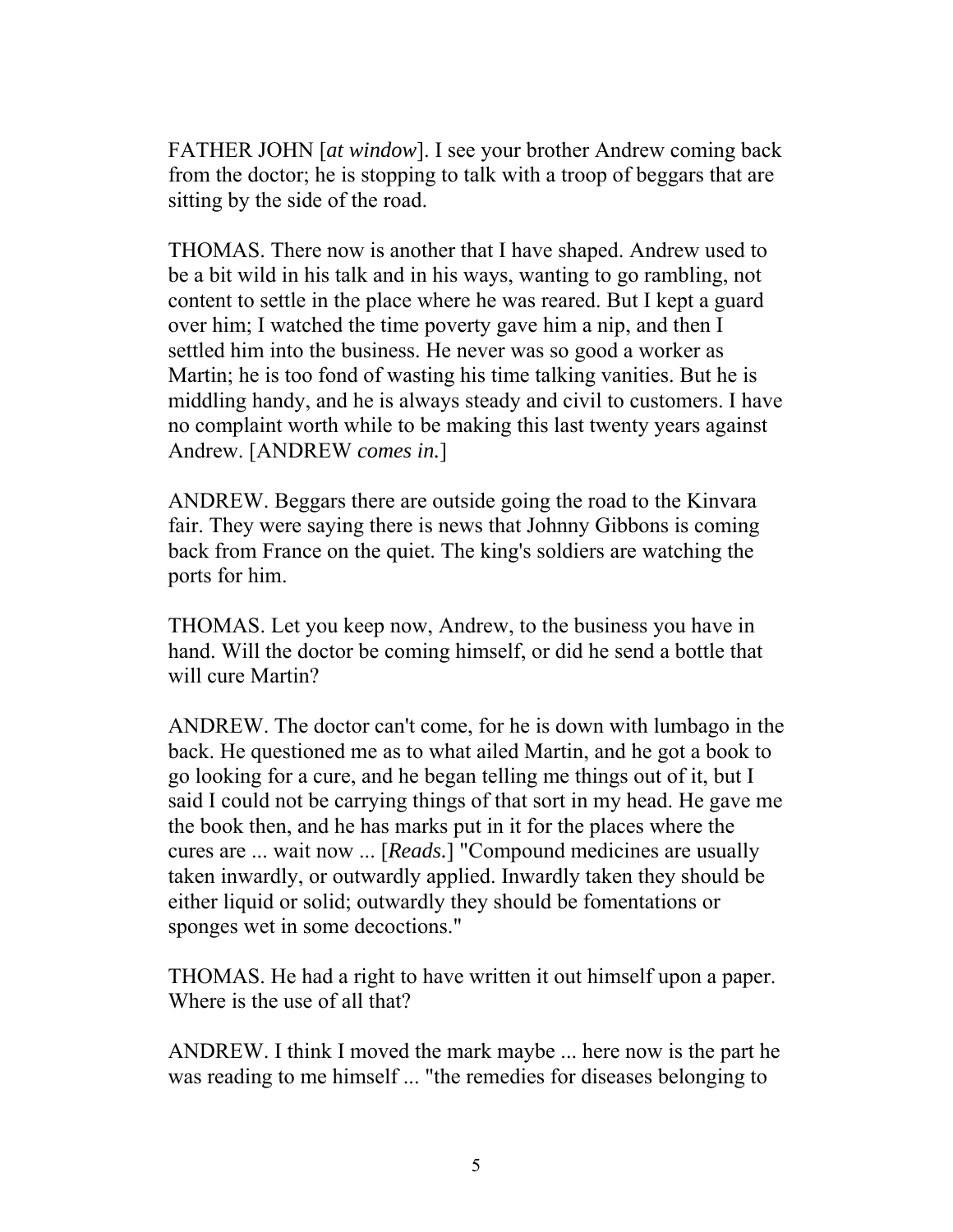the skins next the brain: headache, vertigo, cramp, convulsions, palsy, incubus, apoplexy, falling sickness."

THOMAS. It is what I bid you to tell him--that it was the falling sickness.

ANDREW [*dropping book*]. O my dear, look at all the marks gone out of it. Wait now, I partly remember what he said ... a blister he spoke of ... or to be smelling hartshorn ... or the sneezing powder ... or if all fails, to try letting the blood.

FATHER JOHN. All this has nothing to do with the real case. It is all waste of time.

ANDREW. That is what I was thinking myself, Father. Sure it was I was the first to call out to you when I saw you coming down from the hillside and to bring you in to see what could you do. I would have more trust in your means than in any doctor's learning. And in case you might fail to cure him, I have a cure myself I heard from my grandmother ... God rest her soul ... and she told me she never knew it to fail. A person to have the falling sickness, to cut the top of his nails and a small share of the hair of his head, and to put it down on the floor and to take a harry-pin and drive it down with that into the floor and to leave it there. "That is the cure will never fail," she said, "to rise up any person at all having the falling sickness."

FATHER JOHN [*hands on ears*]. I will go back to the hillside, I will go back to the hillside, but no, no, I must do what I can, I will go again, I will wrestle, I will strive my best to call him back with prayer. [*Goes into room and shuts door.*]

ANDREW. It is queer Father John is sometimes, and very queer. There are times when you would say that he believes in nothing at all.

THOMAS. If you wanted a priest, why did you not get our own parish priest that is a sensible man, and a man that you would know what his thoughts are? You know well the Bishop should have something against Father John to have left him through the years in that poor mountainy place, minding the few unfortunate people that were left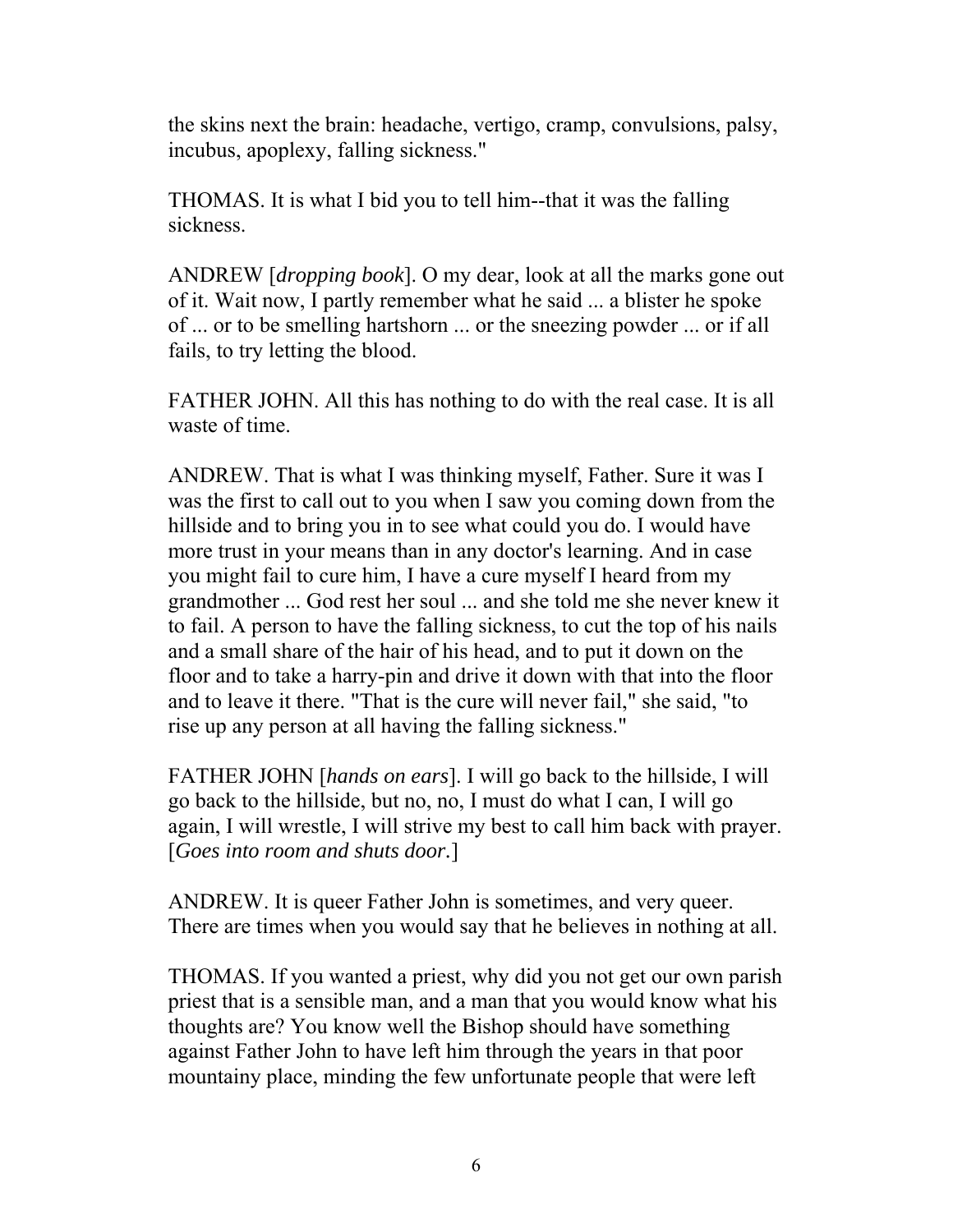out of the last famine. A man of his learning to be going in rags the way he is, there must be some good cause for that.

ANDREW. I had all that in mind and I bringing him. But I thought he would have done more for Martin than what he is doing. To read a Mass over him I thought he would, and to be convulsed in the reading it, and some strange thing to have gone out with a great noise through the doorway.

THOMAS. It would give no good name to the place such a thing to be happening in it. It is well enough for labouring men and for half-acre men. It would be no credit at all such a thing to be heard of in this house, that is for coach building the capital of the county.

ANDREW. If it is from the devil this sickness comes, it would be best to put it out whatever way it would be put out. But there might no bad thing be on the lad at all. It is likely he was with wild companions abroad, and that knocking about might have shaken his health. I was that way myself one time....

THOMAS. Father John said that it was some sort of a vision or a trance, but I would give no heed to what he would say. It is his trade to see more than other people would see, the same as I myself might be seeing a split in a leather car hood that no other person would find out at all.

ANDREW. If it is the falling sickness is on him, I have no objection to that ... a plain, straight sickness that was cast as a punishment on the unbelieving Jews. It is a thing that might attack one of a family and one of another family and not to come upon their kindred at all. A person to have it, all you have to do is not to go between him and the wind or fire or water. But I am in dread trance is a thing might run through the house, the same as the cholera morbus.

THOMAS. In my belief there is no such thing as a trance. Letting on people do be to make the world wonder the time they think well to rise up. To keep them to their work is best, and not to pay much attention to them at all.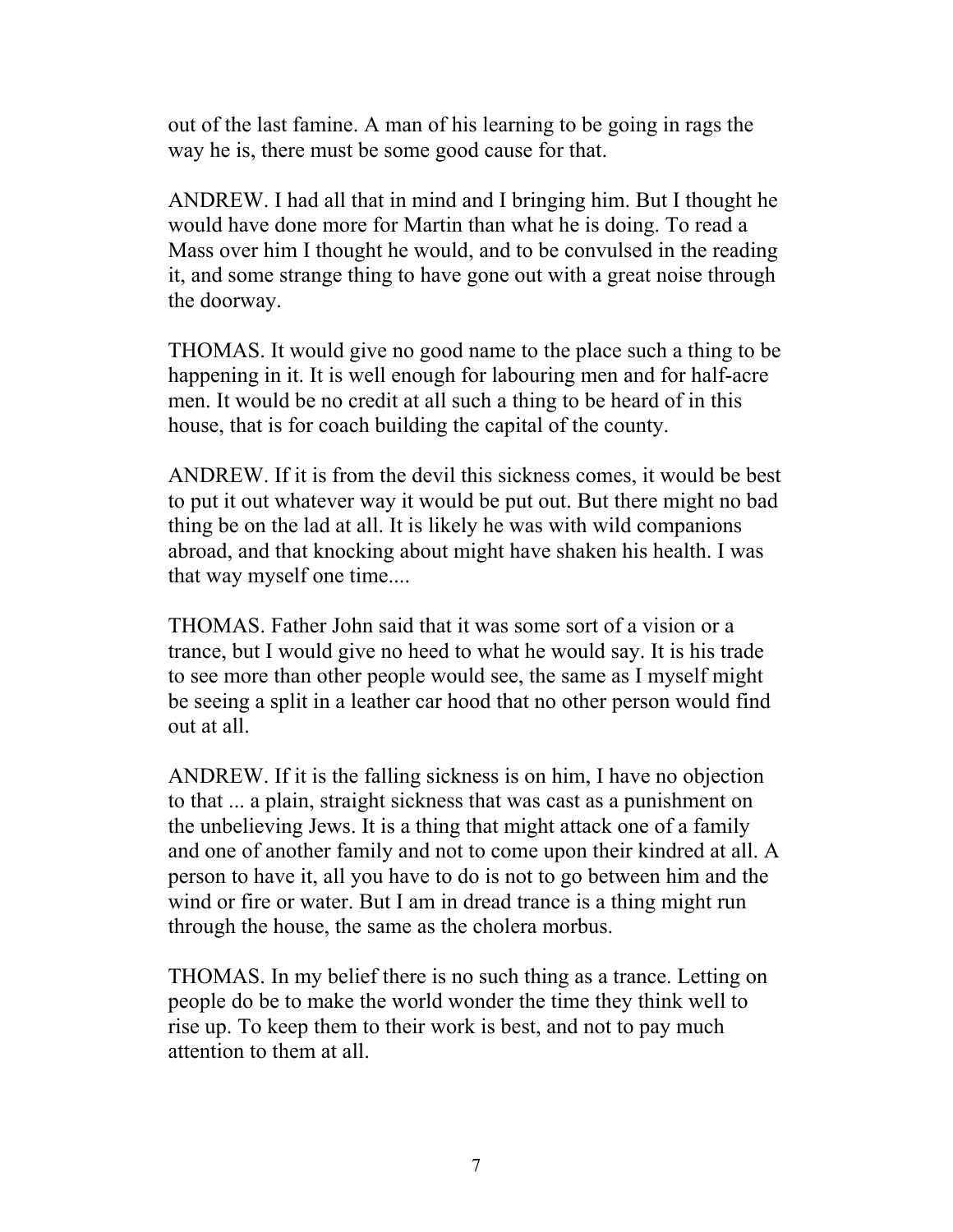ANDREW. I would not like trances to be coming on myself. I leave it in my will if I die without cause, a holly stake to be run through my heart the way I will lie easy after burial, and not turn my face downwards in my coffin. I tell you I leave it on you in my will.

THOMAS. Leave thinking of your own comforts, Andrew, and give your mind to the business. Did the smith put the irons yet on to the shafts of this coach?

ANDREW. I'll go see did he.

THOMAS. Do so, and see did he make a good job of it. Let the shafts be sound and solid if they *are* to be studded with gold.

ANDREW. They are, and the steps along with them ... glass sides for the people to be looking in at the grandeur of the satin within ... the lion and the unicorn crowning all ... it was a great thought Martin had the time he thought of making this coach!

THOMAS. It is best for me go see the smith myself ... and leave it to no other one. You can be attending to that ass car out in the yard wants a new tyre in the wheel ... out in the rear of the yard it is. [*They go to door.*] To pay attention to every small thing, and to fill up every minute of time, shaping whatever you have to do, that is the way to build up a business. [*They go out.*]

FATHER JOHN [*bringing in* MARTIN]. They are gone out now ... the air is fresher here in the workshop ... you can sit here for a while. You are now fully awake; you have been in some sort of a trance or a sleep.

MARTIN. Who was it that pulled at me? Who brought me back?

FATHER JOHN. It is I, Father John, did it. I prayed a long time over you and brought you back.

MARTIN. You, Father John, to be so unkind! O leave me, leave me alone!

FATHER JOHN. You are in your dream still.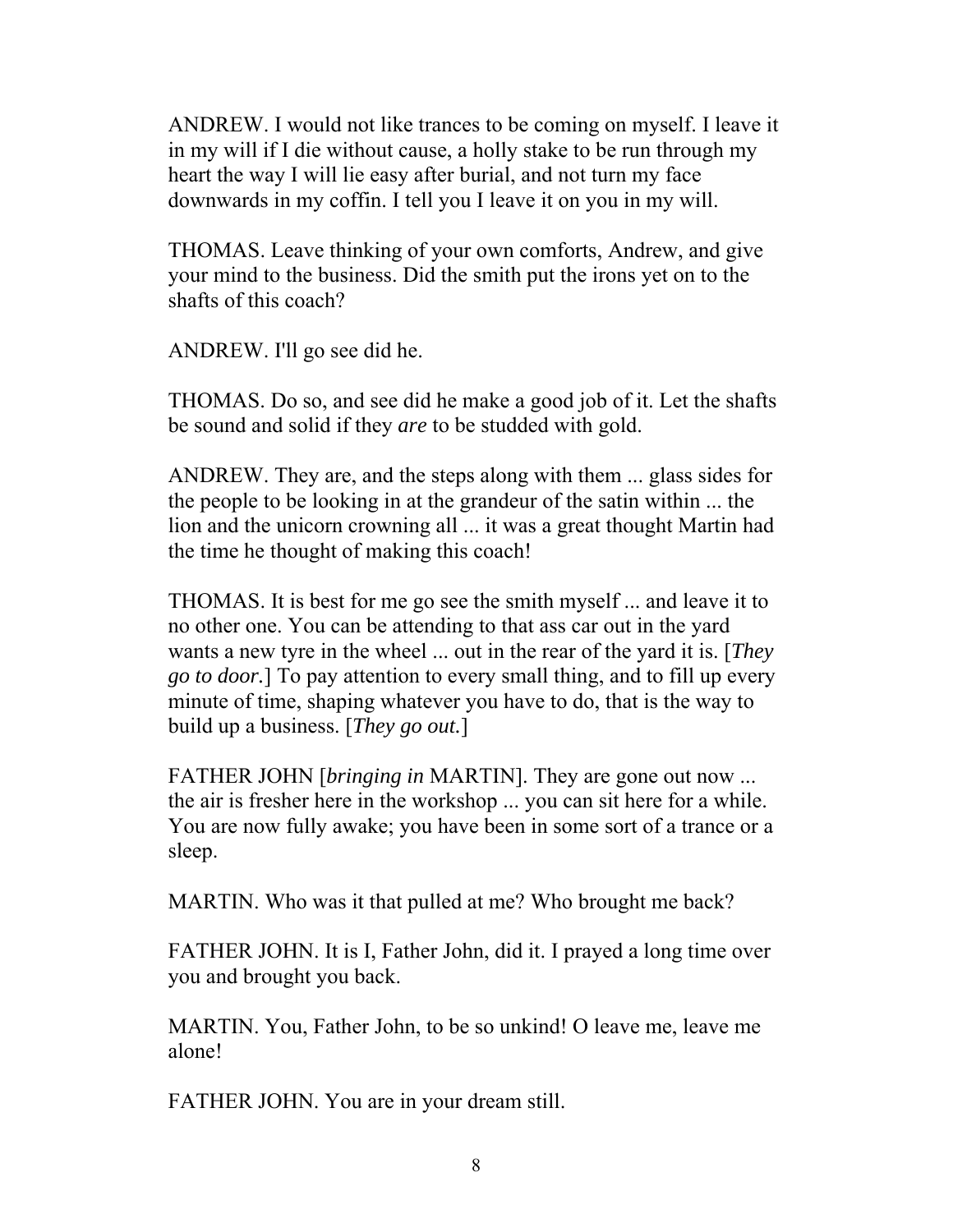MARTIN. It was no dream, it was real ... do you not smell the broken fruit ... the grapes ... the room is full of the smell.

FATHER JOHN. Tell me what you have seen where you have been.

MARTIN. There were horses ... white horses rushing by, with white, shining riders ... there was a horse without a rider, and someone caught me up and put me upon him, and we rode away, with the wind, like the wind...

FATHER JOHN. That is a common imagining. I know many poor persons have seen that.

MARTIN. We went on, on, on ... we came to a sweet-smelling garden with a gate to it ... and there were wheat-fields in full ear around ... and there were vineyards like I saw in France, and the grapes in bunches ... I thought it to be one of the town-lands of heaven. Then I saw the horses we were on had changed to unicorns, and they began trampling the grapes and breaking them ... I tried to stop them, but I could not.

FATHER JOHN. That is strange, that is strange. What is it that brings to mind ... I heard it in some place, *Monocoros di Astris*, the Unicorn from the Stars.

MARTIN. They tore down the wheat and trampled it on stones, and then they tore down what were left of the grapes and crushed and bruised and trampled them ... I smelt the wine, it was flowing on every side ... then everything grew vague ... I cannot remember clearly ... everything was silent ... the trampling now stopped ... we were all waiting for some command. Oh! was it given! I was trying to hear it ... there was some one dragging, dragging me away from that ... I am sure there was a command given ... and there was a great burst of laughter. What was it? What was the command? Everything seemed to tremble around me.

FATHER JOHN. Did you awake then?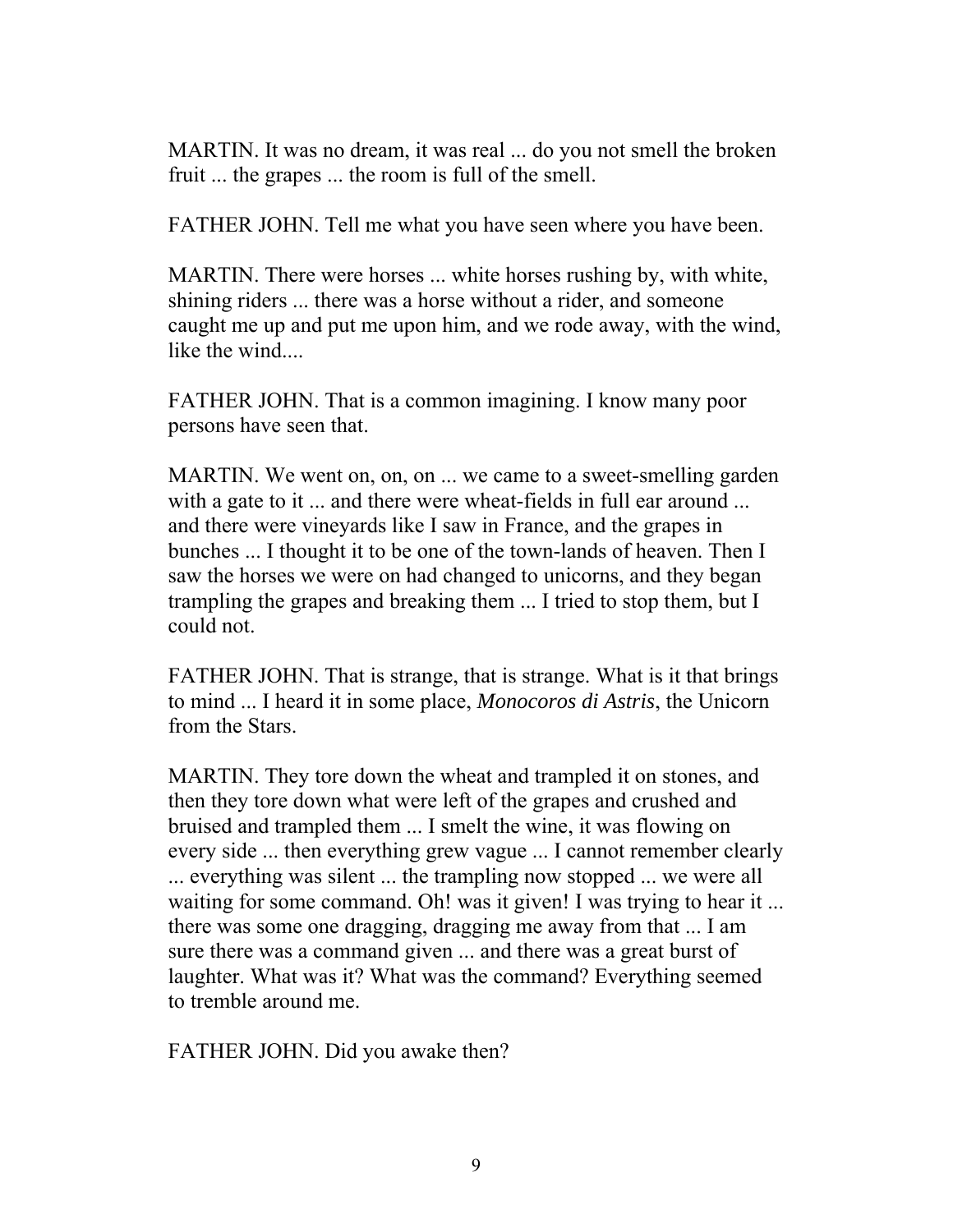MARTIN. I do not think I did ... it all changed ... it was terrible, wonderful. I saw the unicorns trampling, trampling ... but not in the wine troughs.... Oh, I forget! Why did you waken me?

FATHER JOHN. I did not touch you. Who knows what hands pulled you away? I prayed; that was all I did. I prayed very hard that you might awake. If I had not, you might have died. I wonder what it all meant. The unicorns ... what did the French monk tell me ... strength they meant ... virginal strength, a rushing, lasting, tireless strength.

MARTIN. They were strong.... Oh, they made a great noise with their trampling!

FATHER JOHN. And the grapes ... what did they mean?... It puts me in mind of the psalm ... *Ex calix meus inebrians quam praeclarus est.* It was a strange vision, a very strange vision, a very strange vision.

MARTIN. How can I get back to that place?

FATHER JOHN. You must not go back, you must not think of doing that; that life of vision, of contemplation, is a terrible life, for it has far more of temptation in it than the common life. Perhaps it would have been best for you to stay under rules in the monastery.

MARTIN. I could not see anything so clearly there. It is back here in my own place the visions come, in the place where shining people used to laugh around me and I a little lad in a bib.

FATHER JOHN. You cannot know but it was from the Prince of this world the vision came. How can one ever know unless one follows the discipline of the church? Some spiritual director, some wise, learned man, that is what you want. I do not know enough. What am I but a poor banished priest with my learning forgotten, my books never handled, and spotted with the damp?

MARTIN. I will go out into the fields where you cannot come to me to awake me ... I will see that townland again ... I will hear that command. I cannot wait, I must know what happened, I must bring that command to mind again.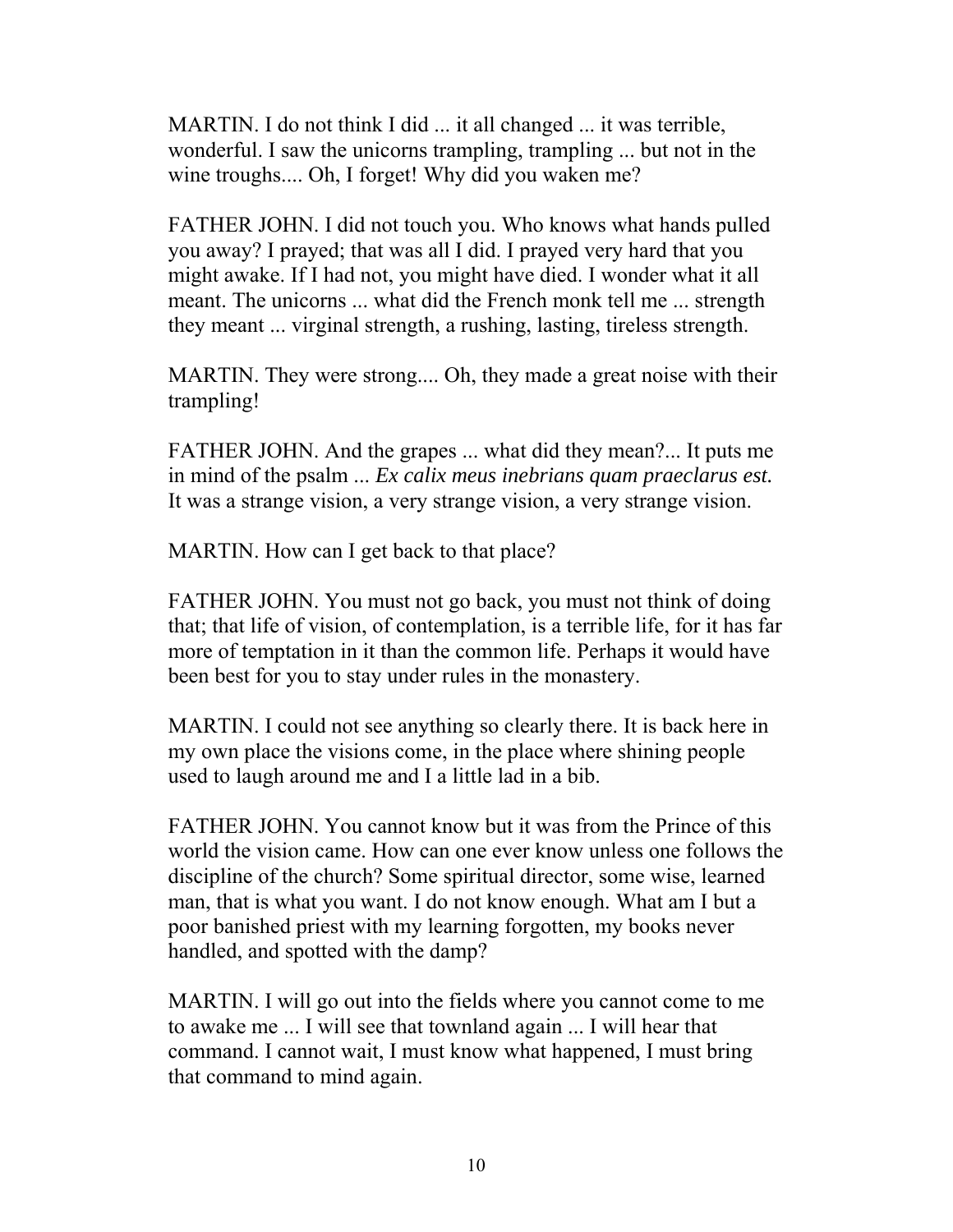FATHER JOHN [*putting himself between* MARTIN *and the door*]. You must have patience as the saints had it. You are taking your own way. If there is a command from God for you, you must wait His good time to receive it.

MARTIN. Must I live here forty years, fifty years ... to grow as old as my uncles, seeing nothing but common things, doing work ... some foolish work?

FATHER JOHN. Here they are coming. It is time for me to go. I must think and I must pray. My mind is troubled about you. [*To* THOMAS *as he and* ANDREW *come in.*] Here he is; be very kind to him, for he has still the weakness of a little child.

[*Goes out.*]

THOMAS. Are you well of the fit, lad?

MARTIN. It was no fit. I was away ... for a while ... no, you will not believe me if I tell you.

ANDREW. I would believe it, Martin. I used to have very long sleeps myself and very queer dreams.

THOMAS. You had, till I cured you, taking you in hand and binding you to the hours of the clock. The cure that will cure yourself, Martin, and will waken you, is to put the whole of your mind on to your golden coach, to take it in hand, and to finish it out of face.

MARTIN. Not just now. I want to think ... to try and remember what I saw, something that I heard, that I was told to do.

THOMAS. No, but put it out of your mind. There is no man doing business that can keep two things in his head. A Sunday or a Holyday now you might go see a good hurling or a thing of the kind, but to be spreading out your mind on anything outside of the workshop on common days, all coach building would come to an end.

MARTIN. I don't think it is building I want to do. I don't think that is what was in the command.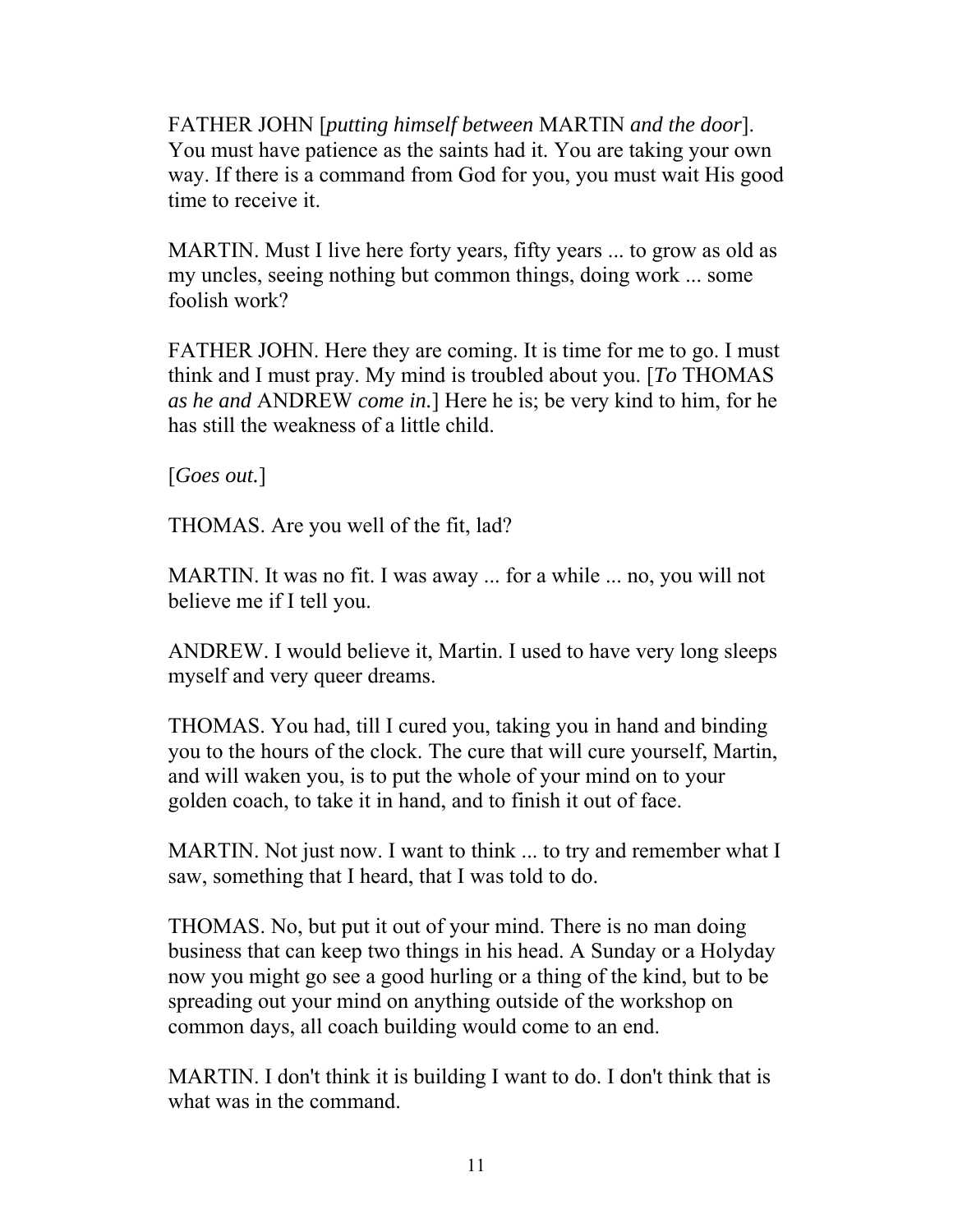THOMAS. It is too late to be saying that the time you have put the most of your fortune in the business. Set yourself now to finish your job, and when it is ended, maybe I won't begrudge you going with the coach as far as Dublin.

ANDREW. That is it; that will satisfy him. I had a great desire myself, and I young, to go travelling the roads as far as Dublin. The roads are the great things; they never come to an end. They are the same as the serpent having his tail swallowed in his own mouth.

MARTIN. It was not wandering I was called to. What was it? What was it?

THOMAS. What you are called to, and what everyone having no great estate is called to, is to work. Sure the world itself could not go on without work.

MARTIN. I wonder if that is the great thing, to make the world go on. No, I don't think that is the great thing ... what does the Munster poet call it ... "this crowded slippery coach-loving world." I don't think I was told to work for that.

ANDREW. I often thought that myself. It is a pity the stock of the Hearnes to be asked to do any work at all.

THOMAS. Rouse yourself, Martin, and don't be talking the way a fool talks. You started making that golden coach, and you were set upon it, and you had me tormented about it. You have yourself wore out working at it and planning it and thinking of it, and at the end of the race, when you have the winning post in sight, and horses hired for to bring it to Dublin Castle, you go falling into sleeps and blathering about dreams, and we run to a great danger of letting the profit and the sale go by. Sit down on the bench now, and lay your hands to the work.

MARTIN [*sitting down*]. I will try. I wonder why I ever wanted to make it; it was no good dream set me doing that. [*He takes up wheel.*] What is there in a wooden wheel to take pleasure in it? Gilding it outside makes it no different.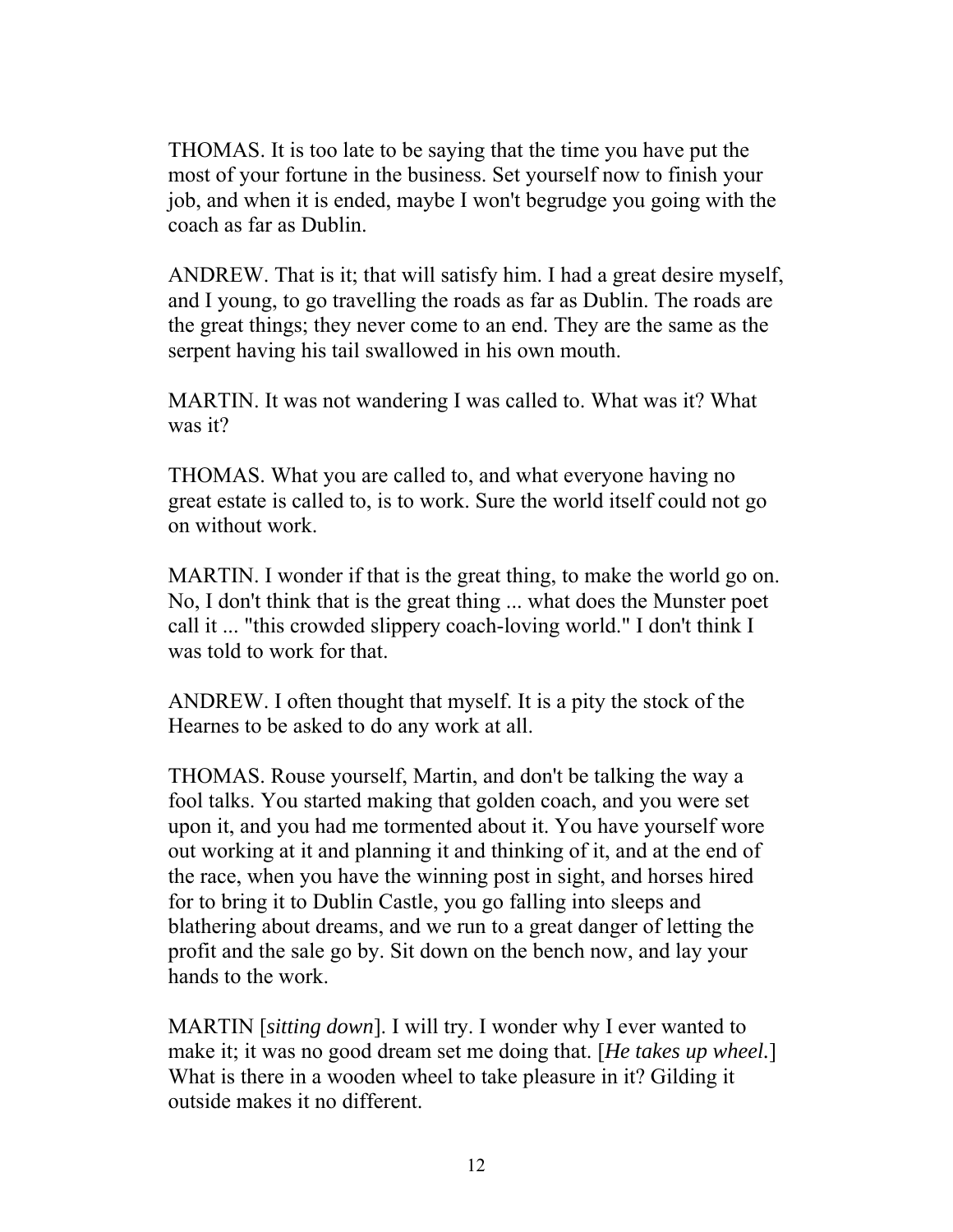THOMAS. That is right now. You had some good plan for making the axle run smooth.

MARTIN [*letting wheel fall and putting his hands to his head*]. It is no use. [*Angrily.*] Why did you send the priest to awake me? My soul is my own and my mind is my own. I will send them to where I like. You have no authority over my thoughts.

THOMAS. That is no way to be speaking to me. I am head of this business. Nephew or no nephew, I will have no one come cold or unwilling to the work.

MARTIN. I had better go. I am of no use to you. I am going.... I must be alone.... I will forget if I am not alone. Give me what is left of my money, and I will go out of this.

THOMAS [*opening a press and taking out a bag and throwing it to him*]. There is what is left of your money! The rest of it you have spent on the coach. If you want to go, go, and I will not have to be annoyed with you from this out.

ANDREW. Come now with me, Thomas. The boy is foolish, but it will soon pass over. He has not my sense to be giving attention to what you will say. Come along now; leave him for a while; leave him to me, I say; it is I will get inside his mind.

[*He leads* THOMAS *out.* MARTIN, *when they have gone, sits down, taking up lion and unicorn.*]

MARTIN. I think it was some shining thing I saw.... What was it?

ANDREW [*opening door and putting in his head*]. Listen to me, Martin.

MARTIN. Go away--no more talking--leave me alone.

ANDREW [*coming in*]. Oh, but wait. I understand you. Thomas doesn't understand your thoughts, but I understand them. Wasn't I telling you I was just like you once?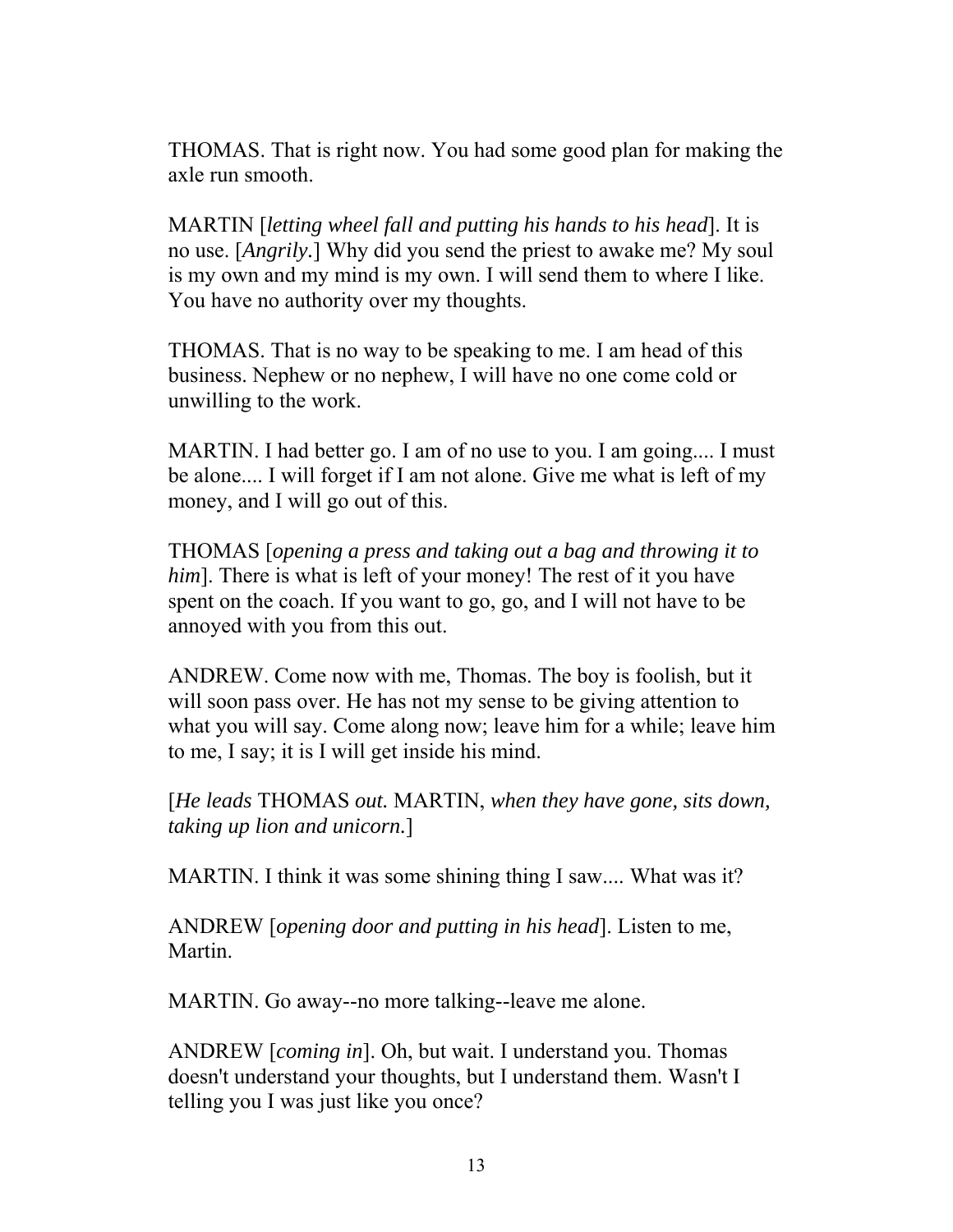MARTIN. Like me? Did you ever see the other things, the things beyond?

ANDREW. I did. It is not the four walls of the house keep me content. Thomas doesn't know, oh, no, he doesn't know.

MARTIN. No, he has no vision.

ANDREW. He has not, nor any sort of a heart for frolic.

MARTIN. He has never heard the laughter and the music beyond.

ANDREW. He has not, nor the music of my own little flute. I have it hidden in the thatch outside.

MARTIN. Does the body slip from you as it does from me? They have not shut your window into eternity?

ANDREW. Thomas never shut a window I could not get through. I knew you were one of my own sort. When I am sluggish in the morning Thomas says, "Poor Andrew is getting old." That is all he knows. The way to keep young is to do the things youngsters do. Twenty years I have been slipping away, and he never found me out yet!

MARTIN. That is what they call ecstasy, but there is no word that can tell out very plain what it means. That freeing of the mind from its thoughts. Those wonders we know; when we put them into words, the words seem as little like them as blackberries are like the moon and sun.

ANDREW. I found that myself the time they knew me to be wild, and used to be asking me to say what pleasure did I find in cards, and women, and drink.

MARTIN. You might help me to remember that vision I had this morning, to understand it. The memory of it has slipped from me. Wait; it is coming back, little by little. I know that I saw the unicorns trampling, and then a figure, a many-changing figure, holding some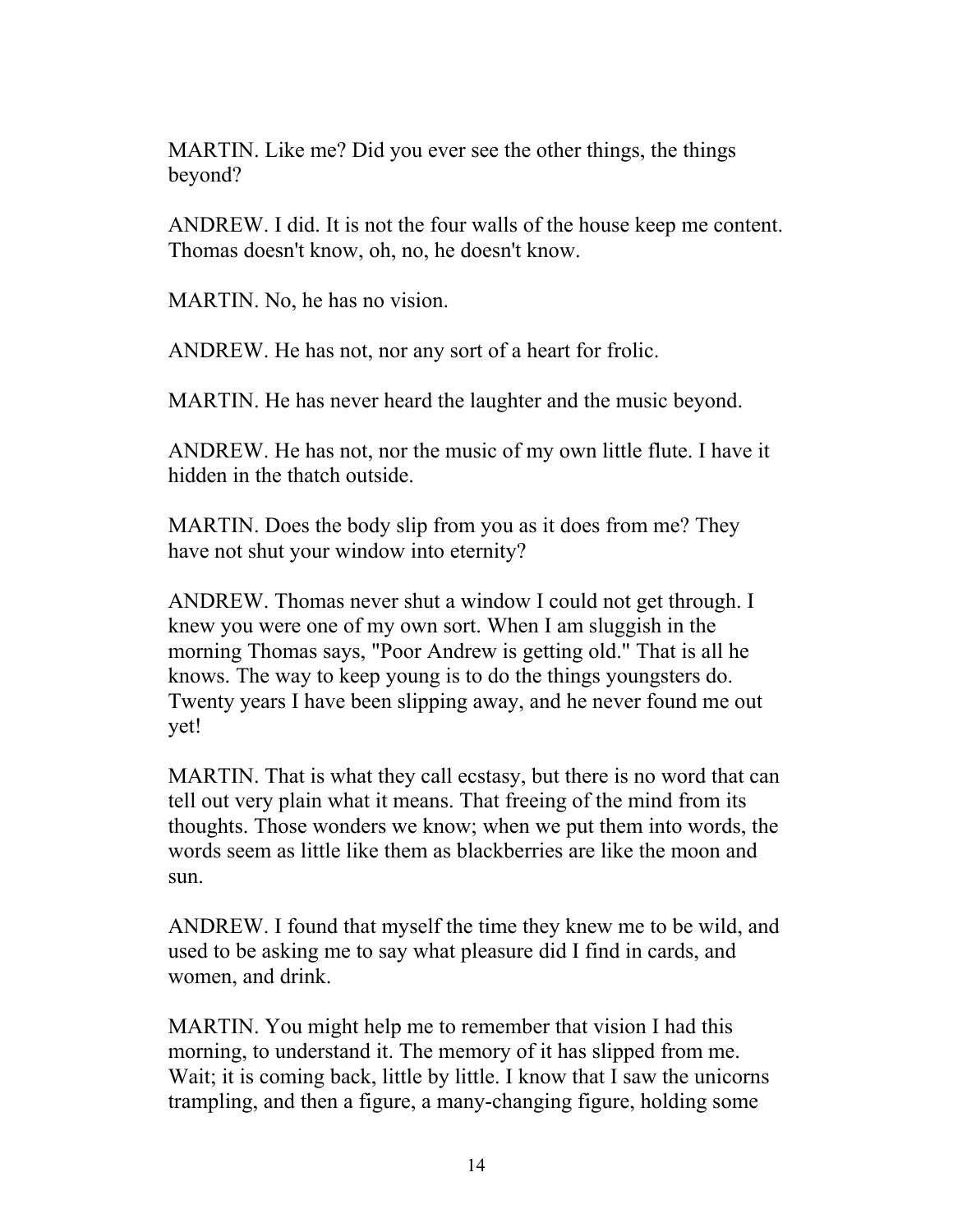bright thing. I knew something was going to happen or to be said, ... something that would make my whole life strong and beautiful like the rushing of the unicorns, and then, and then....

JOHNNY BACACH'S VOICE [*at window*]. A poor person I am, without food, without a way, without portion, without costs, without a person or a stranger, without means, without hope, without health, without warmth...

ANDREW [*looking towards window*]. It is that troop of beggars; bringing their tricks and their thieveries they are to the Kinvara fair.

MARTIN [*impatiently*]. There is no quiet ... come to the other room. I am trying to remember....

[*They go to door of inner room, but* ANDREW *stops him.*]

ANDREW. They are a bad-looking fleet. I have a mind to drive them away, giving them a charity.

MARTIN. Drive them away or come away from their voices.

ANOTHER VOICE. I put under the power of my prayer,

 All that will give me help, Rafael keep him Wednesday; Sachiel feed him Thursday; Hamiel provide him Friday; Cassiel increase him Saturday.

Sure giving to us is giving to the Lord and laying up a store in the treasury of heaven.

ANDREW. Whisht! He is coming in by the window! [JOHNNY B. *climbs in.*]

JOHNNY B. That I may never sin, but the place is empty!

PAUDEEN. Go in and see what can you make a grab at.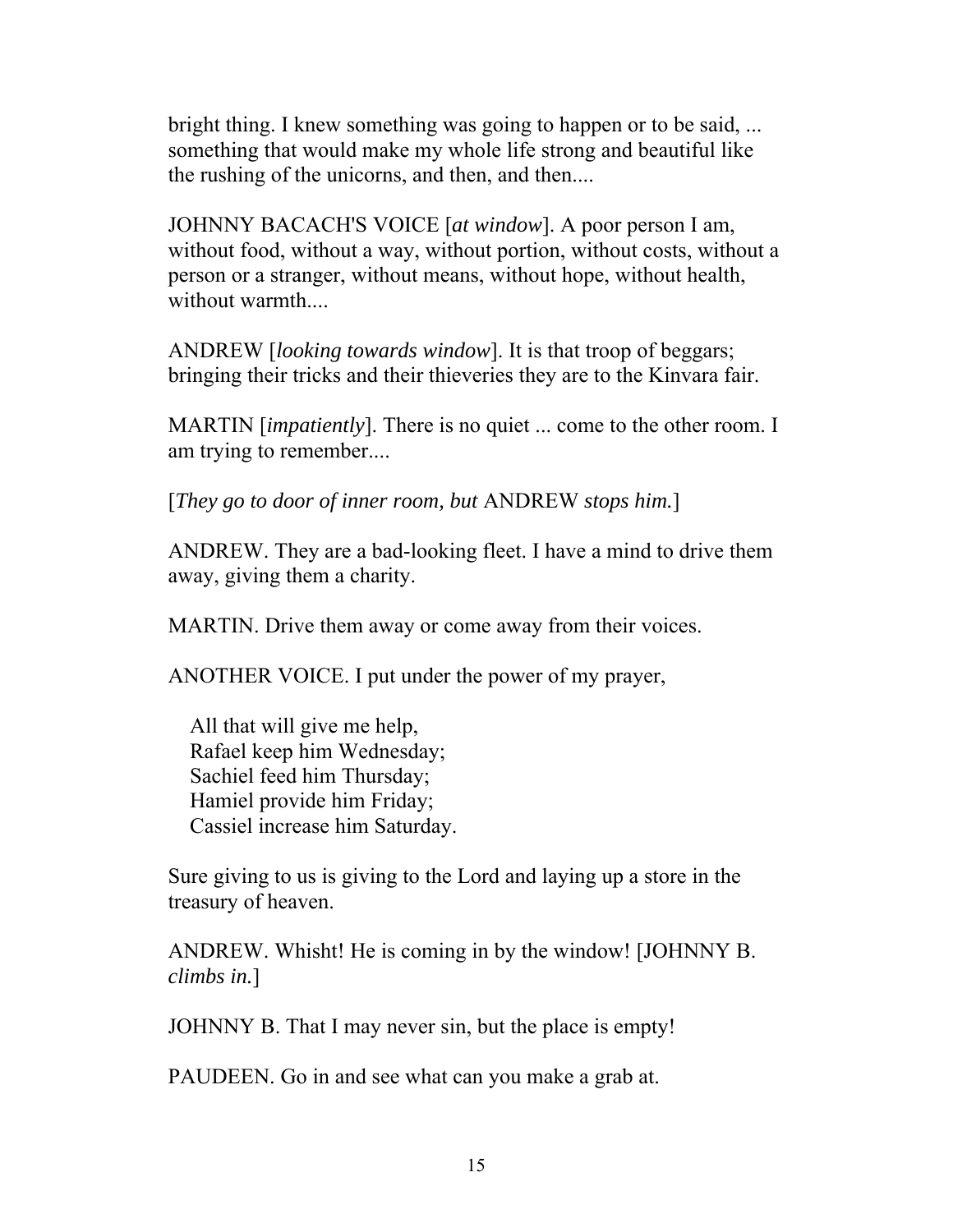JOHNNY B. [*getting in*]. That every blessing I gave may be turned to a curse on them that left the place so bare! [*He turns things over.*] I might chance something in this chest if it was open.... [ANDREW *begins creeping towards him.*]

NANNY [*outside*]. Hurry on now, you limping crabfish, you! We can't be stopping here while you'll boil stirabout!

JOHNNY B. [*seizing bag of money and holding it up in both hands*]. Look at this now, look! [ANDREW *comes behind and seizes his arm.*]

JOHNNY B. [*letting bag fall with a crash*]. Destruction on us all!

MARTIN [running forward, seizes him. Heads disappear]. That is it! Oh, I remember! That is what happened! That is the command! Who was it sent you here with that command?

JOHNNY B. It was misery sent me in and starvation and the hard ways of the world.

NANNY [*outside*]. It was that, my poor child, and my one son only. Show mercy to him now, and he after leaving gaol this morning.

MARTIN [*to* ANDREW.]. I was trying to remember it ... when he spoke that word it all came back to me. I saw a bright, many-changing figure ... it was holding up a shining vessel ... [*holds up arms*] then the vessel fell and was broken with a great crash ... then I saw the unicorns trampling it. They were breaking the world to pieces ... when I saw the cracks coming, I shouted for joy! And I heard the command, "Destroy, destroy; destruction is the life-giver; destroy."

ANDREW. What will we do with him? He was thinking to rob you of your gold.

MARTIN. How could I forget it or mistake it? It has all come upon me now ... the reasons of it all, like a flood, like a flooded river.

JOHNNY B. [*weeping*]. It was the hunger brought me in and the drouth.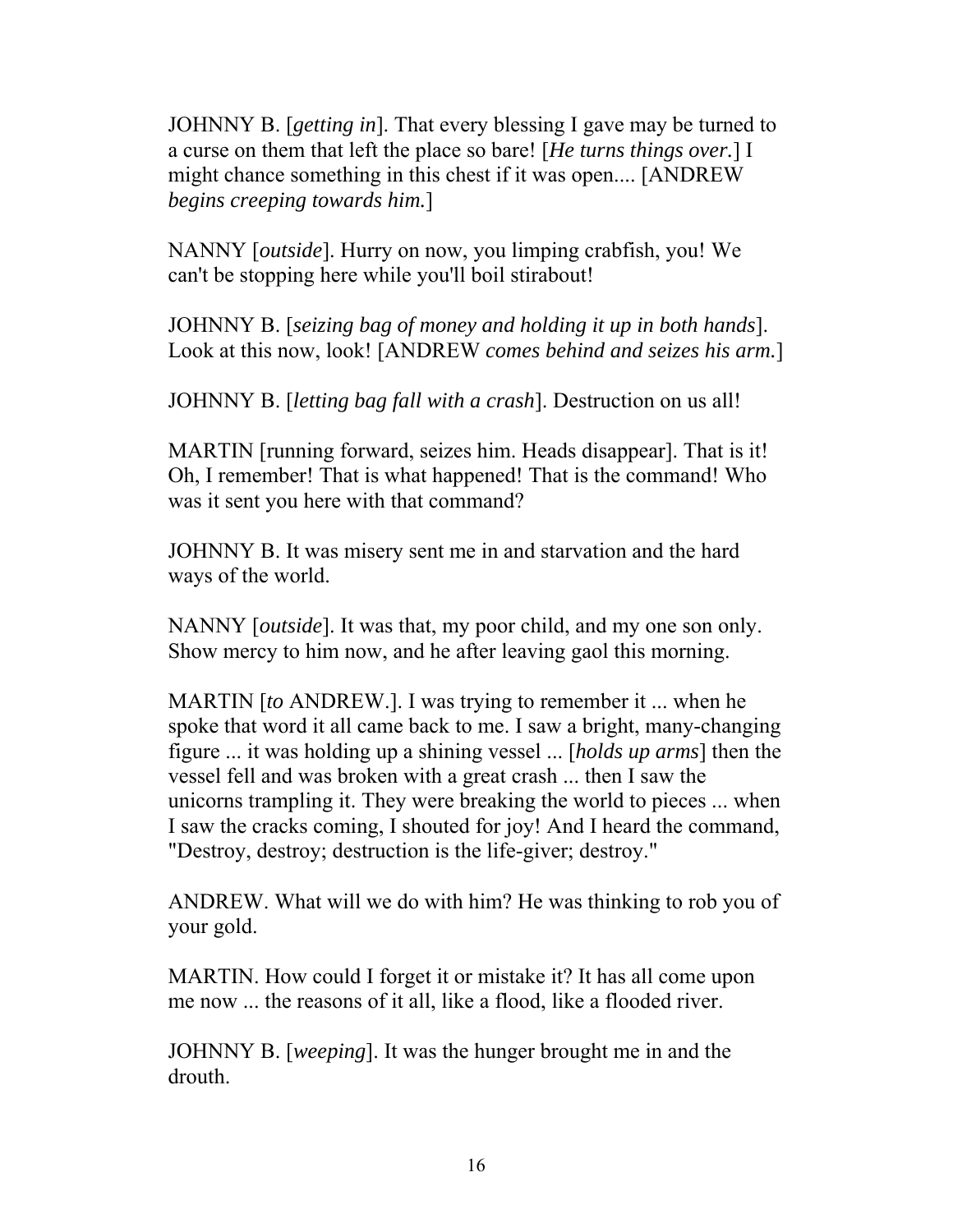MARTIN. Were you given any other message? Did you see the unicorns?

JOHNNY B. I saw nothing and heard nothing; near dead I am with the fright I got and with the hardship of the gaol.

MARTIN. To destroy ... to overthrow all that comes between us and God, between us and that shining country. To break the wall, Andrew, the thing, whatever it is that comes between, but where to begin?...

ANDREW. What is it you are talking about?

MARTIN. It may be that this man is the beginning. He has been sent ... the poor, they have nothing, and so they can see heaven as we cannot. He and his comrades will understand me. But now to give all men high hearts that they may all understand.

JOHNNY B. It's the juice of the grey barley will do that.

ANDREW. To rise everybody's heart, is it? Is it that was your meaning?... If you will take the blame of it all, I'll do what you want. Give me the bag of money, then. [*He takes it up.*] Oh, I've a heart like your own! I'll lift the world too! The people will be running from all parts. Oh, it will be a great day in this district.

JOHNNY B. Will I go with you?

MARTIN. No, you must stay here; we have things to do and to plan.

JOHNNY B. Destroyed we all are with the hunger and the drouth.

MARTIN. Go then, get food and drink, whatever is wanted to give you strength and courage; gather your people together here; bring them all in. We have a great thing to do. I have to begin ... I want to tell it to the whole world. Bring them in, bring them in, I will make the house ready.

ACT II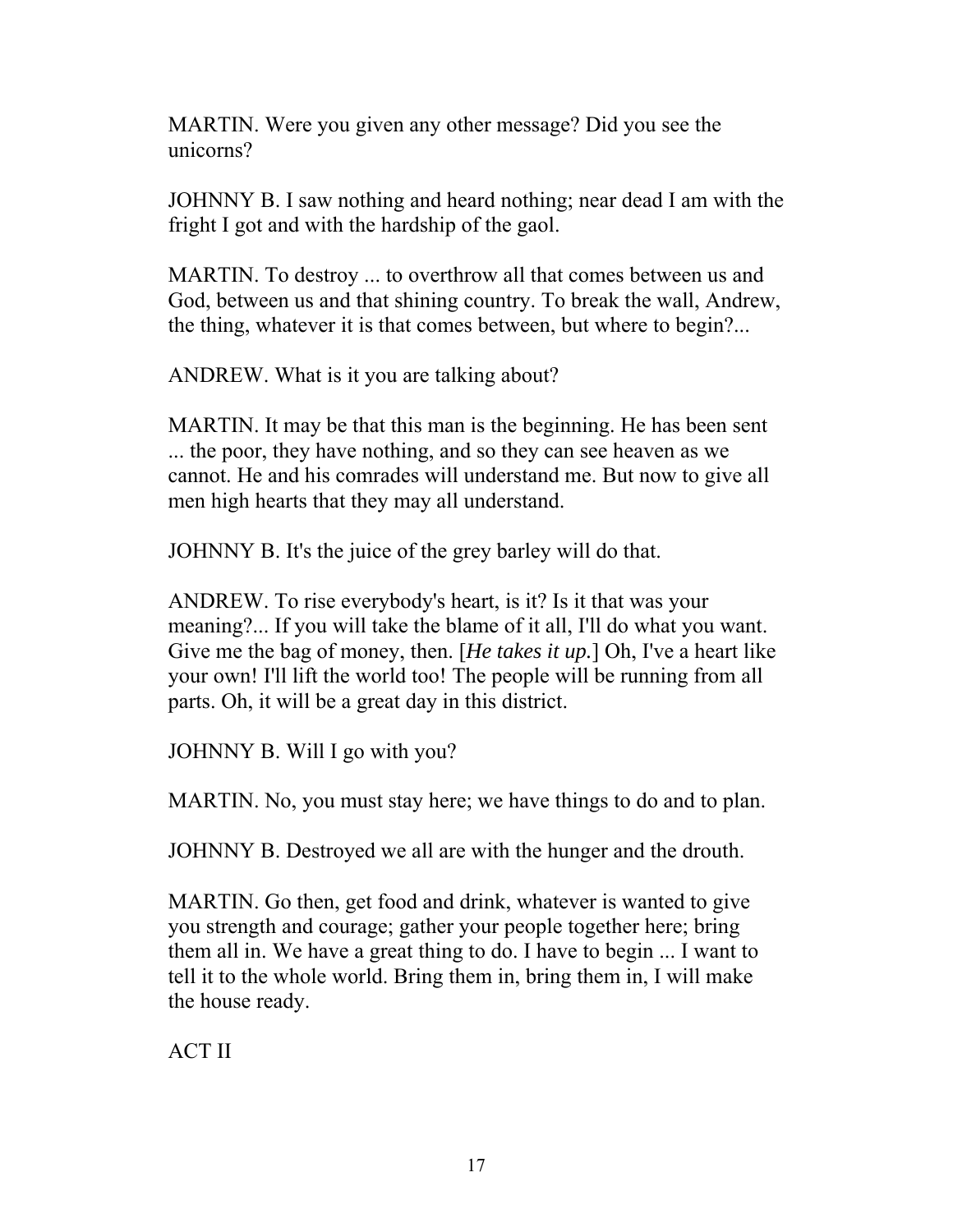SCENE: The same workshop a few minutes later. MARTIN. seen arranging mugs and bread, etc., on a table. FATHER JOHN comes in, knocking at open door as he comes.

MARTIN. Come in, come in, I have got the house ready. Here is bread and meat ... everybody is welcome. [Hearing no answer, turns round.]

FATHER JOHN. Martin, I have come back.... There is something I want to say to you.

MARTIN. You are welcome; there are others coming.... They are not of your sort, but all are welcome.

FATHER JOHN. I have remembered suddenly something that I read when I was in the seminary.

MARTIN. You seem very tired.

FATHER JOHN [*sitting down*]. I had almost got back to my own place when I thought of it. I have run part of the way. It is very important. It is about the trance that you have been in. When one is inspired from above, either in trance or in contemplation, one remembers afterwards all that one has seen and read. I think there must be something about it in St. Thomas. I know that I have read a long passage about it years ago. But, Martin, there is another kind of inspiration, or rather an obsession or possession. A diabolical power comes into one's body or overshadows it. Those whose bodies are taken hold of in this way, jugglers and witches and the like, can often tell what is happening in distant places, or what is going to happen, but when they come out of that state, they remember nothing. I think you said----

MARTIN. That I could not remember.

FATHER JOHN. You remembered something, but not all. Nature is a great sleep; there are dangerous and evil spirits in her dreams, but God is above Nature. She is a darkness, but He makes everything clear--He is light.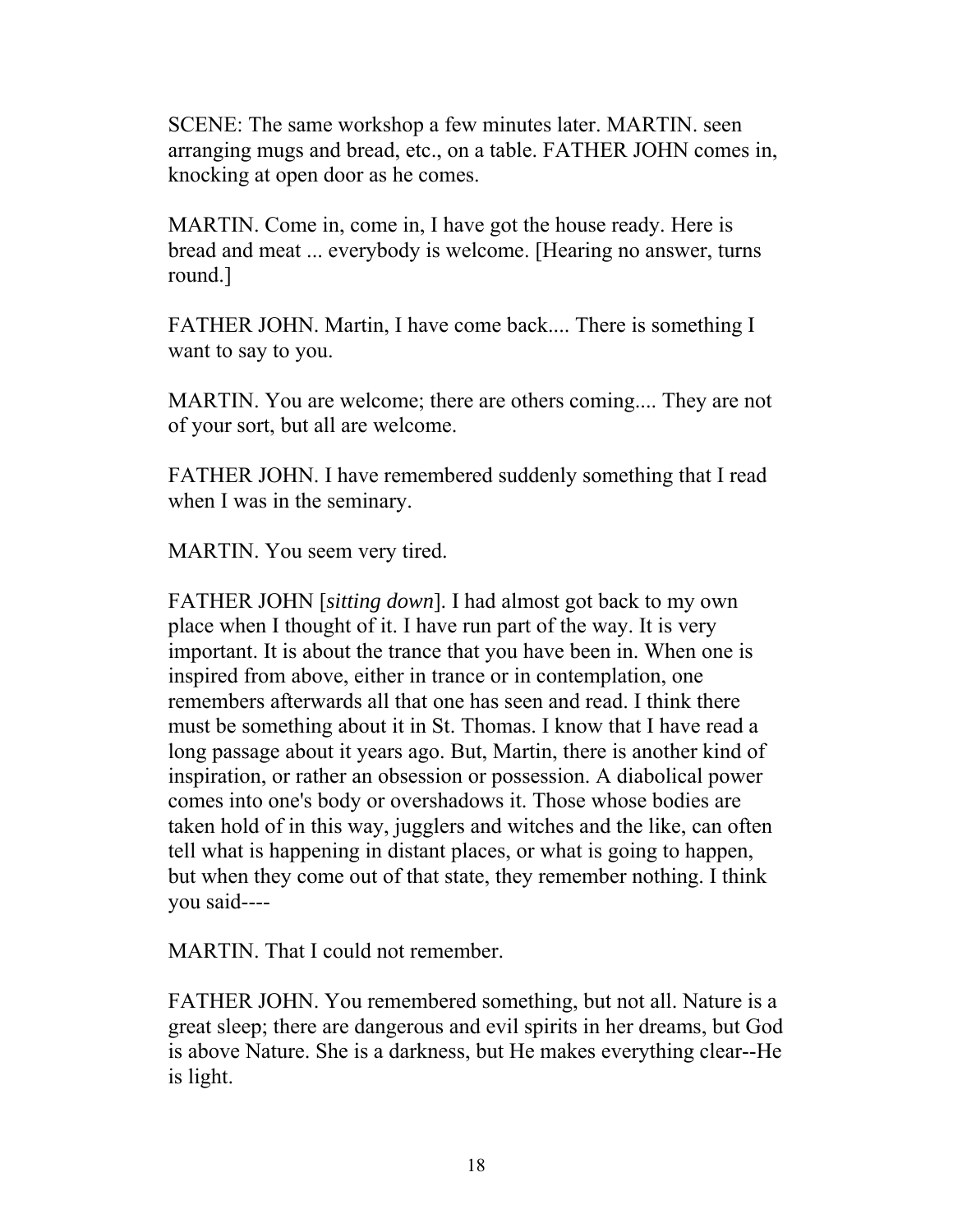MARTIN. All is clear now. I remember all, or all that matters to me. A poor man brought me a word, and I know what I have to do.

FATHER JOHN. Ah, I understand; words were put into his mouth. I have read of such things. God sometimes uses some common man as His messenger.

MARTIN. You may have passed the man who brought it on the road. He left me but now.

FATHER JOHN. Very likely, very likely, that is the way it happened. Some plain, unnoticed man has sometimes been sent with a command.

MARTIN. I saw the unicorns trampling in my dream. They were breaking the world. I am to destroy, that is the word the messenger spoke.

FATHER JOHN. To destroy?

MARTIN. To bring again the old disturbed exalted life, the old splendour.

FATHER JOHN. You are not the first that dream has come to. [*Gets up and walks up and down.*] It has been wandering here and there, calling now to this man, now to that other. It is a terrible dream.

MARTIN. Father John, you have had the same thought.

FATHER JOHN. Men were holy then; there were saints everywhere, there was reverence, but now it is all work, business, how to live a long time. Ah, if one could change it all in a minute, even by war and violence.... There is a cell where St. Ciaran used to pray, if one could bring that time again.

MARTIN. Do not deceive me. You have had the command.

FATHER JOHN. Why are you questioning me? You are asking me things that I have told to no one but my confessor.

MARTIN. We must gather the crowds together, you and I.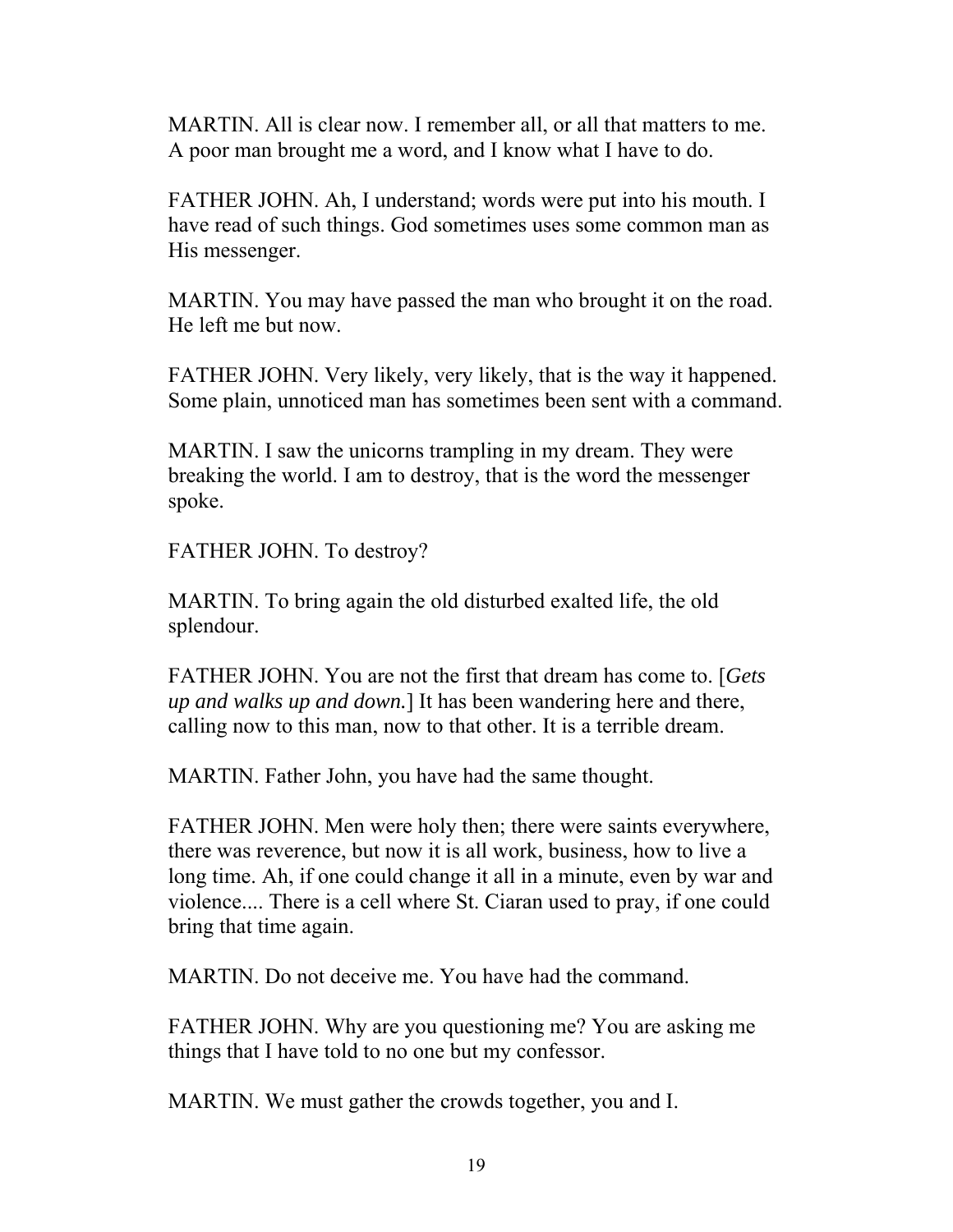FATHER JOHN. I have dreamed your dream; it was long ago. I had your vision.

MARTIN. And what happened?

FATHER JOHN [*harshly*]. It was stopped. That was an end. I was sent to the lonely parish where I am, where there was no one I could lead astray. They have left me there. We must have patience; the world was destroyed by water, it has yet to be consumed by fire.

MARTIN. Why should we be patient? To live seventy years, and others to come after us and live seventy years it may be, and so from age to age, and all the while the old splendour dying more and more.

[A noise of shouting. ANDREW, who has been standing at the door for a moment, comes in.]

ANDREW. Martin says truth, and he says it well. Planing the side of a cart or a shaft, is that life? It is not. Sitting at a desk writing letters to the man that wants a coach or to the man that won't pay for the one he has got, is that life, I ask you? Thomas arguing at you and putting you down, "Andrew, dear Andrew, did you put the tyre on that wheel yet?" Is that life? No, it is not. I ask you all what do you remember when you are dead? It's the sweet cup in the corner of the widow's drinking house that you remember. Ha, ha, listen to that shouting! That is what the lads in the village will remember to the last day they live!

MARTIN. Why are they shouting? What have you told them?

ANDREW. Never you mind. You left that to me. You bade me to lift their hearts, and I did lift them. There is not one among them but will have his head like a blazing tar barrel before morning. What did your friend, the beggar, say? The juice of the grey barley, he said.

FATHER JOHN. You accursed villain! You have made them drunk!

ANDREW. Not at all, but lifting them to the stars. That is what Martin bade me to do, and there is no one can say I did not do it.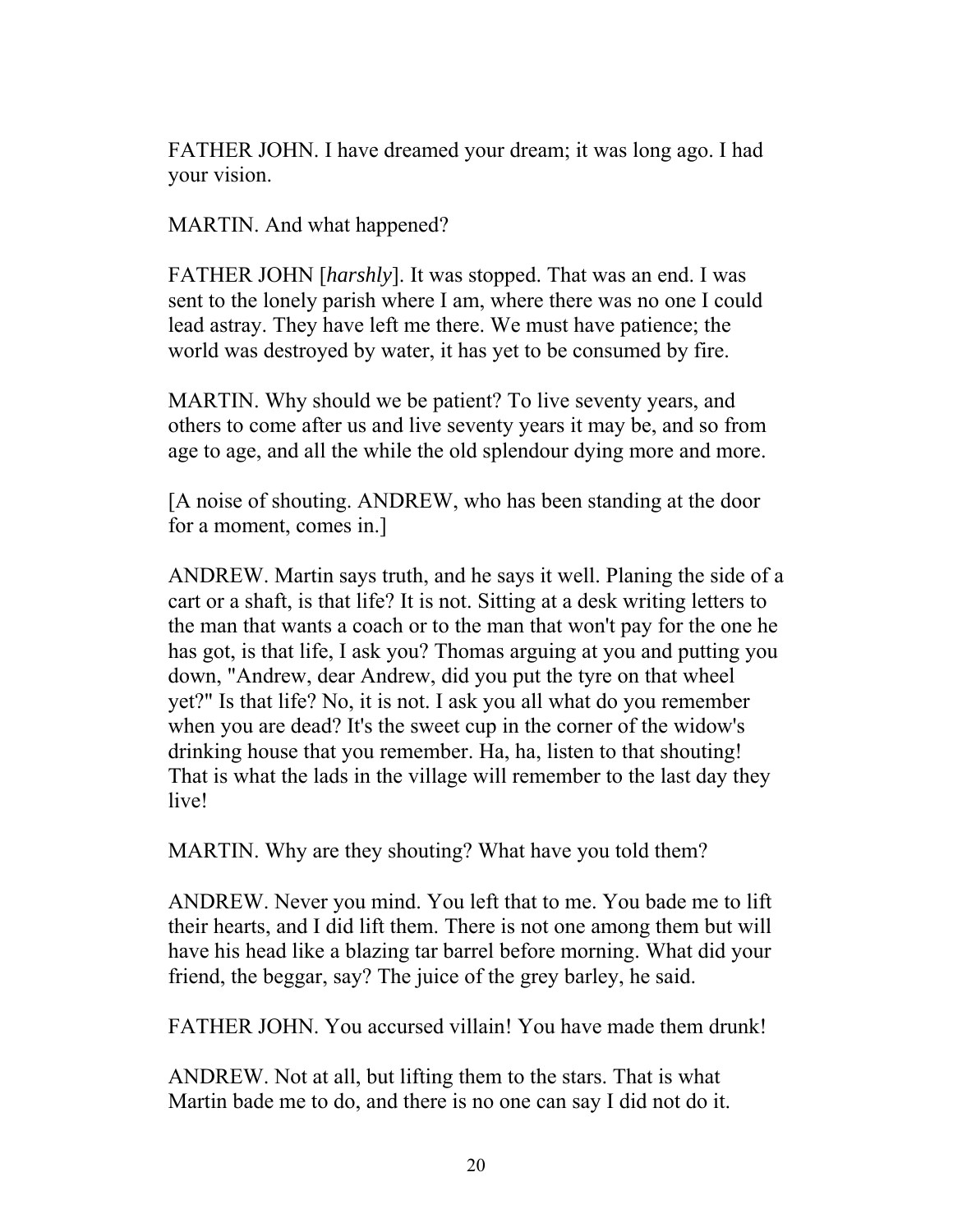[*A shout at door and beggars push in a barrel. They all cry, "Hi! for the noble master!" and point at* ANDREW.]

JOHNNY B. It's not him, it's that one!

[*Points at* MARTIN.]

FATHER JOHN. Are you bringing this devil's work in at the very door? Go out of this, I say! Get out! Take these others with you!

MARTIN. No, no, I asked them in; they must not be turned out. They are my guests.

FATHER JOHN. Drive them out of your uncle's house!

MARTIN. Come, Father, it is better for you to go. Go back to your own place. I have taken the command. It is better, perhaps, for you that you did not take it. [MARTIN *and* FATHER JOHN *go out.*]

BIDDY. It is well for that old lad he didn't come between ourselves and our luck. It would be right to have flayed him and to have made bags of his skin.

NANNY. What a hurry you are in to get your enough! Look at the grease on your frock yet with the dint of the dabs you put in your pocket! Doing cures and foretellings, is it? You starved pot picker, you!

BIDDY. That you may be put up to-morrow to take the place of that decent son of yours that had the yard of the gaol wore with walking it till this morning!

NANNY. If he had, he had a mother to come to, and he would know her when he did see her, and that is what no son of your own could do, and he to meet you at the foot of the gallows!

JOHNNY B. If I did know you, I knew too much of you since the first beginning of my life! What reward did I ever get travelling with you? What store did you give me of cattle or of goods? What provision did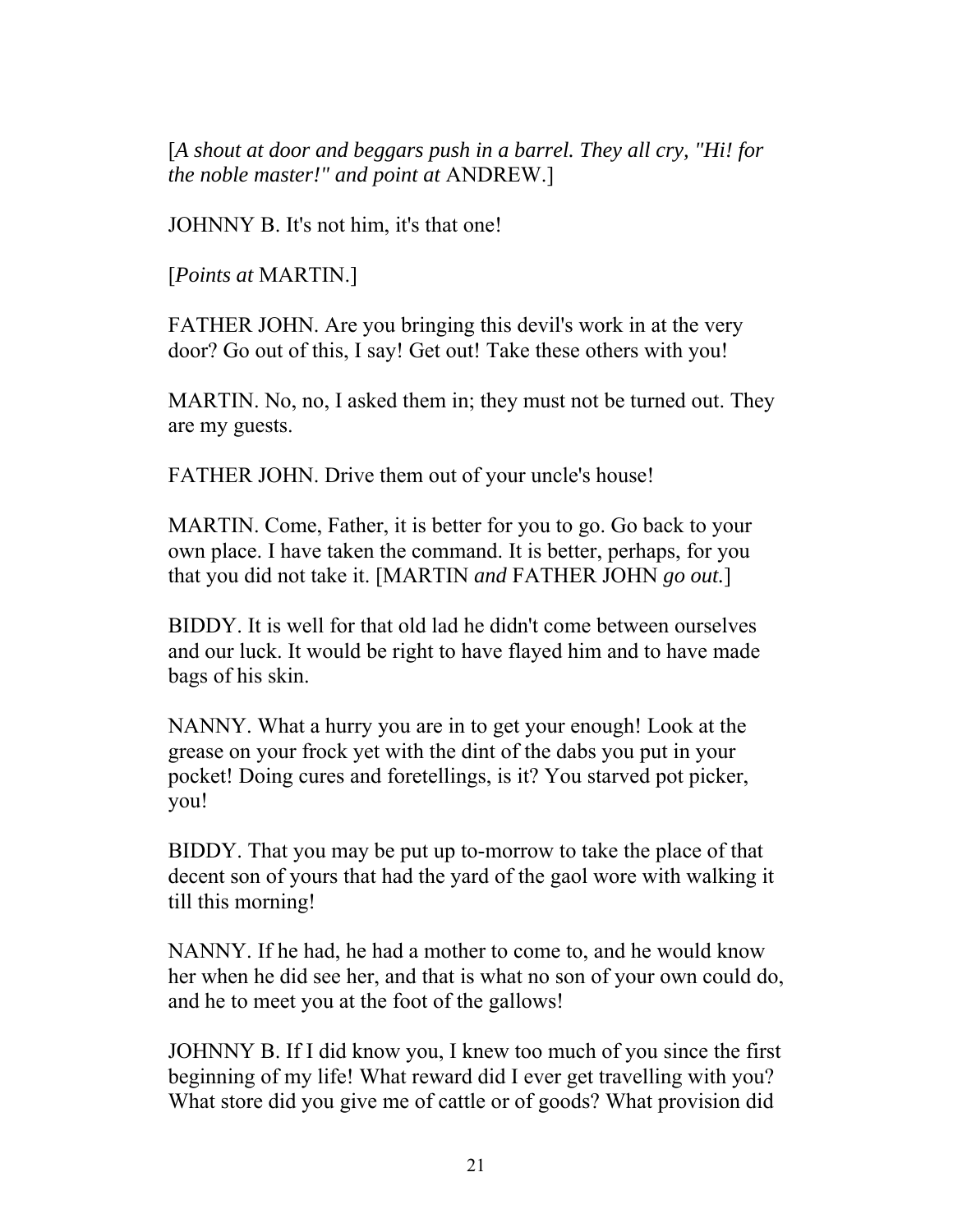I get from you by day or by night but your own bad character to be joined on to my own, and I following at your heels, and your bags tied round about me?

NANNY. Disgrace and torment on you! Whatever you got from me, it was more than any reward or any bit I ever got from the father you had, or any honourable thing at all, but only the hurt and the harm of the world and its shame!

JOHNNY B. What would he give you, and you going with him without leave? Crooked and foolish you were always, and you begging by the side of the ditch.

NANNY. Begging or sharing, the curse of my heart upon you! It's better off I was before ever I met with you, to my cost! What was on me at all that I did not cut a scourge in the wood to put manners and decency on you the time you were not hardened as you are!

JOHNNY B. Leave talking to me of your rods and your scourges! All you taught me was robbery, and it is on yourself and not on myself the scourges will be laid at the day of the recognition of tricks.

PAUDEEN. Faith, the pair of you together is better than Hector fighting before Troy!

NANNY. Ah, let you be quiet. It is not fighting we are craving, but the easing of the hunger that is on us and of the passion of sleep. Lend me a graineen of tobacco till I'll kindle my pipe--a blast of it will take the weight of the road off my heart.

[ANDREW *gives her some*. NANNY. *grabs at it.*]

BIDDY. No, but it's to myself you should give it. I that never smoked a pipe this forty year without saying the tobacco prayer. Let that one say, did ever she do that much?

NANNY. That the pain of your front tooth may be in your back tooth, you to be grabbing my share! [*They snap at tobacco.*]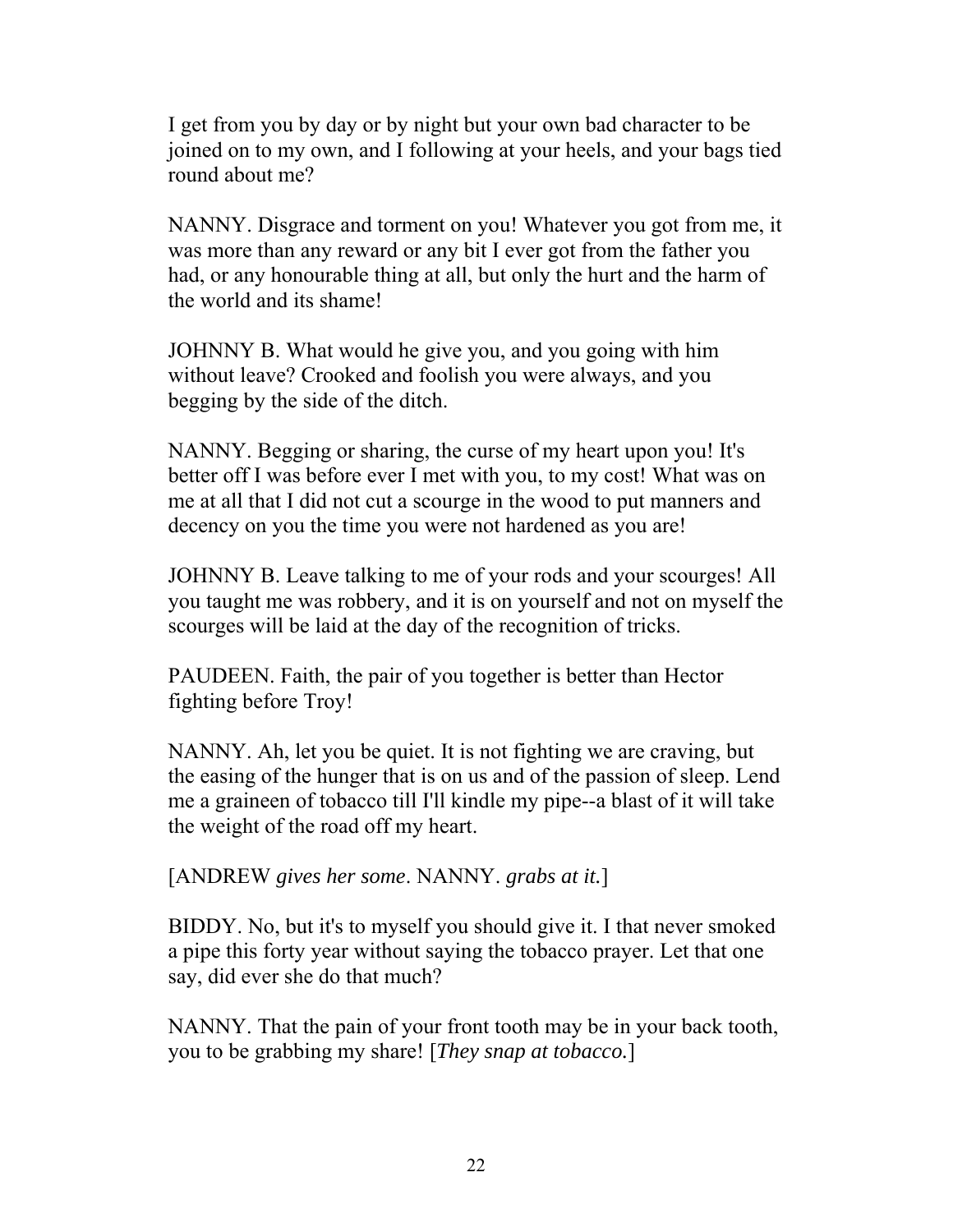ANDREW. Pup, pup, pup. Don't be snapping and quarrelling now, and you so well treated in this house. It is strollers like yourselves should be for frolic and for fun. Have you ne'er a good song to sing, a song that will rise all our hearts?

PAUDEEN. Johnny Bacach is a good singer; it is what he used to be doing in the fairs, if the oakum of the gaol did not give him a hoarseness in the throat.

ANDREW. Give it out so, a good song; a song will put courage and spirit into any man at all.

JOHNNY B. [*singing*].

Come, all ye airy bachelors, A warning take by me: A sergeant caught me fowling, And fired his gun so free.

His comrades came to his relief, And I was soon trepanned; And, bound up like a woodcock, Had fallen into their hands.

The judge said transportation; The ship was on the strand; They have yoked me to the traces For to plough Van Dieman's land!

ANDREW. That's no good of a song, but a melancholy sort of a song. I'd as lief be listening to a saw going through timber. Wait, now, till you will hear myself giving out a tune on the flute. [*Goes out for it.*]

JOHNNY B. It is what I am thinking there must be a great dearth and a great scarcity of good comrades in this place, a man like that youngster having means in his hand to be bringing ourselves and our rags into the house.

PAUDEEN. You think yourself very wise, Johnny Bacach. Can you tell me now who that man is?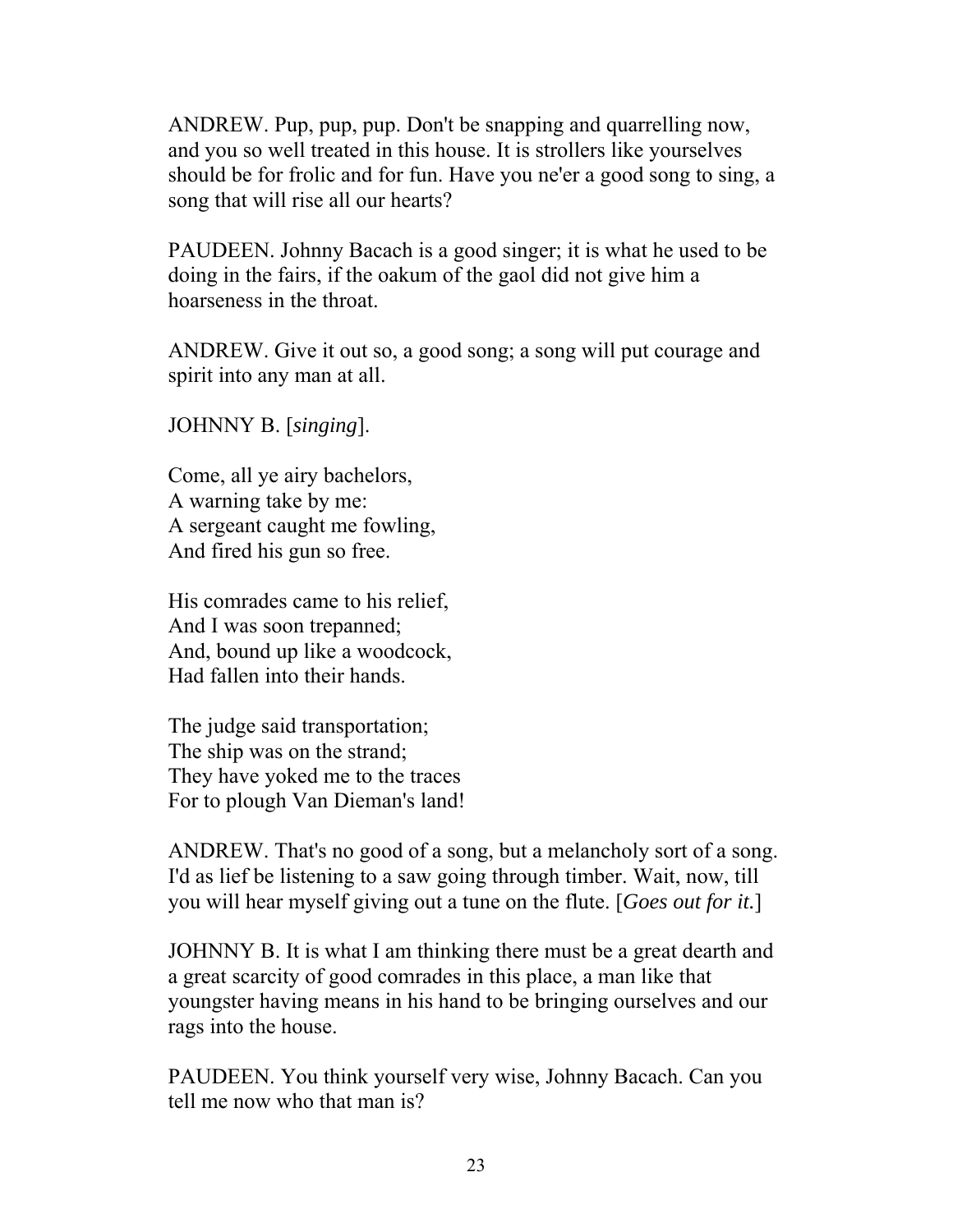JOHNNY B. Some decent lad, I suppose, with a good way of living and a mind to send up his name upon the roads.

PAUDEEN. You that have been gaoled this eight months know little of this countryside.... It isn't a limping stroller like yourself the boys would let come among them. But I know. I went to the drill a few nights, and I skinning kids for the mountainy men. In a quarry beyond the drill is ... they have their plans made.... It's the square house of the Browns is to be made an attack on and plundered. Do you know now who is the leader they are waiting for?

JOHNNY B. How would I know that?

PAUDEEN [*singing*].

Oh, Johnny Gibbons, my five hundred healths to you. It is long you are away from us over the sea!

JOHNNY B. [*standing up excitedly*]. Sure that man could not be John Gibbons that is outlawed.

PAUDEEN. I asked news of him from the old lad [*points after* ANDREW], and I bringing in the drink along with him. "Don't be asking questions," says he; "take the treat he gives you," says he. "If a lad that had a high heart has a mind to rouse the neighbours," says he, "and to stretch out his hand to all that pass the road, it is in France he learned it," says he, "the place he is but lately come from, and where the wine does be standing open in tubs. Take your treat when you get it," says he, "and make no delay, or all might be discovered and put an end to."

JOHNNY B. He came over the sea from France! It is Johnny Gibbons surely, but it seems to me they were calling him by some other name.

PAUDEEN. A man on his keeping might go by a hundred names. Would he be telling it out to us that he never saw before, and we with that clutch of chattering women along with us? Here he is coming now. Wait till you see is he the lad I think him to be.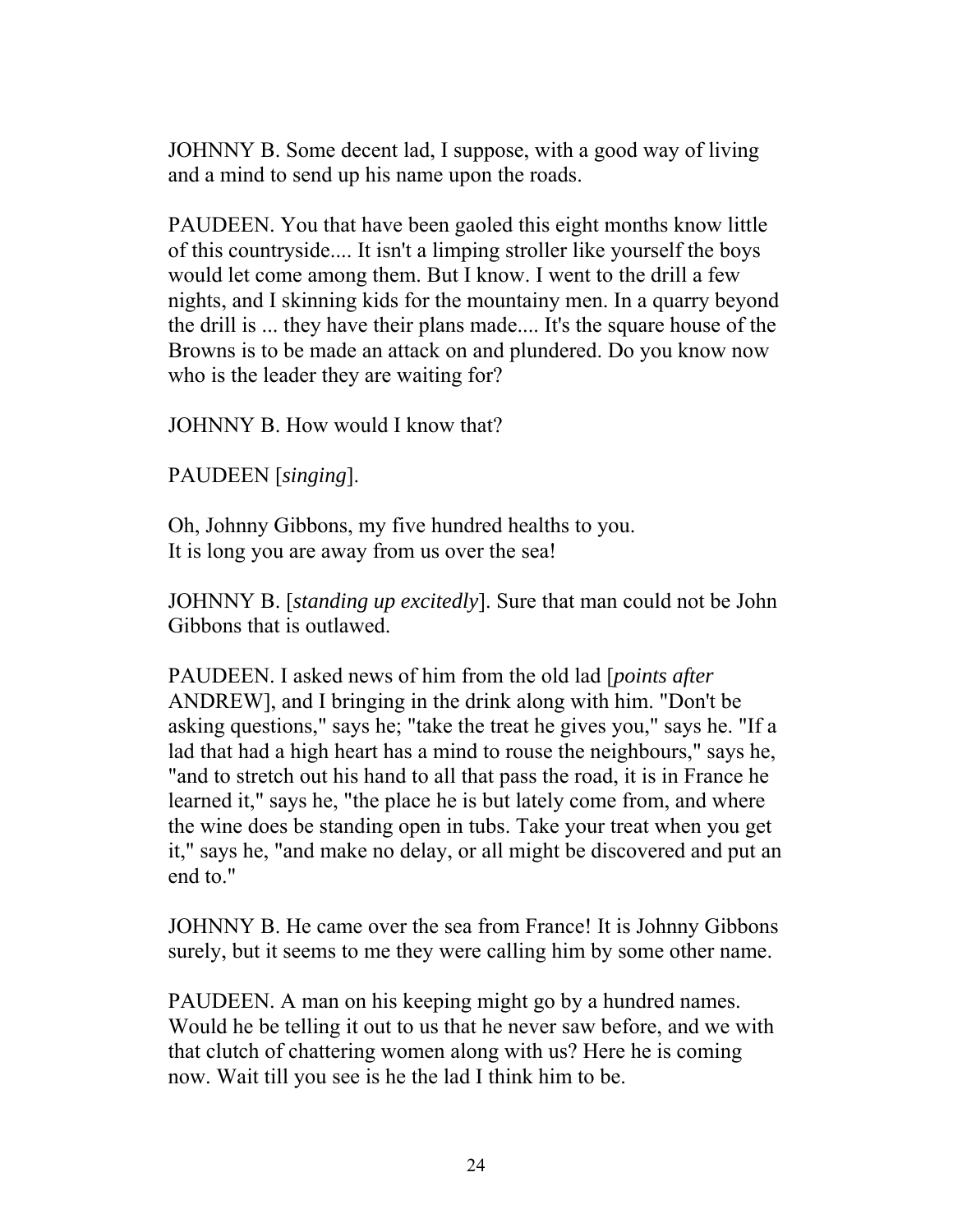MARTIN [*coming in*]. I will make my banner; I will paint the Unicorn on it. Give me that bit of canvas; there is paint over here. We will get no help from the settled men--we will call to the lawbreakers, the tinkers--the sievemakers--the sheep-stealers. [*He begins to make banner.*]

BIDDY. That sounds to be a queer name of an army. Ribbons I can understand, Whiteboys, Rightboys, Threshers, and Peep-o'-day, but Unicorns I never heard of before.

JOHNNY B. It is not a queer name, but a very good name. [*Takes up Lion and Unicorn.*] It is often you saw that before you in the dock. There is the Unicorn with the one horn, and what is it he is going against? The Lion of course. When he has the Lion destroyed, the Crown must fall and be shivered. Can't you see? It is the League of the Unicorns is the league that will fight and destroy the power of England and King George.

PAUDEEN. It is with that banner we will march and the lads in the quarry with us; it is they will have the welcome before him! It won't be long till we'll be attacking the Square House! Arms there are in it; riches that would smother the world; rooms full of guineas--we will put wax on our shoes walking them; the horses themselves shod with no less than silver!

MARTIN [*holding up the banner*]. There it is ready! We are very few now, but the army of the Unicorns will be a great army! [*To* JOHNNY B.] Why have you brought me the message? Can you remember any more? Has anything more come to you? Who told you to come to me? Who gave you the message?... Can you see anything or hear anything that is beyond the world?

JOHNNY B. I cannot. I don't know what do you want me to tell you at all.

MARTIN. I want to begin the destruction, but I don't know where to begin ... you do not hear any other voice?

JOHNNY B. I do not. I have nothing at all to do with freemasons or witchcraft.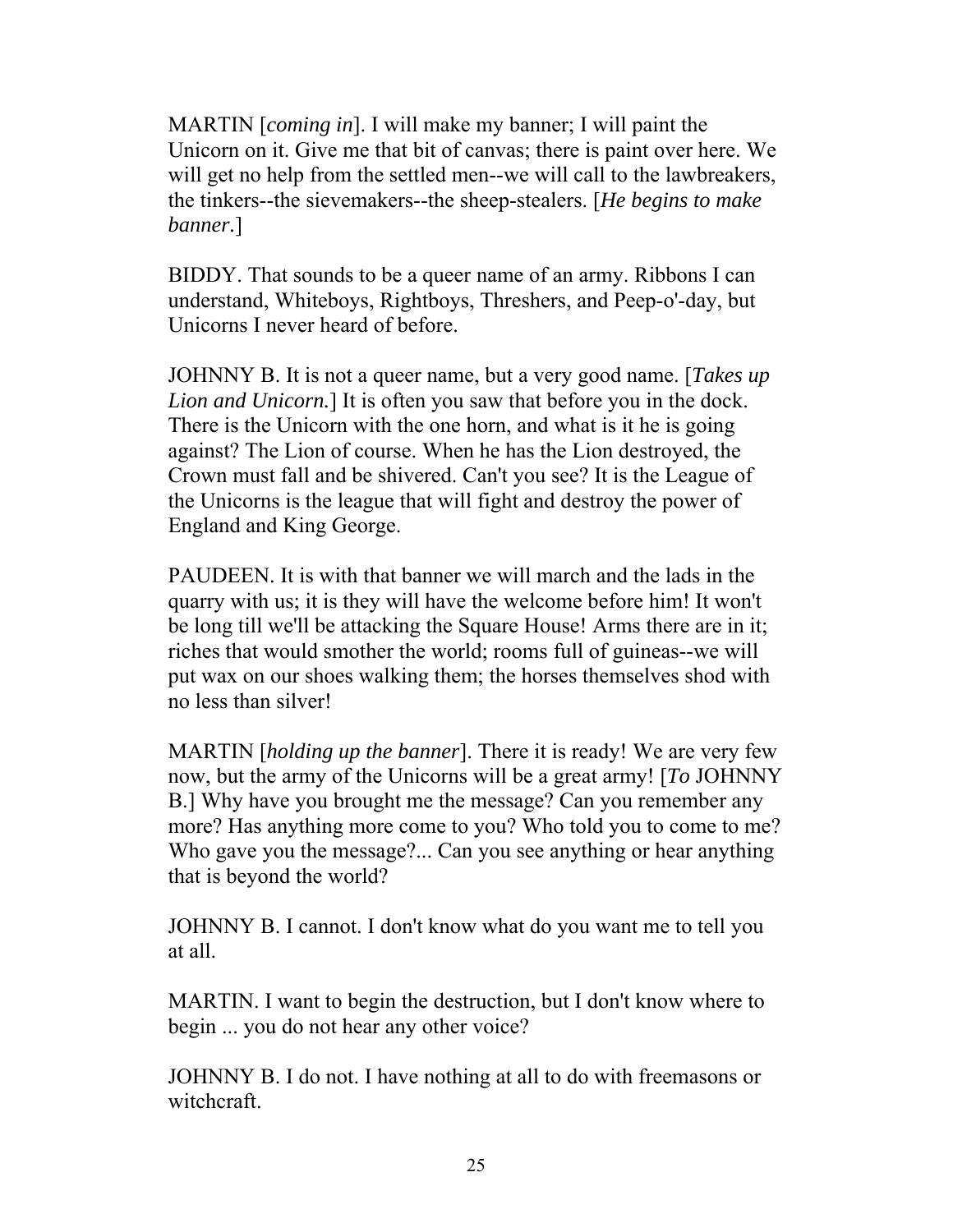PAUDEEN. It is Biddy Lally has to do with witchcraft. It is often she threw the cups and gave out prophecies the same as Columcille.

MARTIN. You are one of the knowledgeable women. You can tell me where it is best to begin, and what will happen in the end.

BIDDY. I will foretell nothing at all. I rose out of it this good while, with the stiffness and the swelling it brought upon my joints.

MARTIN. If you have foreknowledge, you have no right to keep silent. If you do not help me, I may go to work in the wrong way. I know I have to destroy, but when I ask myself what I am to begin with, I am full of uncertainty.

PAUDEEN. Here now are the cups handy and the leavings in them.

BIDDY [*taking cups and pouring one from another*]. Throw a bit of white money into the four corners of the house.

MARTIN. There! [*Throwing it.*]

BIDDY. There can be nothing told without silver. It is not myself will have the profit of it. Along with that I will be forced to throw out gold.

MARTIN. There is a guinea for you. Tell me what comes before your eyes.

BIDDY. What is it you are wanting to have news of?

MARTIN. Of what I have to go out against at the beginning ... there is so much ... the whole world, it may be.

BIDDY [*throwing from one cup to another and looking*]. You have no care for yourself. You have been across the sea; you are not long back. You are coming within the best day of your life.

MARTIN. What is it? What is it I have to do?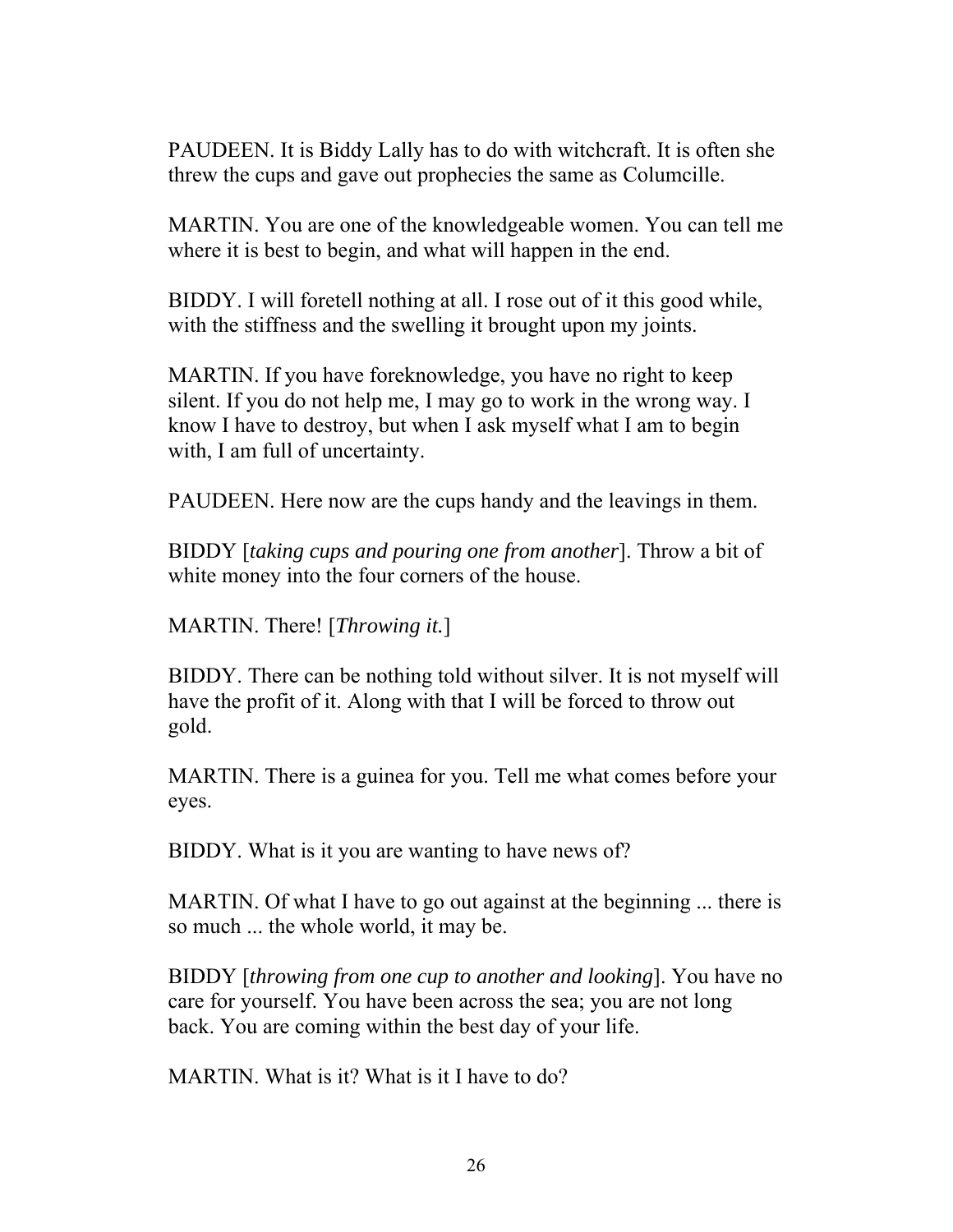BIDDY. I see a great smoke, I see burning ... there is a great smoke overhead.

MARTIN. That means we have to burn away a great deal that men have piled up upon the earth. We must bring men once more to the wildness of the clean green earth.

BIDDY. Herbs for my healing, the big herb and the little herb; it is true enough they get their great strength out of the earth.

JOHNNY B. Who was it the green sod of Ireland belonged to in the olden times? Wasn't it to the ancient race it belonged? And who has possession of it now but the race that came robbing over the sea? The meaning of that is to destroy the big houses and the towns, and the fields to be given back to the ancient race.

MARTIN. That is it. You don't put it as I do, but what matter? Battle is all.

PAUDEEN. Columcille said the four corners to be burned, and then the middle of the field to be burned. I tell you it was Columcille's prophecy said that.

BIDDY. Iron handcuffs I see and a rope and a gallows, and it maybe is not for yourself I see it, but for some I have acquaintance with a good way back.

MARTIN. That means the law. We must destroy the law. That was the first sin, the first mouthful of the apple.

JOHNNY B. So it was, so it was. The law is the worst loss. The ancient law was for the benefit of all. It is the law of the English is the only sin.

MARTIN. When there were no laws men warred on one another and man to man, not with one machine against another as they do now, and they grew hard and strong in body. They were altogether alive like Him that made them in His image, like people in that unfallen country. But presently they thought it better to be safe, as if safety mattered, or anything but the exaltation of the heart and to have eyes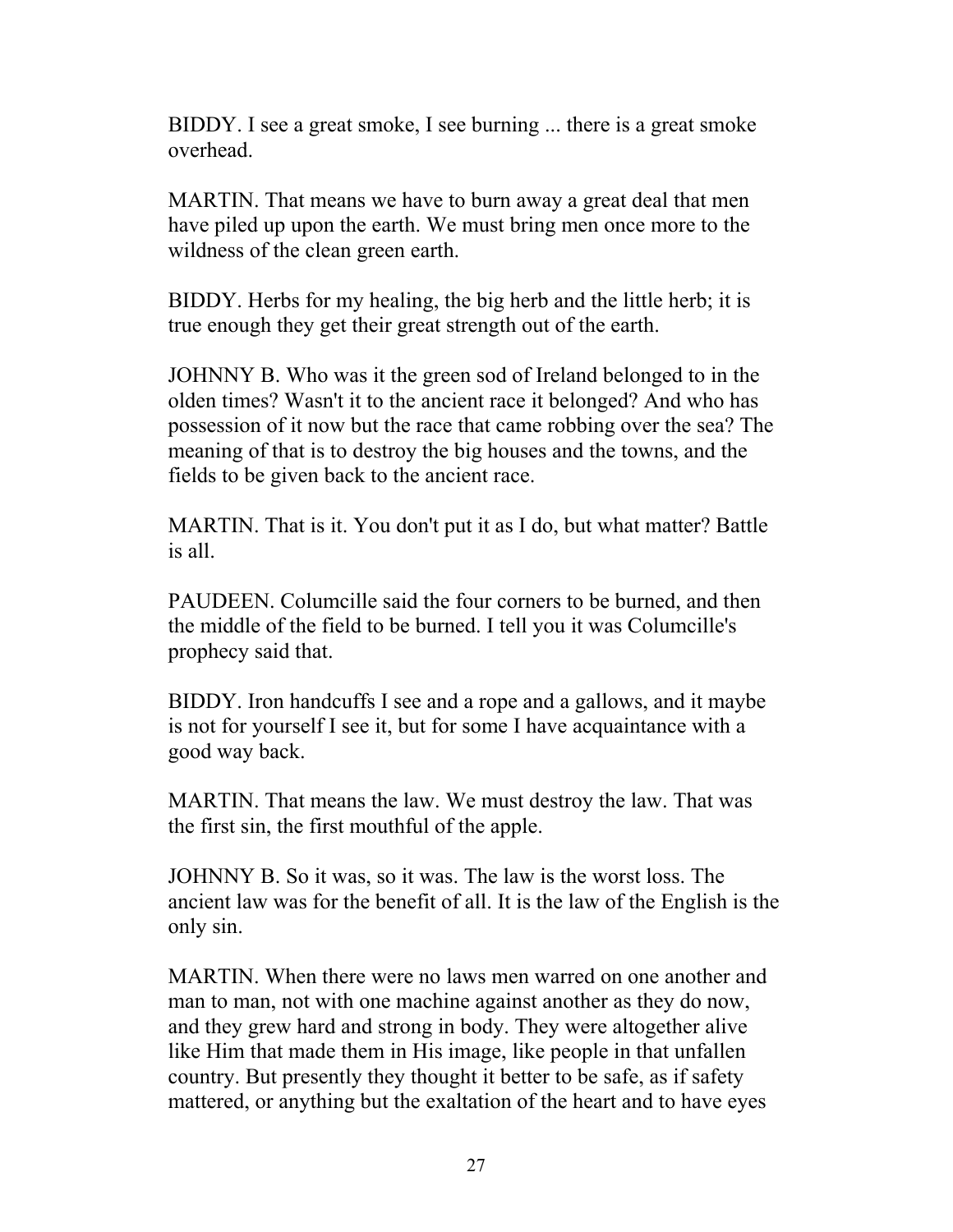that danger had made grave and piercing. We must overthrow the laws and banish them!

JOHNNY B. It is what I say, to put out the laws is to put out the whole nation of the English. Laws for themselves they made for their own profit and left us nothing at all, no more than a dog or a sow.

BIDDY. An old priest I see, and I would not say is he the one was here or another. Vexed and troubled he is, kneeling fretting, and ever fretting, in some lonesome, ruined place.

MARTIN. I thought it would come to that. Yes, the church too ... that is to be destroyed. Once men fought with their desires and their fears, with all that they call their sins, unhelped, and their souls became hard and strong. When we have brought back the clean earth and destroyed the law and the church, all life will become like a flame of fire, like a burning eye.... Oh, how to find words for it all ... all that is not life will pass away!

JOHNNY B. It is Luther's church he means, and the humpbacked discourse of Seaghan Calvin's Bible. So we will break it and make an end of it.

MARTIN [*rising*]. We will go out against the world and break it and unmake it. We are the army of the Unicorn from the Stars! We will trample it to pieces. We will consume the world, we will burn it away. Father John said the world has yet to be consumed by fire. Bring me fire.

ANDREW. Here is Thomas coming! [*All except* MARTIN *hurry into next room.* THOMAS *comes in.*]

THOMAS. Come with me, Martin. There is terrible work going on in the town! There is mischief gone abroad! Very strange things are happening!

MARTIN. What are you talking of? What has happened?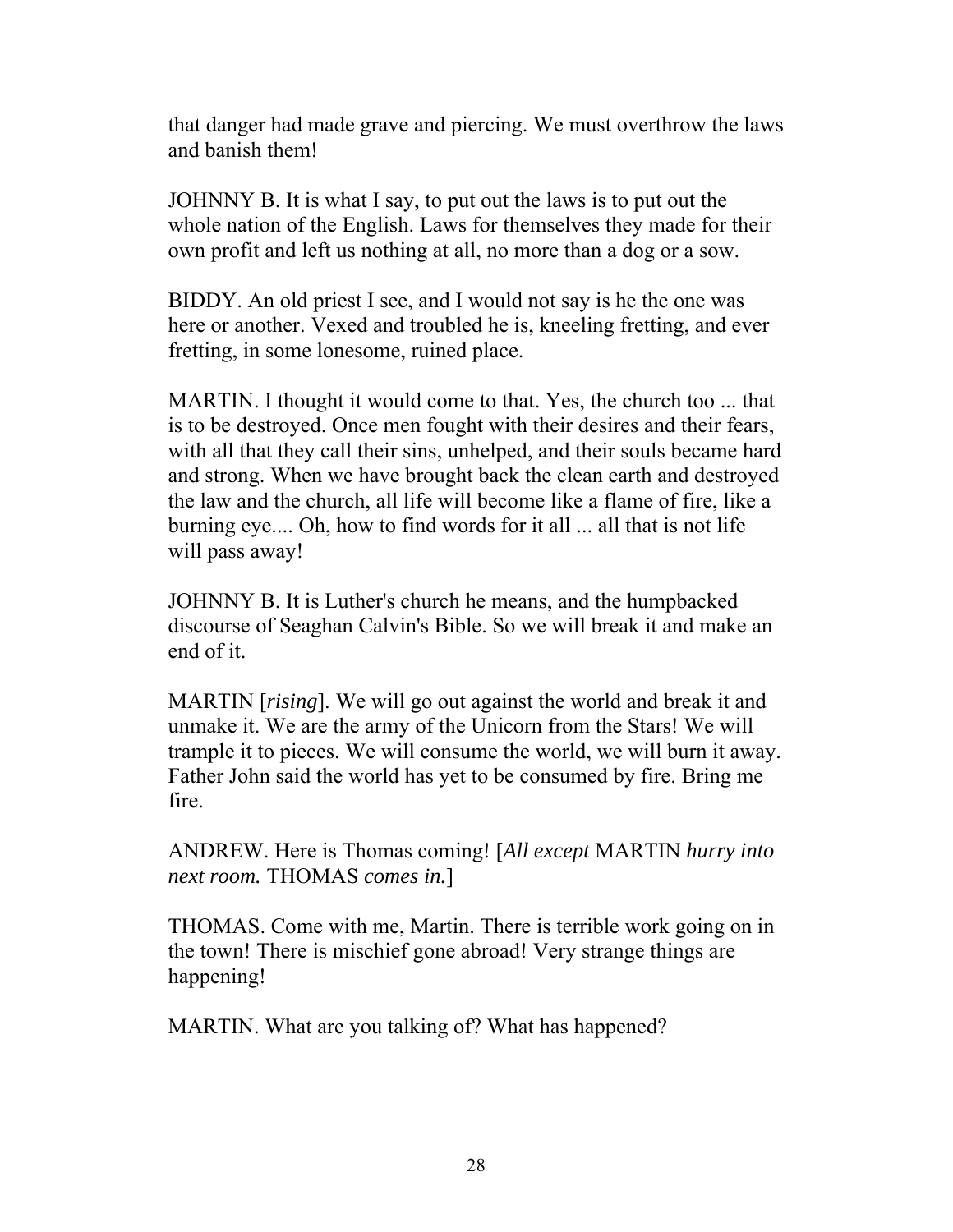THOMAS. Come along, I say; it must be put a stop to! We must call to every decent man!... It is as if the devil himself had gone through the town on a blast and set every drinking house open!

MARTIN. I wonder how that has happened. Can it have anything to do with Andrew's plan?

THOMAS. Are you giving no heed to what I'm saying? There is not a man, I tell you, in the parish, and beyond the parish, but has left the work he was doing, whether in the field or in the mill.

MARTIN. Then all work has come to an end? Perhaps that was a good thought of Andrew's.

THOMAS. There is not a man has come to sensible years that is not drunk or drinking! My own labourers and my own serving-man are sitting on counters and on barrels! I give you my word the smell of the spirits and the porter and the shouting and the cheering within made the hair to rise up on my scalp.

MARTIN. And there is not one of them that does not feel that he could bridle the four winds.

THOMAS [*sitting down in despair*]. You are drunk, too. I never thought you had a fancy for it.

MARTIN. It is hard for you to understand. You have worked all your life. You have said to yourself every morning, "What is to be done today?" and when you are tired out you have thought of the next day's work. If you gave yourself an hour's idleness, it was but that you might work the better. Yet it is only when one has put work away that one begins to live.

THOMAS. It is those French wines that did it.

MARTIN. I have been beyond the earth, in paradise, in that happy townland. I have seen the shining people. They were all doing one thing or another, but not one of them was at work. All that they did was but the overflowing of their idleness, and their days were a dance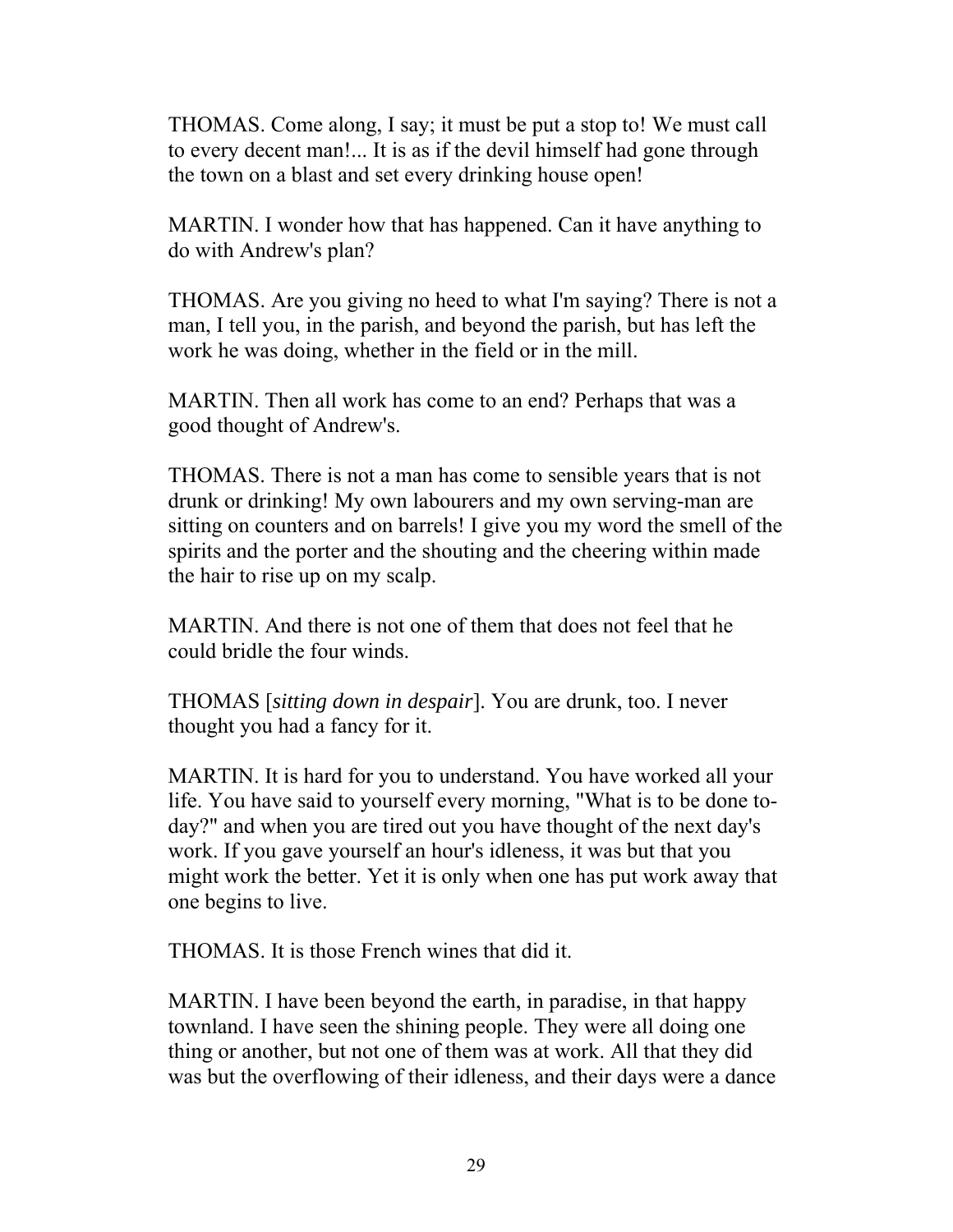bred of the secret frenzy of their hearts, or a battle where the sword made a sound that was like laughter.

THOMAS. You went away sober from out of my hands; they had a right to have minded you better.

MARTIN. No man can be alive, and what is paradise but fulness of life, if whatever he sets his hand to in the daylight cannot carry him from exaltation to exaltation, and if he does not rise into the frenzy of contemplation in the night silence. Events that are not begotten in joy are misbegotten and darken the world, and nothing is begotten in joy if the joy of a thousand years has not been crushed into a moment.

THOMAS. And I offered to let you go to Dublin in the coach! [ANDREW *and the beggars have returned cautiously.*]

MARTIN [*giving banner to* PAUDEEN]. Give me the lamp. The lamp has not yet been lighted, and the world is to be consumed! [*Goes into inner room.*]

THOMAS [*seeing* ANDREW]. Is it here you are, Andrew? What are the beggars doing? Was this door thrown open, too?... Why did you not keep order? I will go for the constables to help us!

ANDREW. You will not find them to help you. They were scattering themselves through the drinking houses of the town; and why wouldn't they?

THOMAS. Are you drunk, too? You are worse than Martin. You are a disgrace.

ANDREW. Disgrace yourself! Coming here to be making an attack on me and badgering me and disparaging me. And what about yourself that turned me to be a hypocrite?

THOMAS. What are you saying?

ANDREW. You did, I tell you. Weren't you always at me to be regular and to be working and to be going through the day and the night without company and to be thinking of nothing but the trade?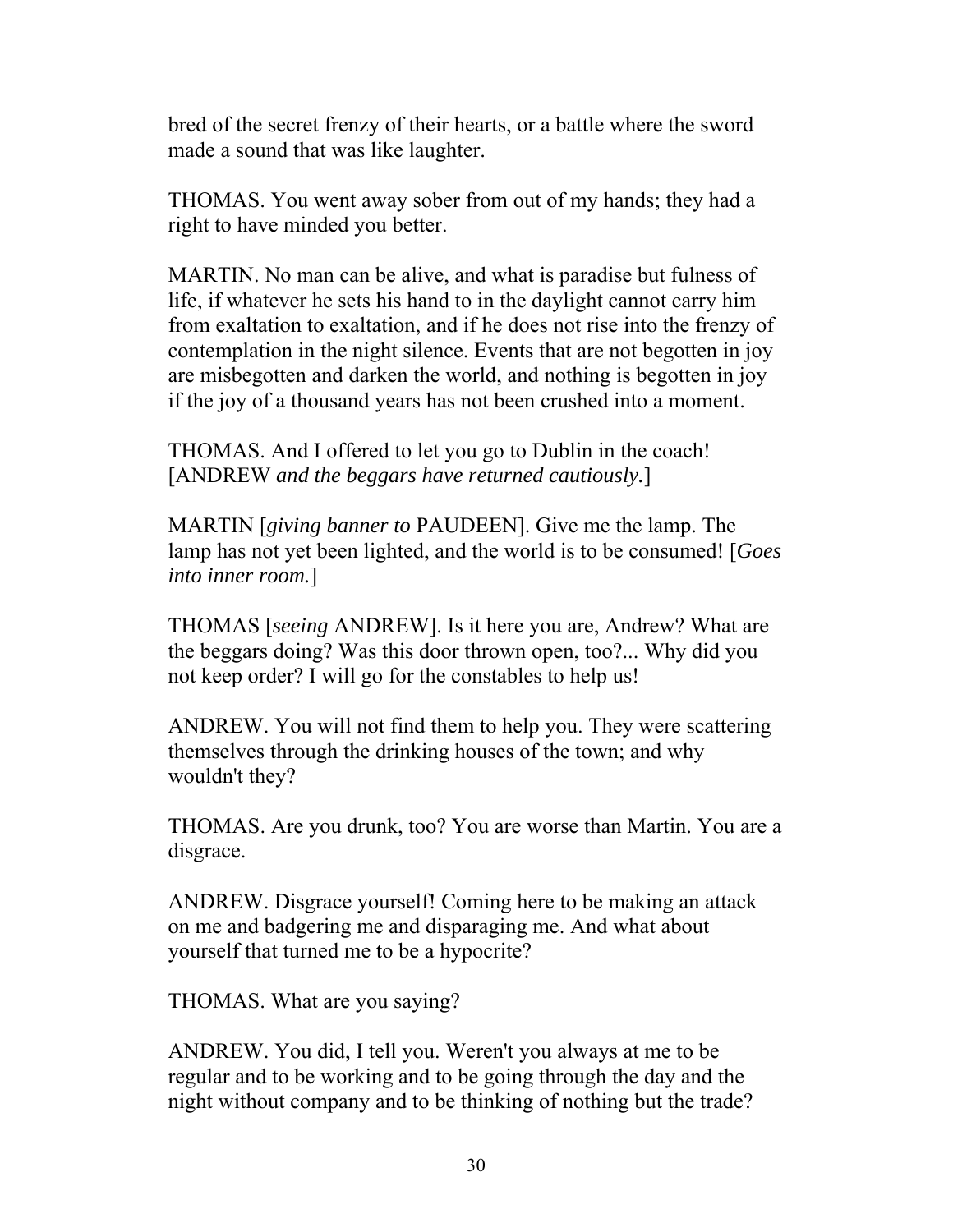What did I want with a trade? I got a sight of the fairy gold one time in the mountains. I would have found it again and brought riches from it but for you keeping me so close to the work.

THOMAS. Oh, of all the ungrateful creatures! You know well that I cherished you, leading you to live a decent, respectable life.

ANDREW. You never had respect for the ancient ways. It is after the mother you take it, that was too soft and too lumpish, having too much of the English in her blood. Martin is a Hearne like myself. It is he has the generous heart! It is not Martin would make a hypocrite of me and force me to do night walking secretly, watching to be back by the setting of the seven stars! [*He begins to play his flute.*]

THOMAS. I will turn you out of this, yourself and this filthy troop! I will have them lodged in gaol.

JOHNNY B. Filthy troop, is it? Mind yourself! The change is coming! The pikes will be up and the traders will go down!

[*All seize him and sing.*]

When the Lion shall lose his strength, And the braket thistle begin to pine,-- The harp shall sound sweet, sweet at length Between the eight and the nine!

THOMAS. Let me out of this, you villains!

NANNY. We'll make a sieve of holes of you, you old bag of treachery!

BIDDY. How well you threatened us with gaol! You skim of a weasel's milk!

JOHNNY B. You heap of sicknesses! You blinking hangman! That you may never die till you'll get a blue hag for a wife!

[MARTIN *comes back with lighted lamp.*]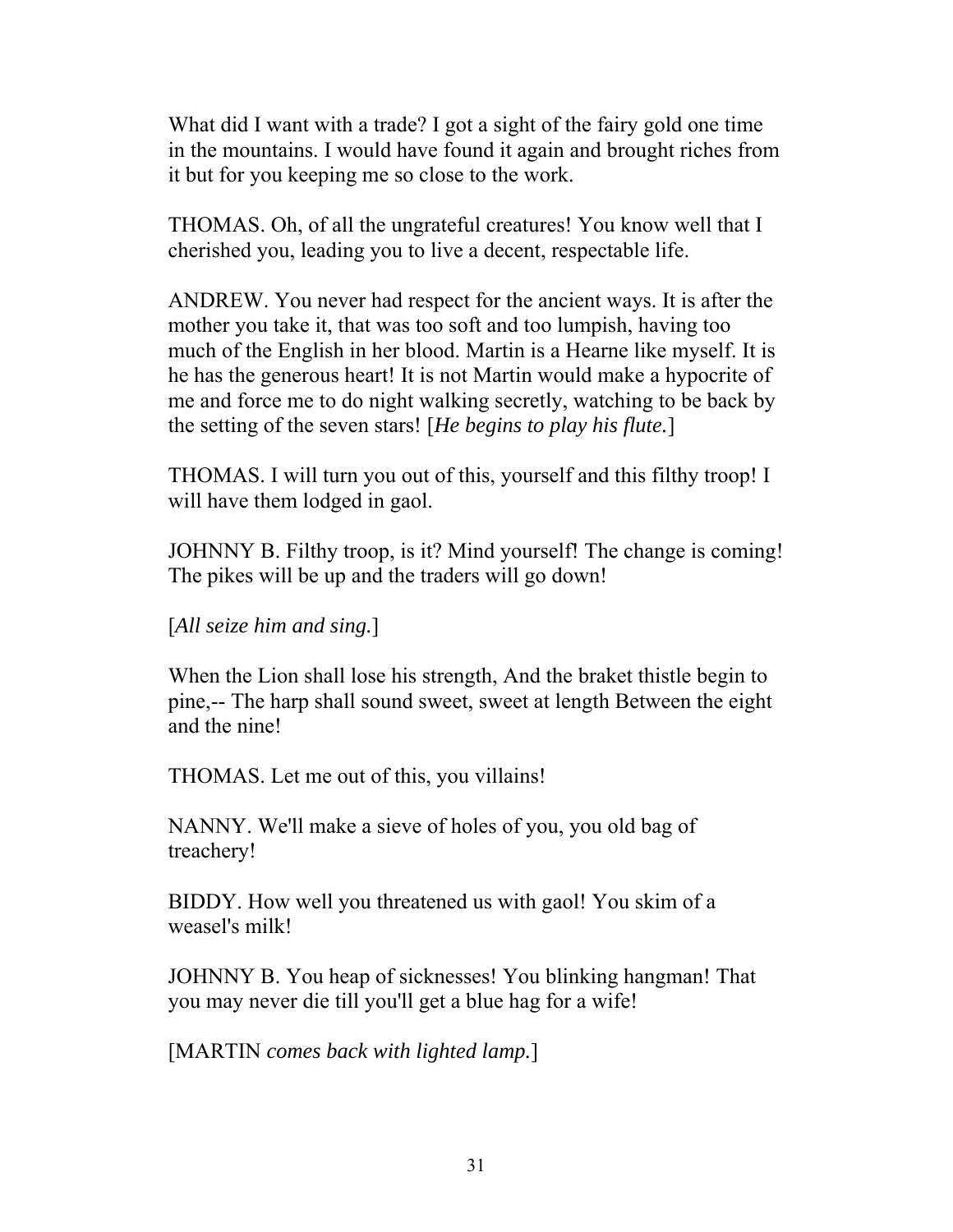MARTIN. Let him go. [*They let* THOMAS *go and fall back.*] Spread out the banner. The moment has come to begin the war.

JOHNNY B. Up with the Unicorn and destroy the Lion! Success to Johnny Gibbons and all good men!

MARTIN. Heap all those things together there. Heap those pieces of the coach one upon another. Put that straw under them. It is with this flame I will begin the work of destruction. All nature destroys and laughs.

THOMAS. Destroy your own golden coach!

MARTIN [*kneeling*]. I am sorry to go a way that you do not like, and to do a thing that will vex you. I have been a great trouble to you since I was a child in the house, and I am a great trouble to you yet. It is not my fault. I have been chosen for what I have to do. [*Stands up.*] I have to free myself first and those that are near me. The love of God is a very terrible thing!

[THOMAS *tries to stop him, but is prevented by tinkers*. MARTIN *takes a wisp of straw and lights it.*]

We will destroy all that can perish! It is only the soul that can suffer no injury. The soul of man is of the imperishable substance of the stars!

[*He throws his wisp into the heap. It blazes up.*]

ACT III

SCENE: *Before dawn a few hours later. A wild, rocky place.* NANNY *and* BIDDY LALLY *squatting by fire. Rich stuffs, etc., strewn about.* PAUDEEN *sitting, watching by* MARTIN, *who is lying, as if dead, a sack over him.*

NANNY [*to* PAUDEEN]. Well, you are great heroes and great warriors and great lads altogether to have put down the Browns the way you did, yourselves and the Whiteboys of the quarry. To have ransacked the house and have plundered it! Look at the silks and the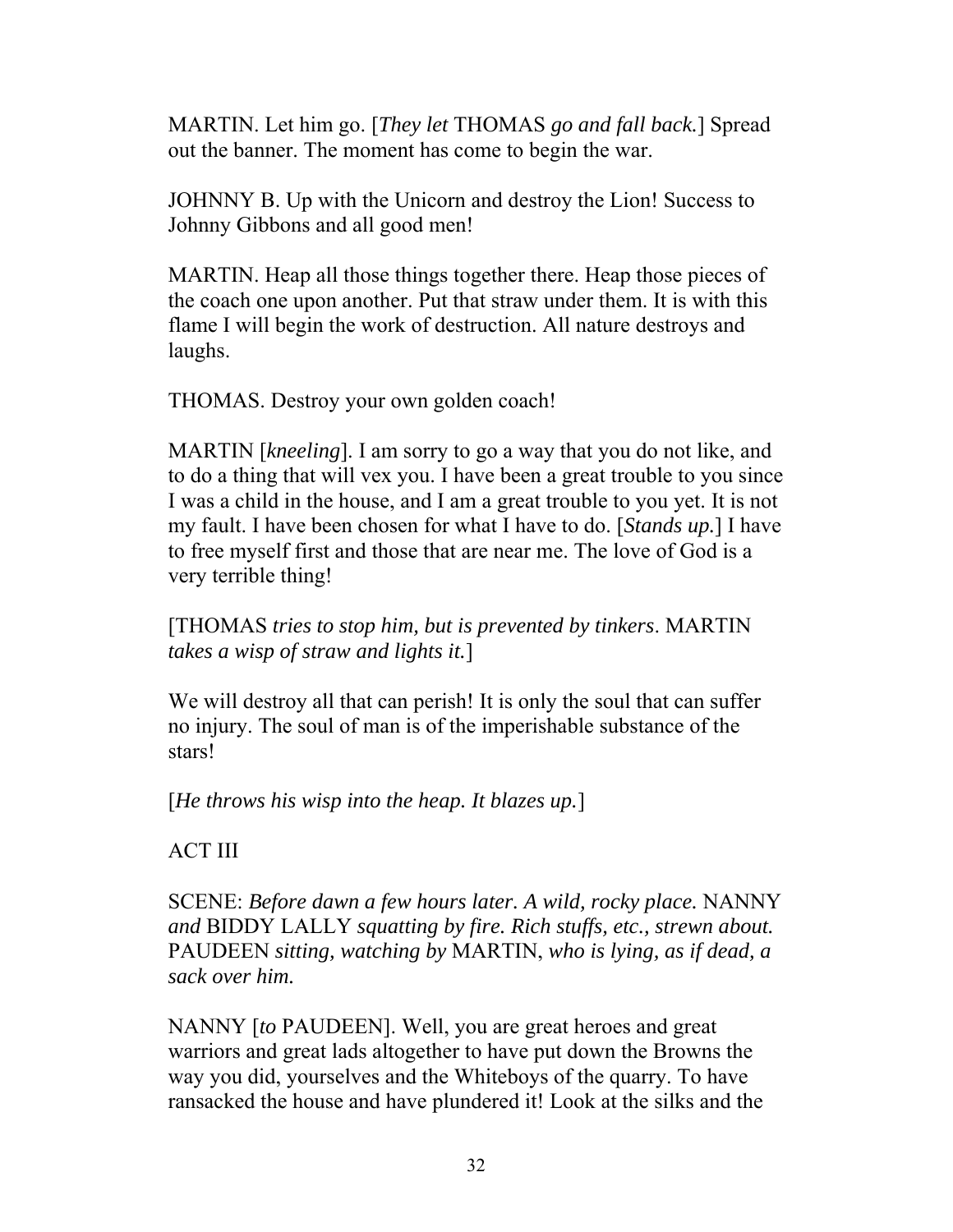satins and the grandeurs I brought away! Look at that now! [*Holds up a velvet cloak.*] It's a good little jacket for myself will come out of it. It's the singers will be stopping their songs and the jobbers turning from their cattle in the fairs to be taking a view of the laces of it and the buttons! It's my far-off cousins will be drawing from far and near!

BIDDY. There was not so much gold in it all as what they were saying there was. Or maybe that fleet of Whiteboys had the place ransacked before we ourselves came in. Bad cess to them that put it in my mind to go gather up the full of my bag of horseshoes out of the forge. Silver they were saying they were, pure white silver; and what are they in the end but only hardened iron! A bad end to them! [*Flings away horseshoes.*] The time I will go robbing big houses again it will not be in the light of the full moon I will go doing it, that does be causing every common thing to shine out as if for a deceit and a mockery. It's not shining at all they are at this time, but duck yellow and dark.

NANNY. To leave the big house blazing after us, it was that crowned all! Two houses to be burned to ashes in the one night. It is likely the servant-girls were rising from the feathers, and the cocks crowing from the rafters for seven miles around, taking the flames to be the whitening of the dawn.

BIDDY. It is the lad is stretched beyond you have to be thankful to for that. There was never seen a leader was his equal for spirit and for daring! Making a great scatter of the guards the way he did! Running up roofs and ladders, the fire in his hand, till you'd think he would be apt to strike his head against the stars.

NANNY. I partly guessed death was near him, and the queer shining look he had in his two eyes, and he throwing sparks east and west through the beams. I wonder now was it some inward wound he got, or did some hardy lad of the Browns give him a tip on the skull unknownst in the fight? It was I myself found him, and the troop of the Whiteboys gone, and he lying by the side of a wall as weak as if he had knocked a mountain. I failed to waken him, trying him with the sharpness of my nails, and his head fell back when I moved it, and I knew him to be spent and gone.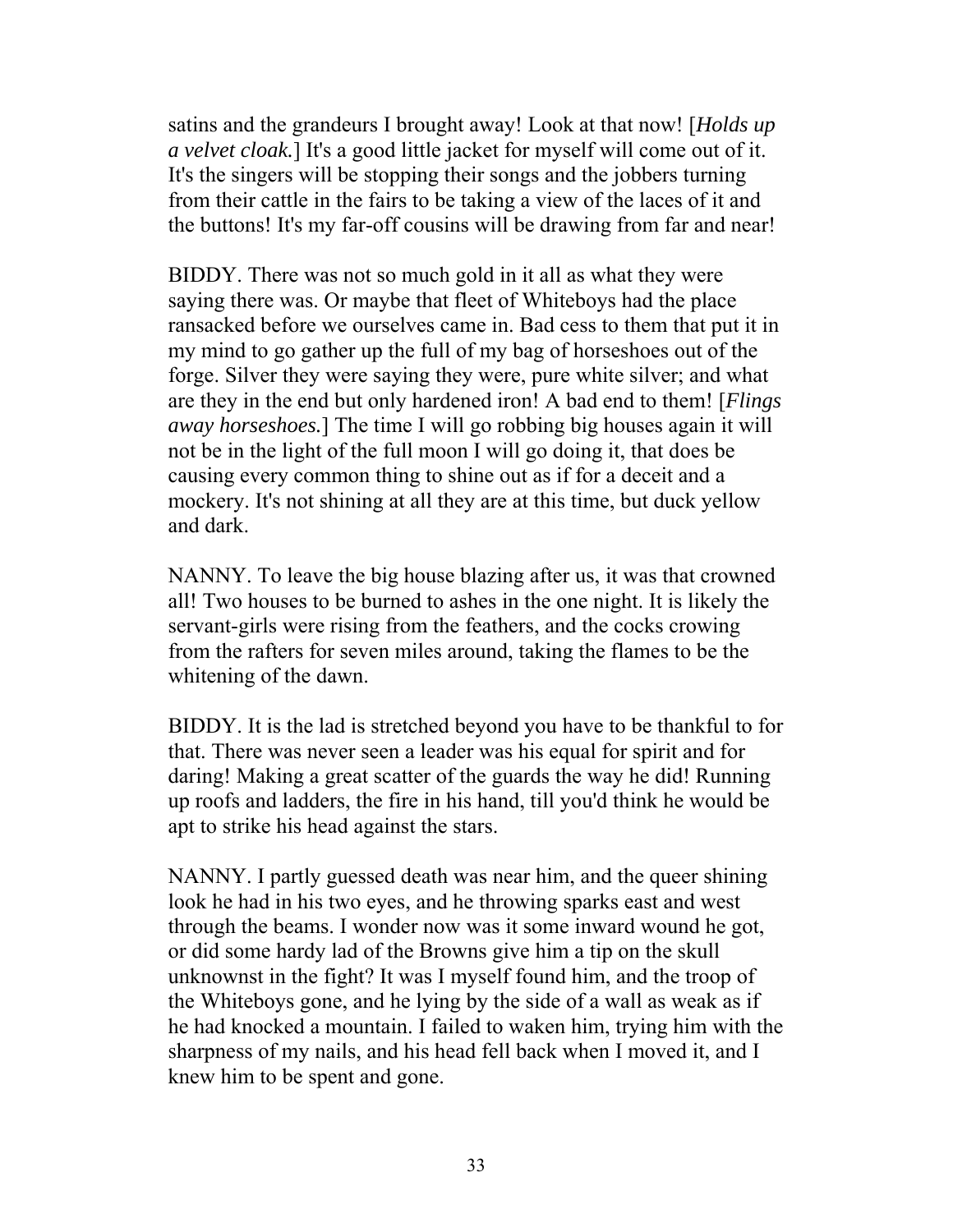BIDDY. It's a pity you not to have left him where he was lying, and said no word at all to Paudeen or to that son you have, that kept us back from following on, bringing him here to this shelter on sacks and upon poles.

NANNY. What way could I help letting a screech out of myself and the life but just gone out of him in the darkness, and not a living Christian by his side but myself and the great God?

BIDDY. It's on ourselves the vengeance of the red soldiers will fall, they to find us sitting here the same as hares in a tuft. It would be best for us follow after the rest of the army of the Whiteboys.

NANNY. Whist, I tell you! The lads are cracked about him. To get but the wind of the word of leaving him, it's little but they'd knock the head off the two of us. Whist!

[*Enter* JOHNNY B. *with candles.*]

JOHNNY B. [*standing over* MARTIN]. Wouldn't you say now there was some malice or some venom in the air, that is striking down one after the other the whole of the heroes of the Gael?

PAUDEEN. It makes a person be thinking of the four last ends, death and judgment, heaven and hell. Indeed and indeed my heart lies with him. It is well I knew what man he was under his by-name and his disguise. [*Sings.*]

Oh, Johnny Gibbons, it's you were the prop to us! You to have left us we are put astray!

JOHNNY B. It is lost we are now and broken to the end of our days. There is no satisfaction at all but to be destroying the English; and where now will we get so good a leader again? Lay him out fair and straight upon a stone, till I will let loose the secret of my heart keening him! [*Sets out candles on a rack, propping them with stones.*]

NANNY. Is it mould candles you have brought to set around him, Johnny Bacach? It is great riches you should have in your pocket to be going to those lengths and not to be content with dips.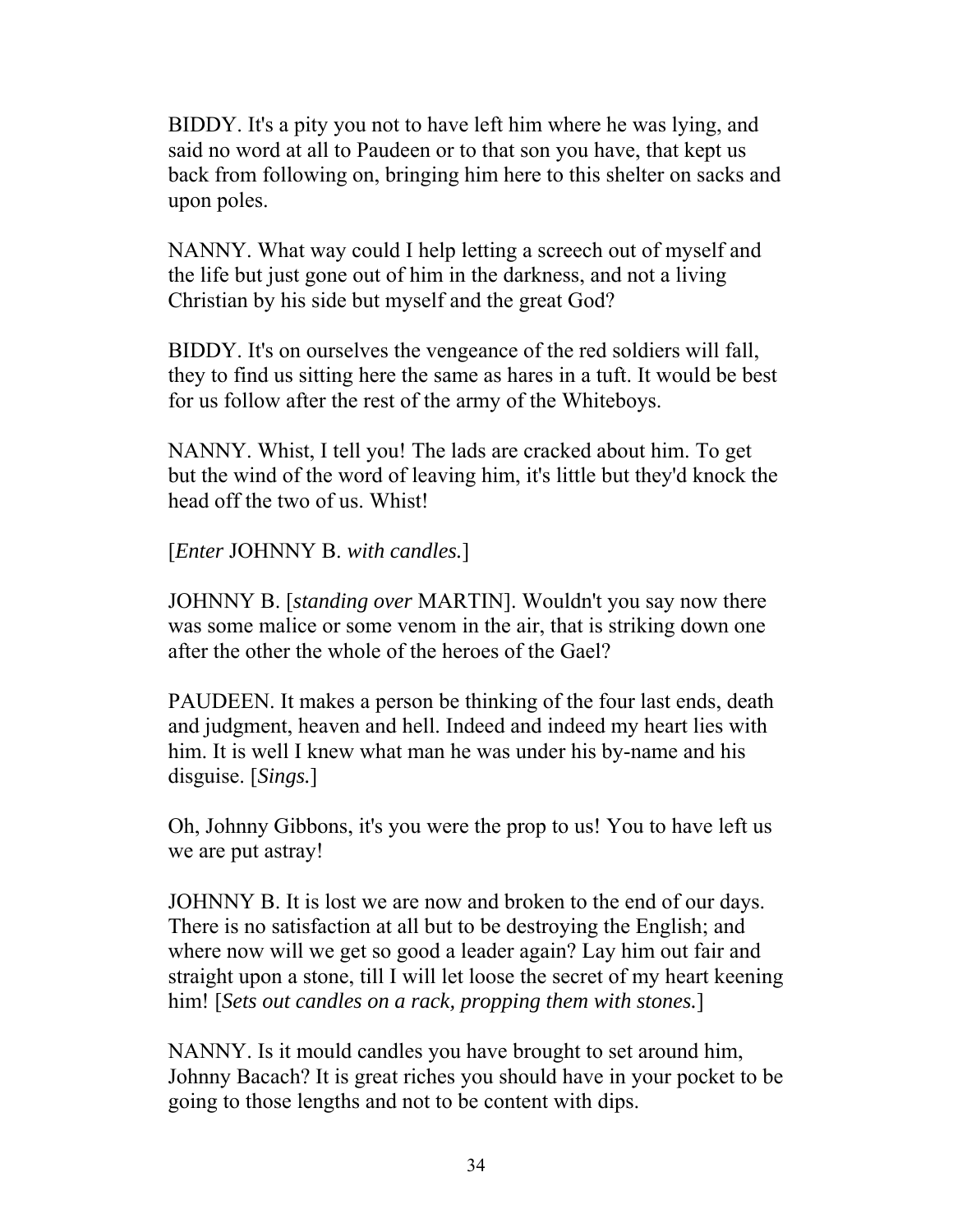JOHNNY B. It is lengths I will not be going to the time the life will be gone out of your own body. It is not your corpse I will be wishful to hold in honour the way I hold this corpse in honour.

NANNY. That's the way always: there will be grief and quietness in the house if it is a young person has died, but funning and springing and tricking one another if it is an old person's corpse is in it. There is no compassion at all for the old.

PAUDEEN. It is he would have got leave for the Gael to be as high as the Gall. Believe me, he was in the prophecies. Let you not be comparing yourself with the like of him.

NANNY. Why wouldn't I be comparing myself? Look at all that was against me in the world; would you be matching me against a man of his sort that had the people shouting for him and that had nothing to do but to die and to go to heaven?

JOHNNY B. The day you go to heaven that you may never come back alive out of it! But it is not yourself will ever hear the saints hammering at their musics! It is you will be moving through the ages chains upon you, and you in the form of a dog or a monster! I tell you, that one will go through purgatory as quick as lightning through a thorn bush.

NANNY. That's the way, that's the way:

Three that are watching my time to run The worm, the devil, and my son. To see a loop around their neck It's that would make my heart to leap!

JOHNNY B. Five white candles. I wouldn't begrudge them to him, indeed. If he had held out and held up, it is my belief he would have freed Ireland!

PAUDEEN. Wait till the full light of the day and you'll see the burying he'll have. It is not in this place we will be waking him. I'll make a call to the two hundred Ribbons he was to lead on to the attack on the barracks at Aughanish. They will bring him marching to his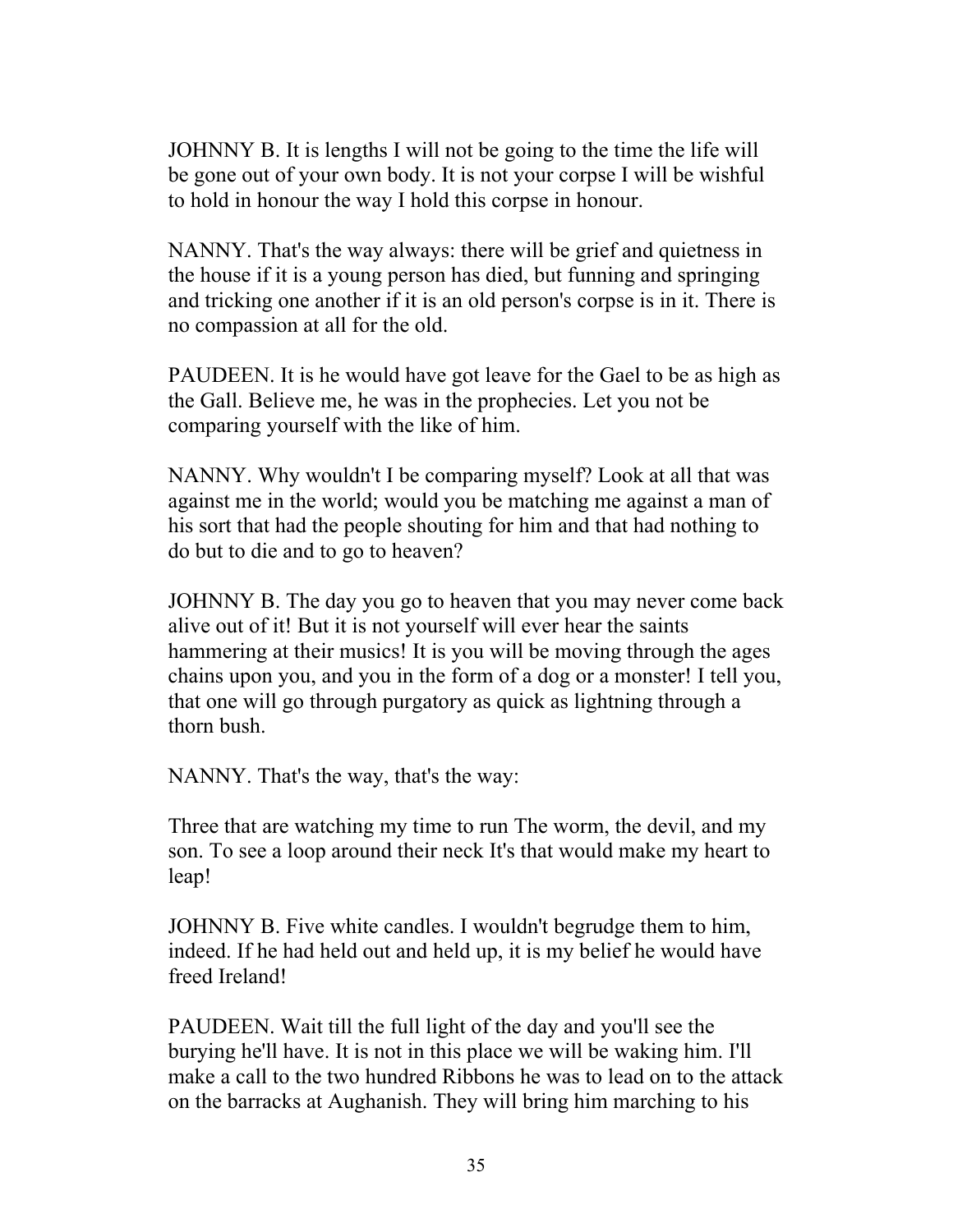grave upon the hill. He had surely some gift from the other world, I wouldn't say but he had power from the other side.

ANDREW [*coming in, very shaky*]. Well, it was a great night he gave to the village, and it is long till it will be forgotten. I tell you the whole of the neighbours are up against him. There is no one at all this morning to set the mills going. There was no bread baked in the nighttime; the horses are not fed in the stalls; the cows are not milked in the sheds. I met no man able to make a curse this night but he put it on my own head and on the head of the boy that is lying there before us.... Is there no sign of life in him at all?

JOHNNY B. What way would there be a sign of life and the life gone out of him this three hours or more?

ANDREW. He was lying in his sleep for a while yesterday, and he wakened again after another while.

NANNY. He will not waken. I tell you I held his hand in my own and it getting cold as if you were pouring on it the coldest cold water, and no running in his blood. He is gone sure enough, and the life is gone out of him.

ANDREW. Maybe so, maybe so. It seems to me yesterday his cheeks were bloomy all the while, and now he is as pale as wood-ashes. Sure we all must come to it at the last. Well, my white-headed darling, it is you were the bush among us all, and you to be cut down in your prime. Gentle and simple, everyone liked you. It is no narrow heart you had; it is you were for spending and not for getting. It is you made a good wake for yourself, scattering your estate in one night only in beer and in wine for the whole province; and that you may be sitting in the middle of paradise and in the chair of the graces!

JOHNNY B. Amen to that. It's pity I didn't think the time I sent for yourself to send the little lad of a messenger looking for a priest to overtake him. It might be in the end the Almighty is the best man for us all!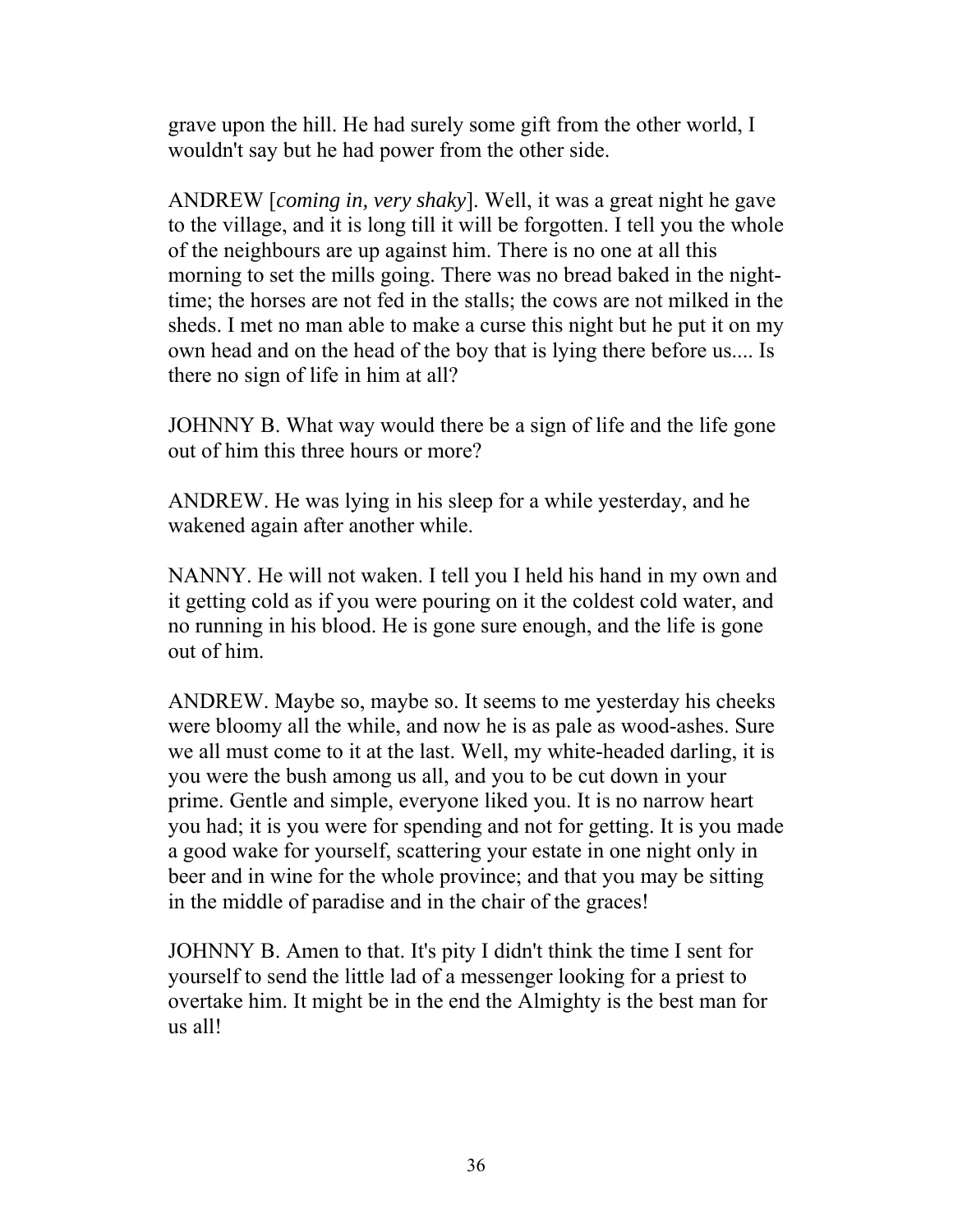ANDREW. Sure I sent him on myself to bid the priest to come. Living or dead, I would wish to do all that is rightful for the last and the best of my own race and generation.

BIDDY [*jumping up*]. Is it the priest you are bringing in among us? Where is the sense in that? Aren't we robbed enough up to this with the expense of the candles and the like?

JOHNNY B. If it is that poor, starved priest he called to that came talking in secret signs to the man that is gone, it is likely he will ask nothing for what he has to do. There is many a priest is a Whiteboy in his heart.

NANNY. I tell you, if you brought him tied in a bag he would not say an Our Father for you, without you having a half crown at the top of your fingers.

BIDDY. There is no priest is any good at all but a spoiled priest; a one that would take a drop of drink, it is he would have courage to face the hosts of trouble. Rout them out he would, the same as a shoal of fish from out the weeds. It's best not to vex a priest, or to run against them at all.

NANNY. It's yourself humbled yourself well to one the time you were sick in the gaol and had like to die, and he bade you to give over the throwing of the cups.

BIDDY. Ah, plaster of Paris I gave him. I took to it again and I free upon the roads.

NANNY. Much good you are doing with it to yourself or any other one. Aren't you after telling that corpse no later than yesterday that he was coming within the best day of his life?

JOHNNY B. Whist, let ye! Here is the priest coming.

[FATHER JOHN *comes in.*]

FATHER JOHN. It is surely not true that he is dead?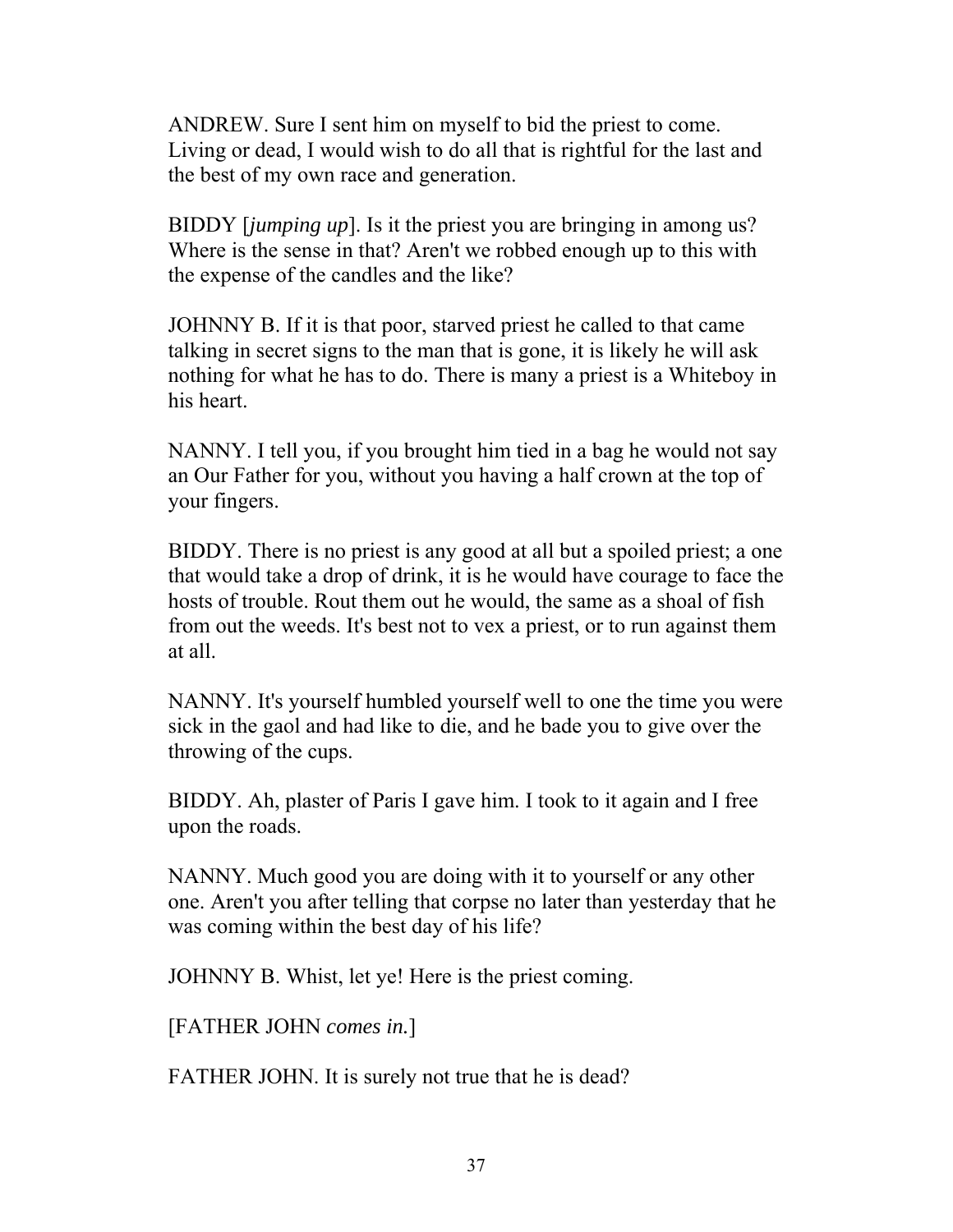JOHNNY B. The spirit went from him about the middle hour of the night. We brought him here to this sheltered place. We were loth to leave him without friends.

FATHER JOHN. Where is he?

JOHNNY B. [*taking up sacks*]. Lying there, stiff and stark. He has a very quiet look, as if there was no sin at all or no great trouble upon his mind.

FATHER JOHN [*kneels and touches him*]. He is not dead.

BIDDY [*pointing to* NANNY]. He is dead. If it was letting on he was, he would not have let that one rob him and search him the way she did.

FATHER JOHN. It has the appearance of death, but it is not death. He is in a trance.

PAUDEEN. Is it heaven and hell he is walking at this time to be bringing back newses of the sinners in pain?

BIDDY. I was thinking myself it might away he was, riding on white horses with the riders of the forths.

JOHNNY B. He will have great wonders to tell out the time he will rise up from the ground. It is a pity he not to waken at this time and to lead us on to overcome the troop of the English. Sure those that are in a trance get strength that they can walk on water.

ANDREW. It was Father John wakened him yesterday the time he was lying in the same way. Wasn't I telling you it was for that I called to him?

BIDDY. Waken him now till they'll see did I tell any lie in my foretelling. I knew well by the signs he was coming within the best day of his life.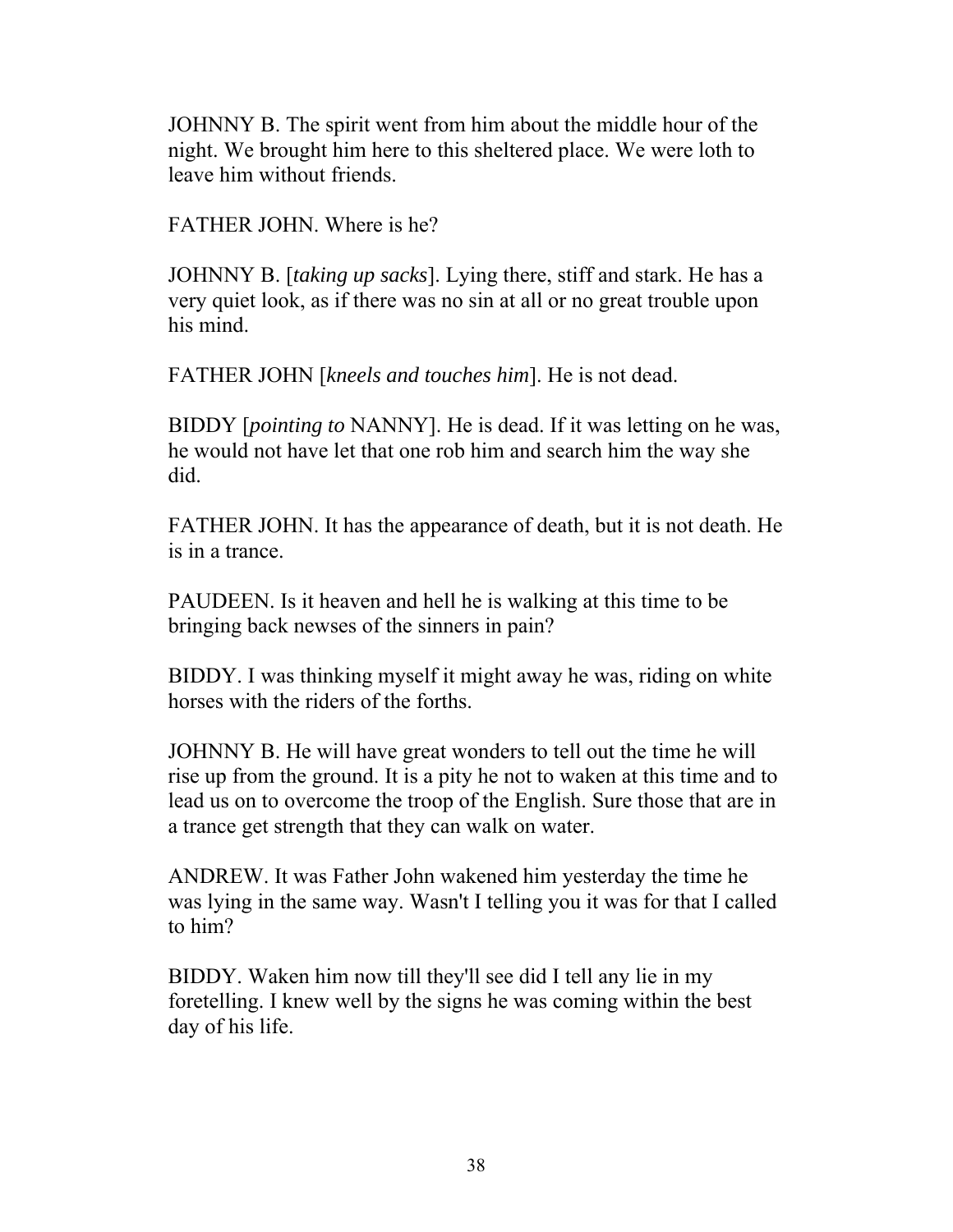PAUDEEN. And not dead at all! We'll be marching to attack Dublin itself within a week. The horn will blow for him, and all good men will gather to him. Hurry on, Father, and waken him.

FATHER JOHN. I will not waken him. I will not bring him back from where he is.

JOHNNY B. And how long will it be before he will waken of himself?

FATHER JOHN. Maybe to-day, maybe to-morrow; it is hard to be certain.

BIDDY. If it is *away* he is, he might be away seven years. To be lying like a stump of a tree and using no food and the world not able to knock a word out of him, I know the signs of it well.

JOHNNY B. We cannot be waiting and watching through seven years. If the business he has started is to be done, we have to go on here and now. The time there is any delay, that is the time the Government will get information. Waken him now, Father, and you'll get the blessing of the generations.

FATHER JOHN. I will not bring him back. God will bring him back in His own good time. For all I know he may be seeing the hidden things of God.

JOHNNY B. He might slip away in his dream. It is best to raise him up now.

ANDREW. Waken him, Father John. I thought he was surely dead this time; and what way could I go face Thomas through all that is left of my lifetime after me standing up to face him the way I did? And if I do take a little drop of an odd night, sure I'd be very lonesome if I did not take it. All the world knows it's not for love of what I drink, but for love of the people that do be with me! Waken him, Father, or maybe I would waken him myself. [*Shakes him.*]

FATHER JOHN. Lift your hand from touching him. Leave him to himself and to the power of God.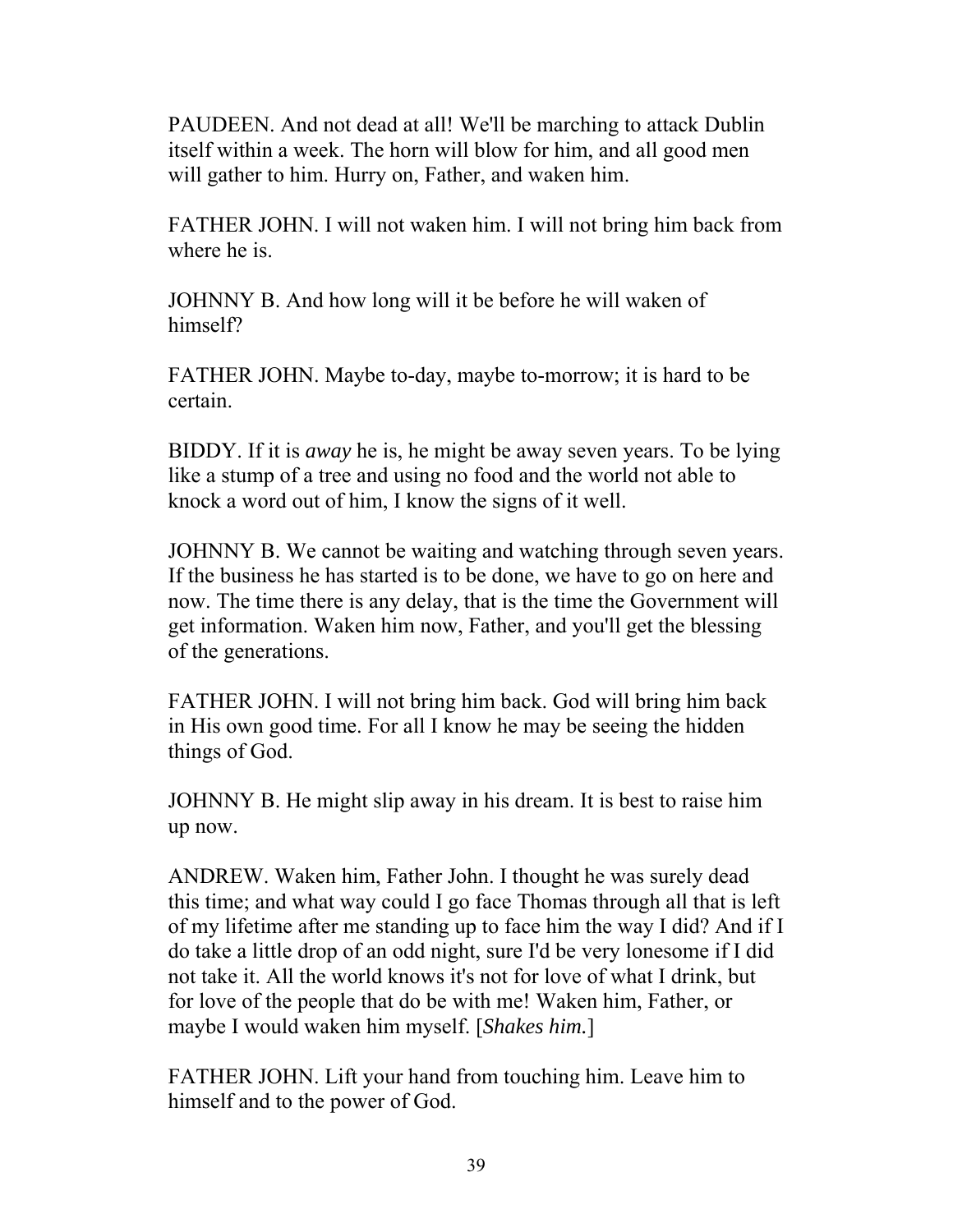JOHNNY B. If you will not bring him back, why wouldn't we ourselves do it? Go on now, it is best for you to do it yourself.

FATHER JOHN. I woke him yesterday. He was angry with me; he could not get to the heart of the command.

JOHNNY B. If he did not, he got a command from myself that satisfied him, and a message.

FATHER JOHN. He did ... he took it from you ... and how do I know what devil's message it may have been that brought him into that devil's work, destruction and drunkenness and burnings! That was not a message from heaven! It was I awoke him; it was I kept him from hearing what was maybe a divine message, a voice of truth; and he heard you speak, and he believed the message was brought by you. You have made use of your deceit and his mistaking ... you have left him without house or means to support him, you are striving to destroy and to drag him to entire ruin. I will not help you, I would rather see him die in his trance and go into God's hands than awake him and see him go into hell's mouth with vagabonds and outcasts like you!

JOHNNY B. [*turning to* BIDDY]. You should have knowledge, Biddy Lally, of the means to bring back a man that is away.

BIDDY. The power of the earth will do it through its herbs, and the power of the air will do it kindling fire into flame.

JOHNNY B. Rise up and make no delay. Stretch out and gather a handful of an herb that will bring him back from whatever place he is in.

BIDDY. Where is the use of herbs and his teeth clenched the way he could not use them?

JOHNNY B. Take fire so in the devil's name and put it to the soles of his feet. [*Takes lighted sod from fire.*]

FATHER JOHN. Let him alone, I say!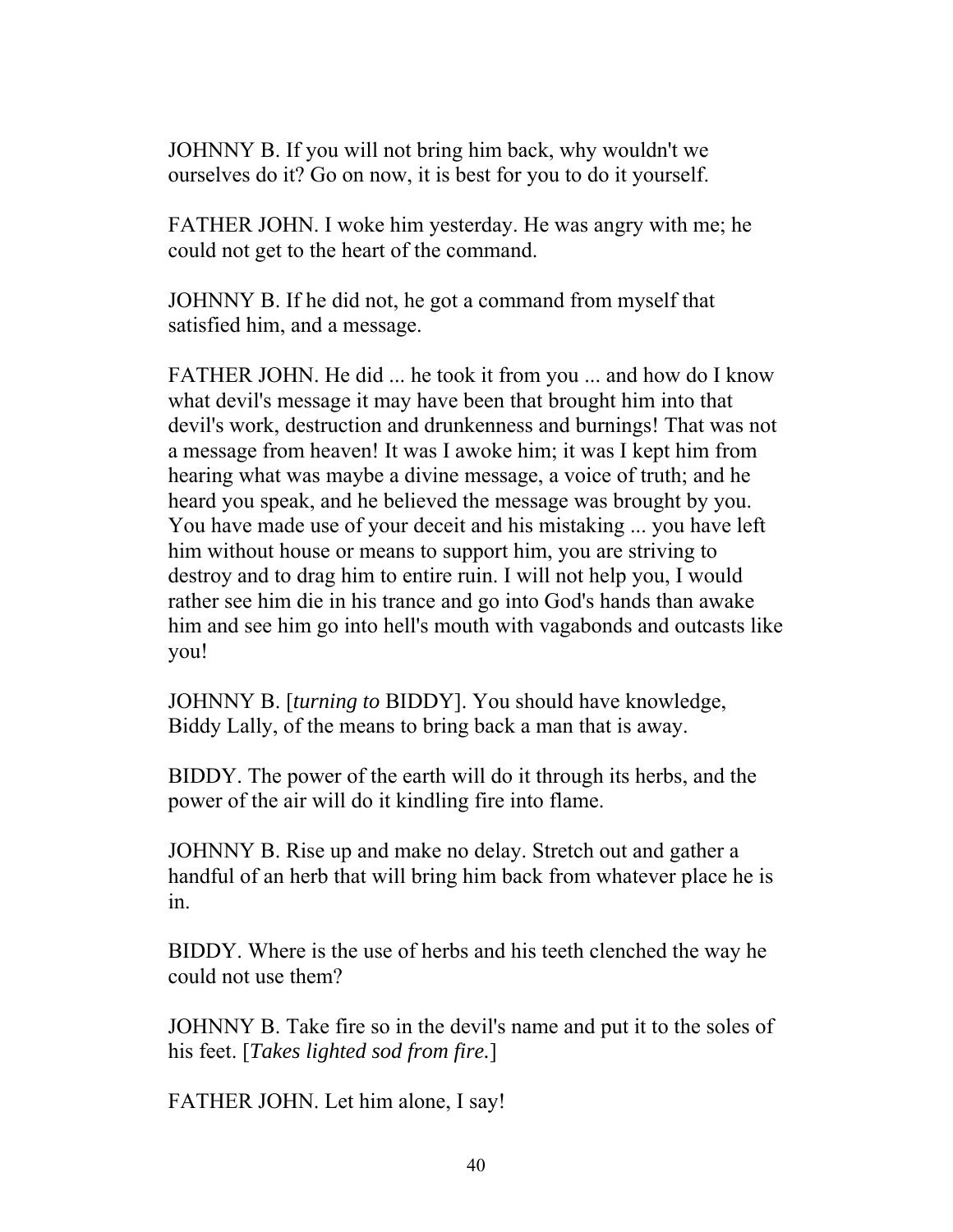[*Dashes away the sod.*]

JOHNNY B. I will not leave him alone! I will not give in to leave him swooning there and the country waiting for him to awake!

FATHER JOHN. I tell you I awoke him! I sent him into thieves' company! I will not have him wakened again and evil things, it may be, waiting to take hold of him! Back from him, back, I say! Will you dare to lay a hand on me? You cannot do it! You cannot touch him against my will!

BIDDY. Mind yourself; don't be bringing us under the curse of the church.

[JOHNNY *falls back*. MARTIN *moves.*]

FATHER JOHN. It is God has him in His care. It is He is awaking him. [MARTIN *has risen to his elbow.*] Do not touch him, do not speak to him, he may be hearing great secrets.

MARTIN. That music, I must go nearer ... sweet, marvellous music ... louder than the trampling of the unicorns ... far louder, though the mountain is shaking with their feet ... high, joyous music.

FATHER JOHN. Hush, he is listening to the music of heaven!

MARTIN. Take me to you, musicians, wherever you are! I will go nearer to you; I hear you better now, more and more joyful; that is strange, it is strange.

FATHER JOHN. He is getting some secret.

MARTIN. It is the music of paradise, that is certain, somebody said that. It is certainly the music of paradise. Ah, now I hear, now I understand. It is made of the continual clashing of swords!

JOHNNY B. That is the best music. We will clash them sure enough. We will clash our swords and our pikes on the bayonets of the red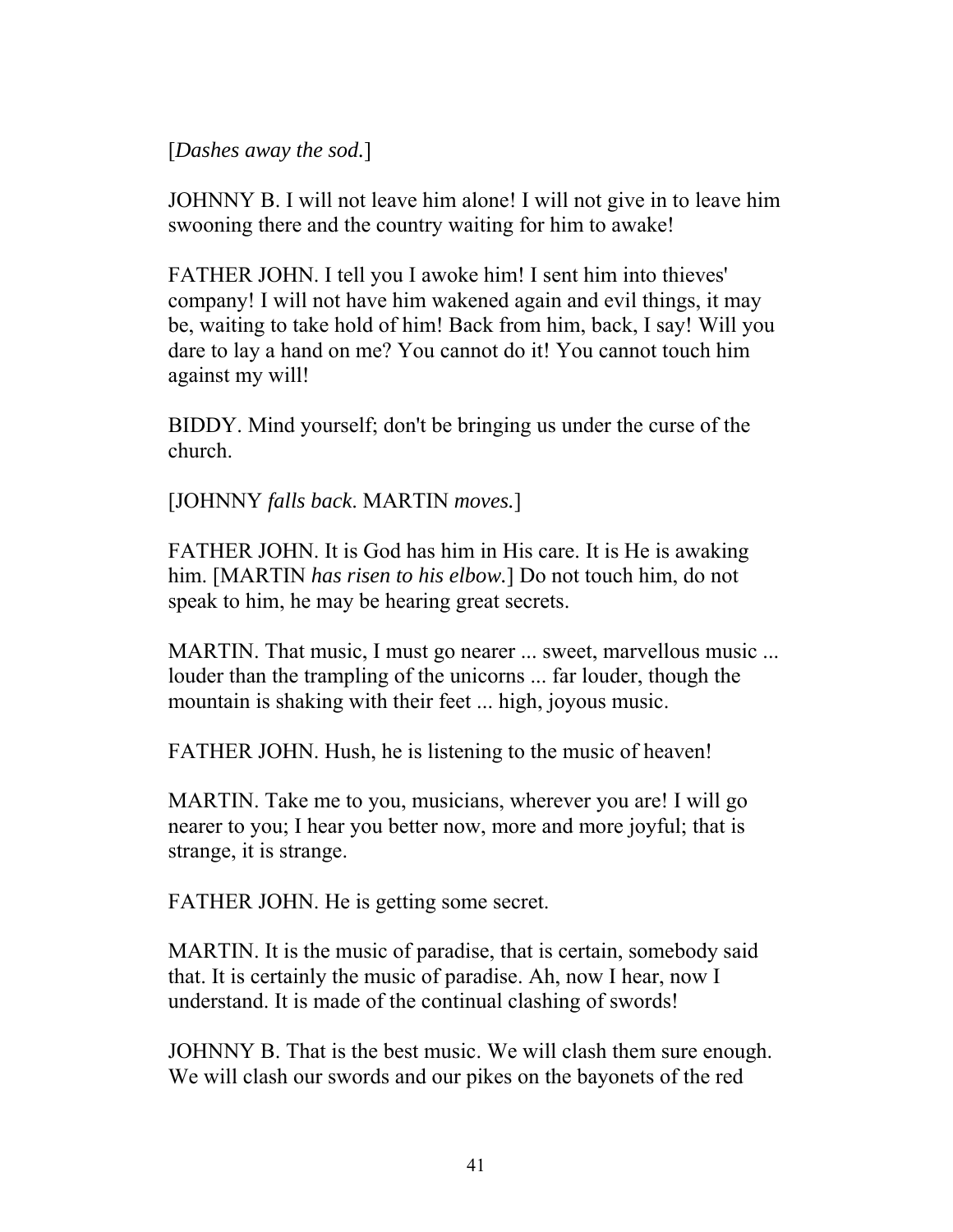soldiers. It is well you rose up from the dead to lead us! Come on now, come on!

MARTIN. Who are you? Ah, I remember.... Where are you asking me to come to?

PAUDEEN. To come on, to be sure, to the attack on the barracks at Aughanish. To carry on the work you took in hand last night.

MARTIN. What work did I take in hand last night? Oh, yes, I remember ... some big house ... we burned it down.... But I had not understood the vision when I did that. I had not heard the command right. That was not the work I was sent to do.

PAUDEEN. Rise up now and bid us what to do. Your great name itself will clear the road before you. It is you yourself will have freed all Ireland before the stooks will be in stacks!

MARTIN. Listen, I will explain ... I have misled you. It is only now I have the whole vision plain. As I lay there I saw through everything, I know all. It was but a frenzy, that going out to burn and to destroy. What have I to do with the foreign army? What I have to pierce is the wild heart of time. My business is not reformation but revelation.

JOHNNY B. If you are going to turn back now from leading us, you are no better than any other traitor that ever gave up the work he took in hand. Let you come and face now the two hundred men you brought out, daring the power of the law last night, and give them your reason for failing them.

MARTIN. I was mistaken when I set out to destroy church and law. The battle we have to fight is fought out in our own minds. There is a fiery moment, perhaps once in a lifetime, and in that moment we see the only thing that matters. It is in that moment the great battles are lost and won, for in that moment we are a part of the host of heaven.

PAUDEEN. Have you betrayed us to the naked hangman with your promises and with your drink? If you brought us out here to fail us and to ridicule us, it is the last day you will live!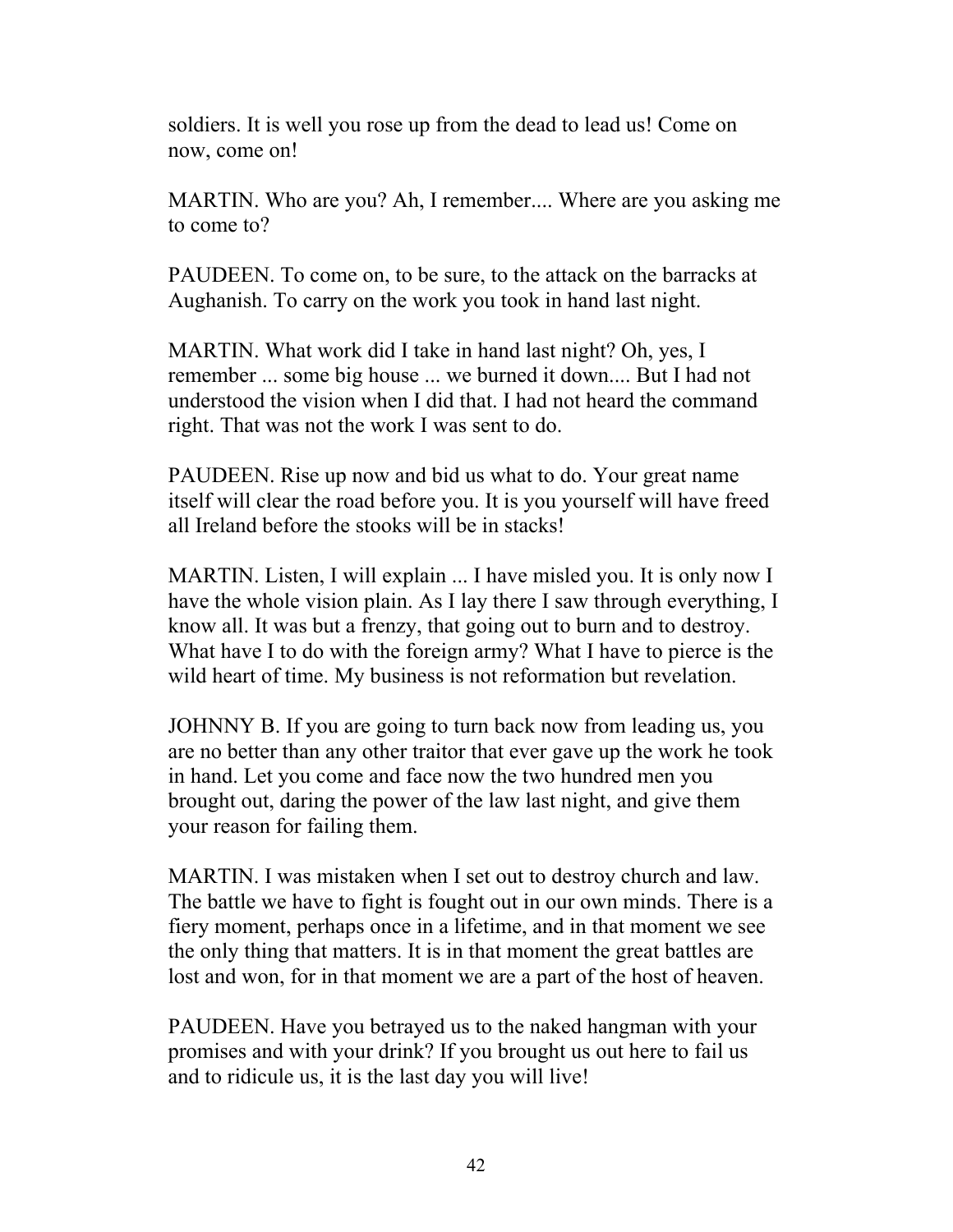JOHNNY B. The curse of my heart on you! It would be right to send you to your own place on the flagstone of the traitors in hell. When once I have made an end of you, I will be as well satisfied to be going to my death for it as if I was going home!

MARTIN. Father John, Father John, can you not hear? Can you not see? Are you blind? Are you deaf?

FATHER JOHN. What is it? What is it?

MARTIN. There on the mountain, a thousand white unicorns trampling; a thousand riders with their swords drawn ... the swords clashing! Oh, the sound of the swords, the sound of the clashing of the swords! [*He goes slowly off stage.*]

[JOHNNY B. *takes up a stone to throw at him.*]

FATHER JOHN [*seizing his arm*]. Stop ... do you not see he is beyond the world?

BIDDY. Keep your hand off him, Johnny Bacach. If he is gone wild and cracked, that's natural. Those that have been wakened from a trance on a sudden are apt to go bad and light in the head.

PAUDEEN. If it is madness is on him, it is not he himself should pay the penalty.

BIDDY. To prey on the mind it does, and rises into the head. There are some would go over any height and would have great power in their madness. It is maybe to some secret cleft he is going to get knowledge of the great cure for all things, or of the Plough that was hidden in the old times, the Golden Plough.

PAUDEEN. It seemed as if he was talking through honey. He had the look of one that had seen great wonders. It is maybe among the old heroes of Ireland he went raising armies for our help.

FATHER JOHN. God take him in His care and keep him from lying spirits and from all delusions.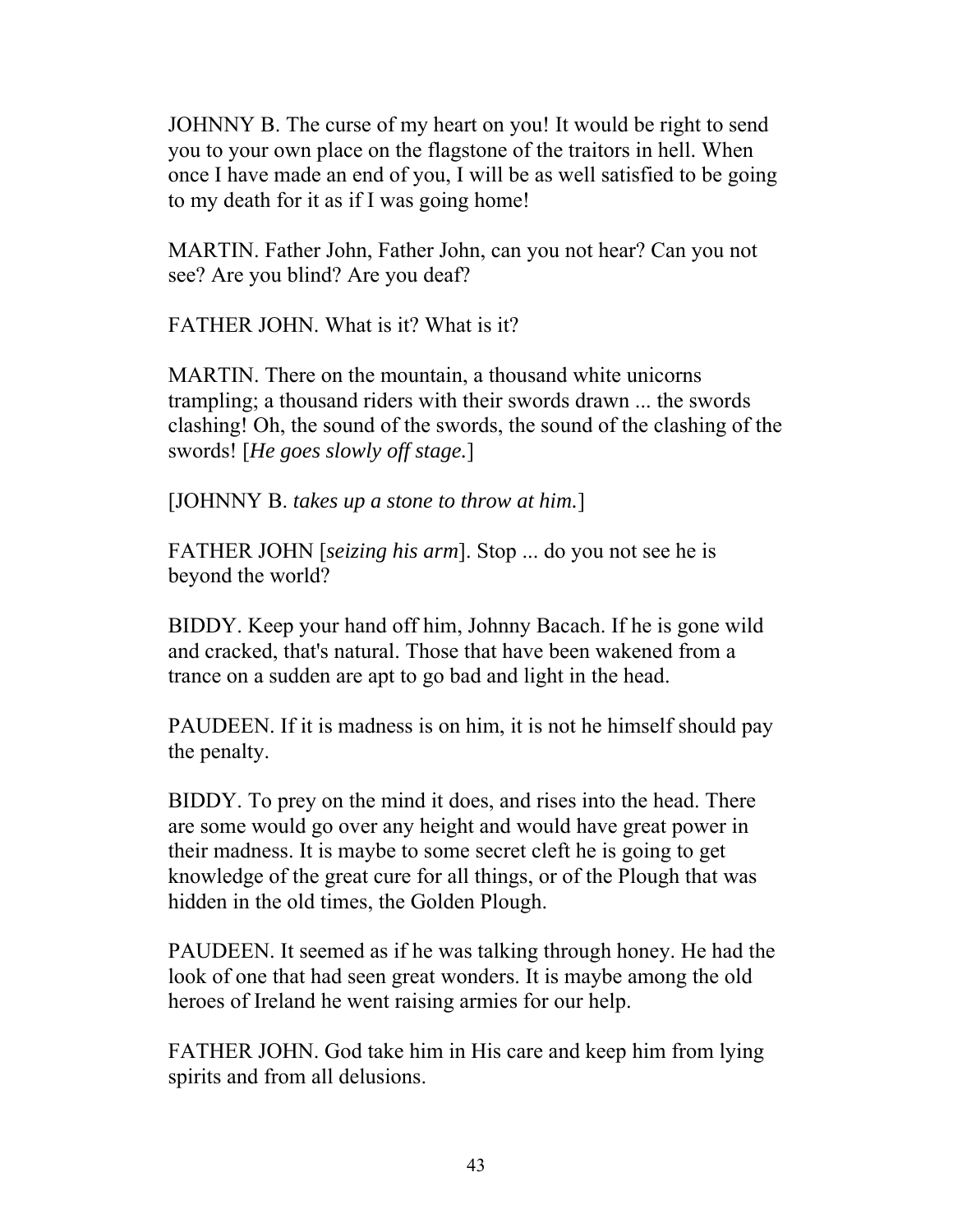JOHNNY B. We have got candles here, Father. We had them to put around his body. Maybe they would keep away the evil things of the air.

*Paudeen.* Light them so, and he will say out a Mass for him the same as in a lime-washed church.

[*They light the candles on the rock.* THOMAS *comes in.*]

THOMAS. Where is he? I am come to warn him. The destruction he did in the night-time has been heard of. The soldiers are out after him and the constables ... there are two of the constables not far off ... there are others on every side ... they heard he was here in the mountain ... where is he?

FATHER JOHN. He has gone up the path.

THOMAS. Hurry after him! Tell him to hide himself ... this attack he had a hand in is a hanging crime.... Tell him to hide himself, to come to me when all is quiet ... bad as his doings are, he is my own brother's son; I will get him on to a ship that will be going to France.

FATHER JOHN. That will be best; send him back to the Brothers and to the wise Bishops. They can unravel this tangle. I cannot; I cannot be sure of the truth.

THOMAS. Here are the constables; he will see them and get away.... Say no word.... The Lord be praised that he is out of sight.

```
[CONSTABLES come in.]
```
CONSTABLE. The man we are looking for, where is he? He was seen coming here along with you. You have to give him up into the power of the law.

JOHNNY B. We will not give him up! Go back out of this or you will be sorry.

PAUDEEN. We are not in dread of you or the like of you.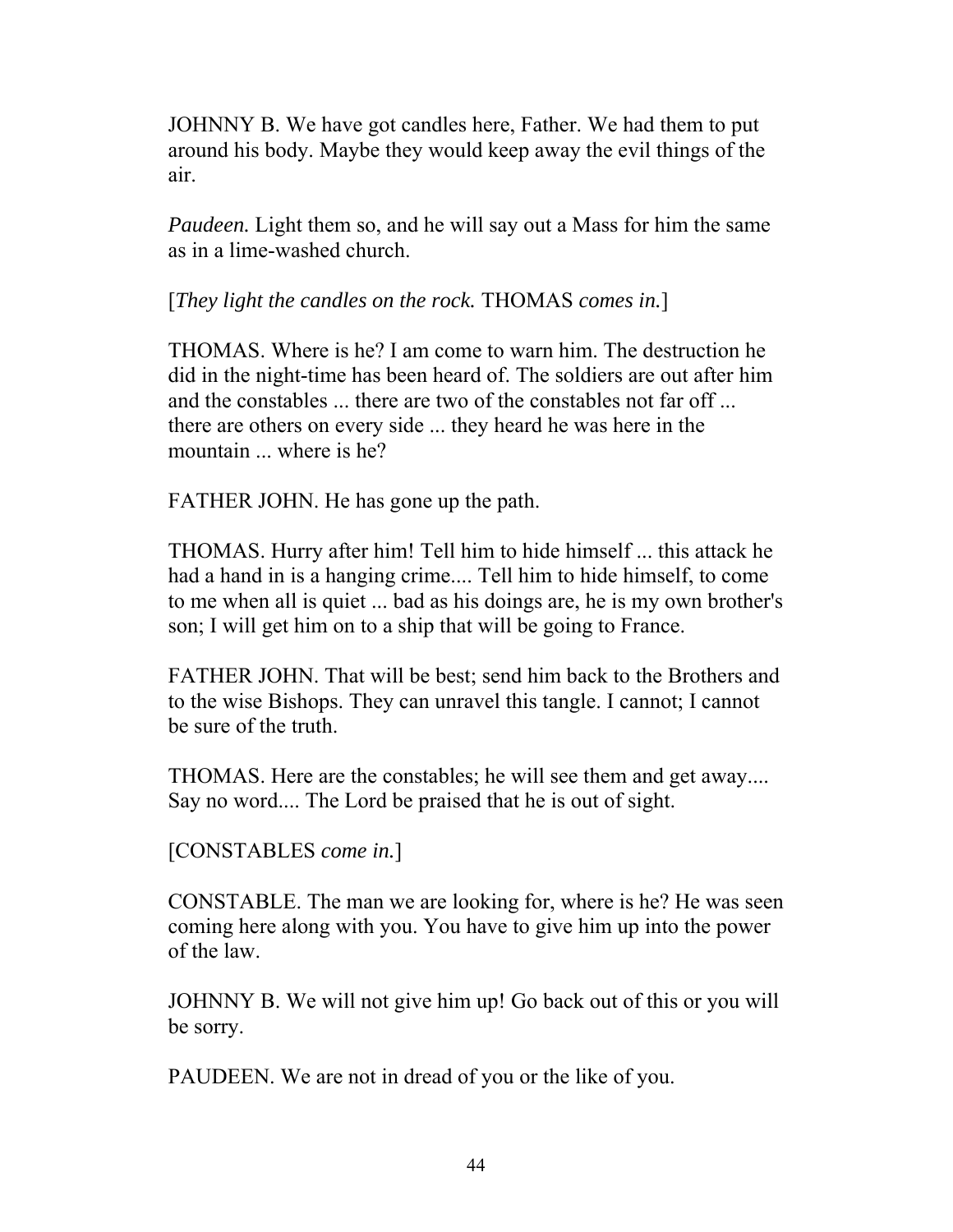BIDDY. Throw them down over the rocks!

NANNY. Give them to the picking of the crows!

ALL. Down with the law!

FATHER JOHN. Hush! He is coming back. [*To* CONSTABLES.] Stop, stop ... leave him to himself. He is not trying to escape; he is coming towards you.

PAUDEEN. There is a sort of a brightness about him. I misjudged him calling him a traitor. It is not to this world he belongs at all. He is over on the other side.

[MARTIN *has come in. He stands higher than the others upon some rocks.*]

MARTIN. *Ex calix meus inebrians quam praeclarus est!*

FATHER JOHN. I must know what he has to say. It is not from himself he is speaking.

MARTIN. Father John, heaven is not what we have believed it to be. It is not quiet; it is not singing and making music and all strife at an end. I have seen it, I have been there. The lover still loves, but with a greater passion; and the rider still rides, but the horse goes like the wind and leaps the ridges; and the battle goes on always, always. That is the joy of heaven, continual battle. I thought the battle was here, and that the joy was to be found here on earth, that all one had to do was to bring again the old, wild earth of the stories, but no, it is not here; we shall not come to that joy, that battle, till we have put out the senses, everything that can be seen and handled, as I put out this candle. [*He puts out candle.*] We must put out the whole world as I put out this candle [*he puts out candle*]; we must put out the light of the stars and the light of the sun and the light of the moon [*he puts out the remaining candles and comes down to where the others are*], till we have brought everything to nothing once again. I saw in a broken vision, but now all is clear to me. Where there is nothing, where there is nothing ... there is God!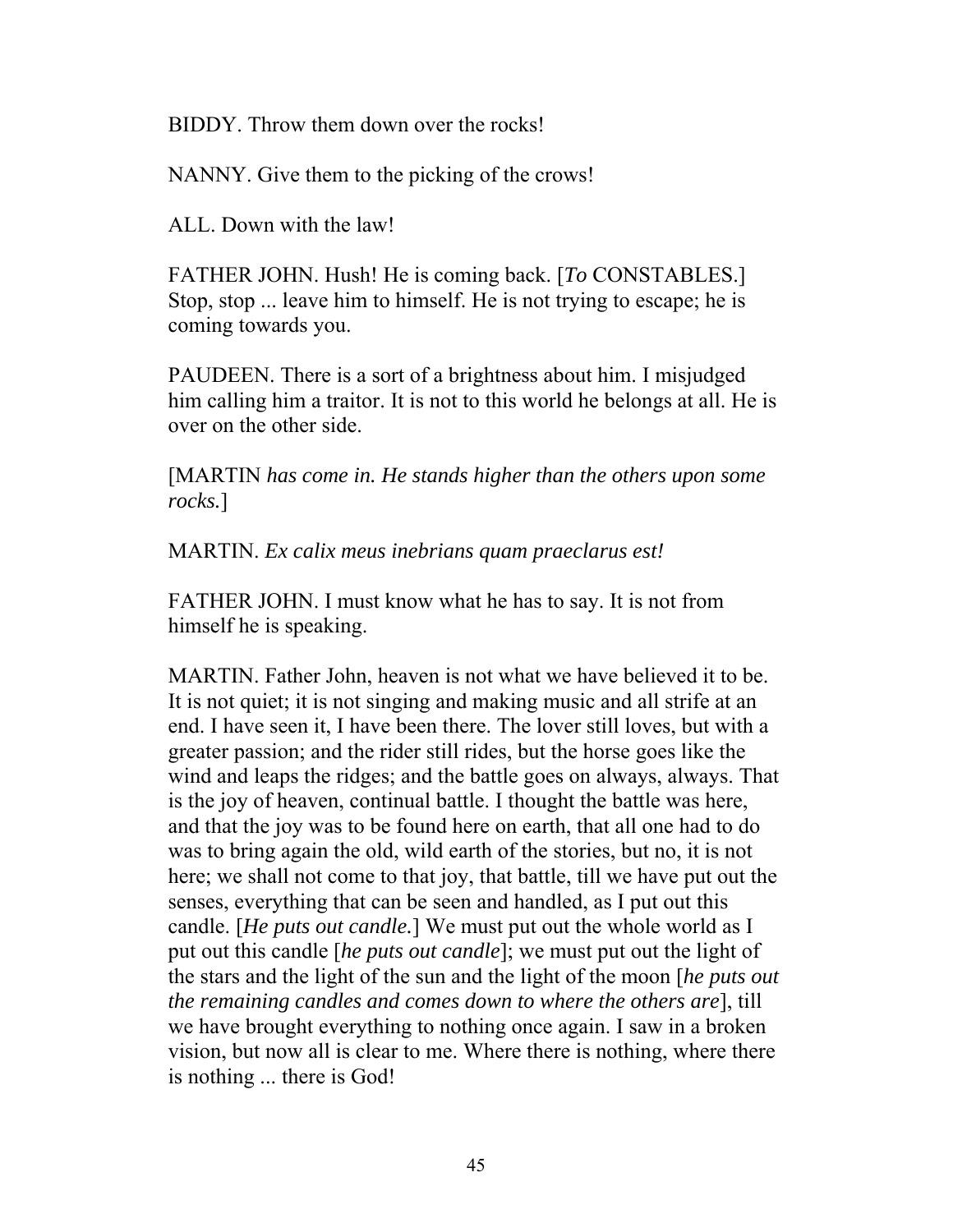CONSTABLE. Now we will take him!

JOHNNY B. We will never give him up to the law!

PAUDEEN. Make your escape! We will not let you be followed.

[*They struggle with* CONSTABLES; *the women help them; all disappear, struggling. There is a shot.* MARTIN *falls dead. Beggars come back with a shout.*]

JOHNNY B. We have done for them; they will not meddle with you again.

PAUDEEN. Oh, he is down!

FATHER JOHN. He is shot through the breast. Oh, who has dared meddle with a soul that was in the tumults on the threshold of sanctity?

JOHNNY B. It was that gun went off and I striking it from the constable's hand.

MARTIN [*looking at his hand, on which there is blood*]. Ah, that is blood! I fell among the rocks. It is a hard climb. It is a long climb to the vineyards of Eden. Help me up. I must go on. The Mountain of Abiegnos is very high ... but the vineyards ... the vineyards!

[*He falls back, dead. The men uncover their heads.*]

PAUDEEN [*to* BIDDY]. It was you misled him with your foretelling that he was coming within the best day of his life.

JOHNNY B. Madness on him or no madness, I will not leave that body to the law to be buried with a dog's burial or brought away and maybe hanged upon a tree. Lift him on the sacks; bring him away to the quarry; it is there on the hillside the boys will give him a great burying, coming on horses and bearing white rods in their hands.

[*They lift him and carry the body away, singing.*]